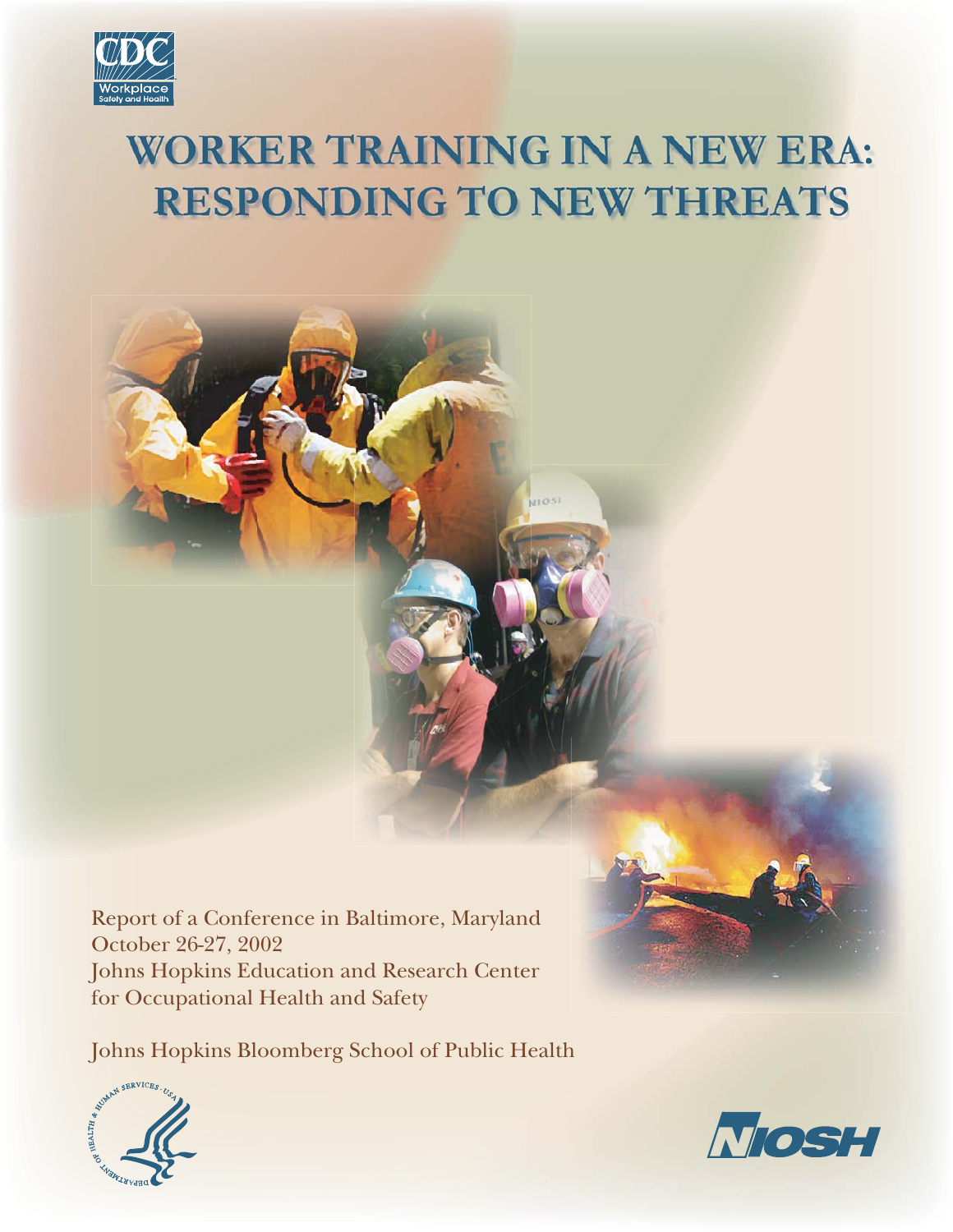This document was a joint effort of the Johns Hopkins Bloomberg School of Public Health and the National Institute for Occupational Safety and Health.

## **Disclaimer**

Mention of any company or product does not constitute endorsement by the National Institute for Occupational Safety and Health (NIOSH).

**This document is in the public domain and may be freely copied or reprinted.** 

## **Ordering Information**

To receive documents or other information about occupational safety and health topics, contact NIOSH at:

NIOSH- Publications Dissemination 4676 Columbia Parkway Cincinnati, OH 45226-1998

Telephone: 1-800-35-NIOSH (1-800-356-4674) Fax: 513-533 8573 Email: pubstaft@cdc.gov or visit the NIOSH website at www.cdc.gov/niosh

 **DHHS (NIOSH) Publication No. 2004-173** 

**SAFER · HEALTHIER · PEOPLE ™**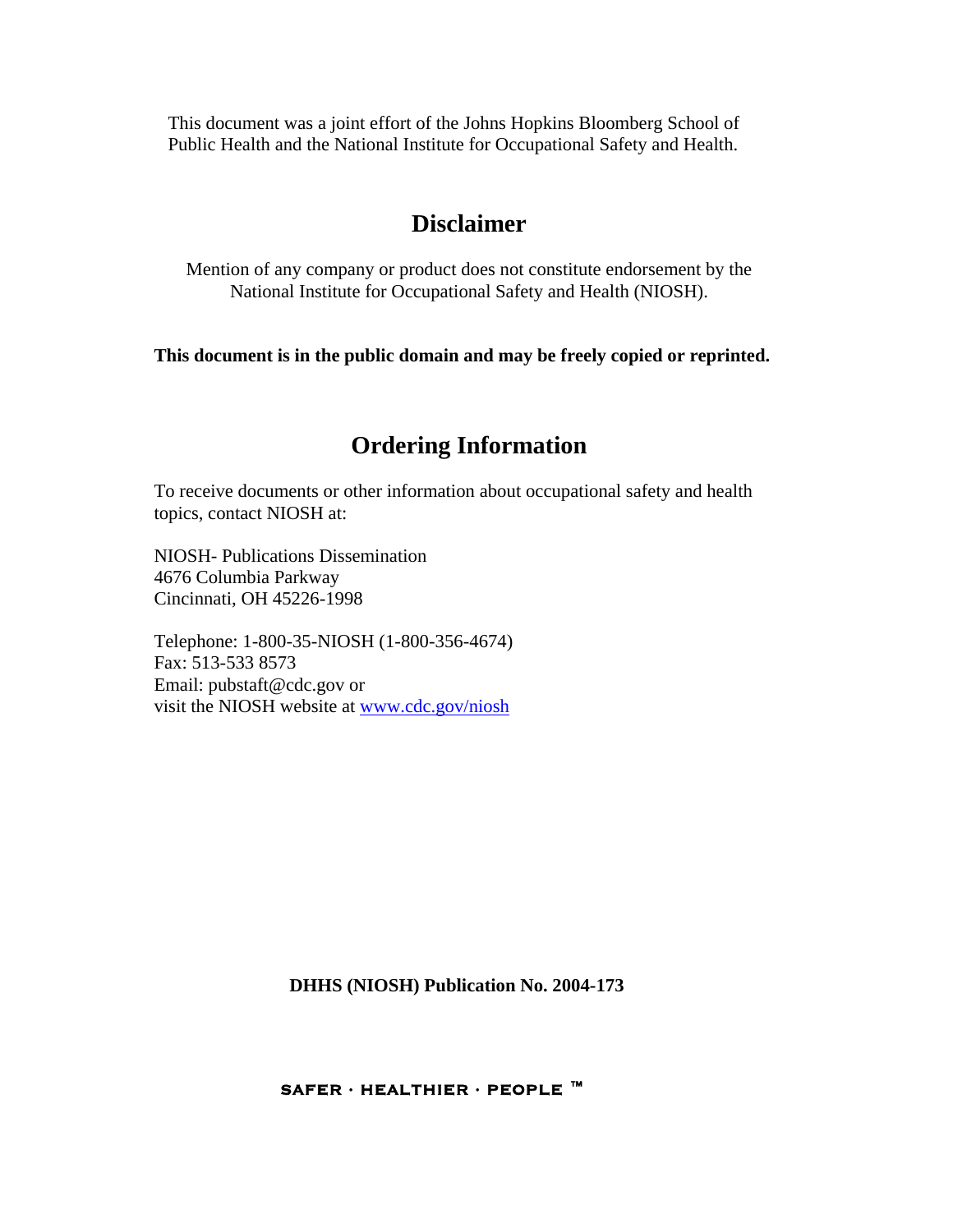### **Contributions:**

Editor: Clifford S. Mitchell, MS, MD, MPH Associate Public Health Professor Department of Environmental Health Sciences Johns Hopkins Bloomberg School of Public Health

### **Conference Planning Committee :**

Clifford Mitchell (Chair) Johns Hopkins Bloomberg School of Public Health

Jacqueline Agnew Johns Hopkins Bloomberg School of Public Health

Brenda Cantrell George Meany Center for Labor Studies

Richard Duffy International Association of Fire Fighters

Richard Fairfax U.S. Department of Labor Occupational Safety and Health Administration

Lynn Goldman Johns Hopkins Bloomberg School of Public Health

Joseph "Chip" Hughes National Institute of Environmental Health Sciences

William Kojola American Federation of Labor-Congress of Industrial Organizations (AFL-CIO)

Marilyn Null U.S. Army Center for Health Promotion and Preventive Medicine

Henry Payne U.S. Department of Labor Occupational Safety and Health Administration

Rosemary Sokas National Institute for Occupational Safety and Health

Corey Thompson American Postal Workers Union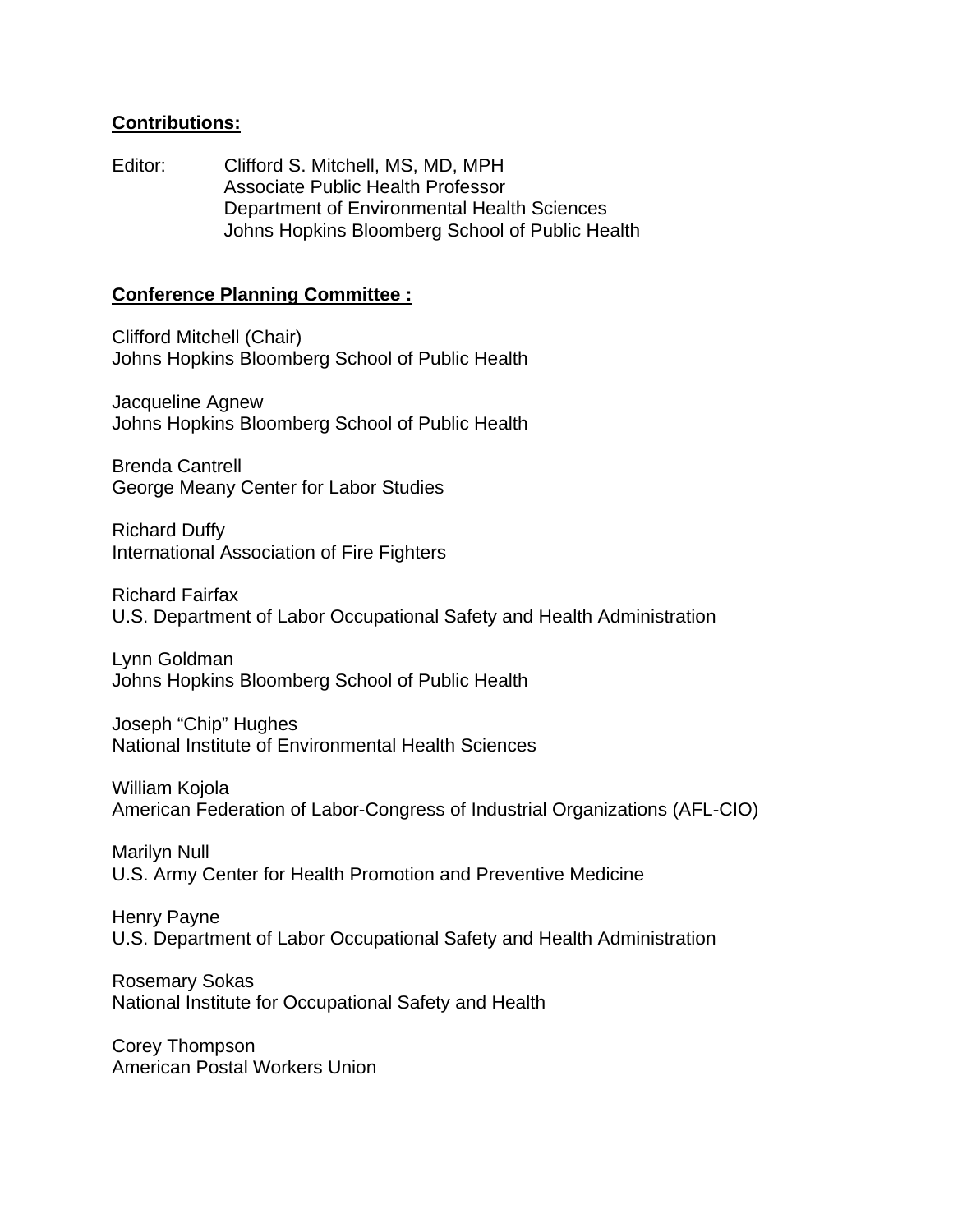### **ABBREVIATIONS**

| <b>Air Purifying Respirator</b>                                |  |  |
|----------------------------------------------------------------|--|--|
| <b>Chemical, Biological, Radiologic, Nuclear and Explosive</b> |  |  |
| <b>Centers for Disease Control and Prevention</b>              |  |  |
| <b>Department of Transportation</b>                            |  |  |
| <b>Emergency Management System</b>                             |  |  |
| <b>Environmental Protection Agency</b>                         |  |  |
| <b>Emergency Response Guidebook</b>                            |  |  |
| <b>Emergency Response System</b>                               |  |  |
| <b>Federal Emergency Management Agency</b>                     |  |  |
| <b>Hazardous Materials Management</b>                          |  |  |
| <b>Incident Command System</b>                                 |  |  |
| <b>Local Emergency Planning Committees</b>                     |  |  |
| <b>National Fire Protection Association</b>                    |  |  |
| <b>National Institute of Environmental Health Sciences</b>     |  |  |
| <b>National Institute for Occupational Safety and Health</b>   |  |  |
| <b>Occupational Safety and Health Administration</b>           |  |  |
| <b>Postal Emergency Management System</b>                      |  |  |
| Unified incident command center                                |  |  |
| <b>Weapons of Mass Destruction</b>                             |  |  |
| <b>World Trade Center</b>                                      |  |  |
|                                                                |  |  |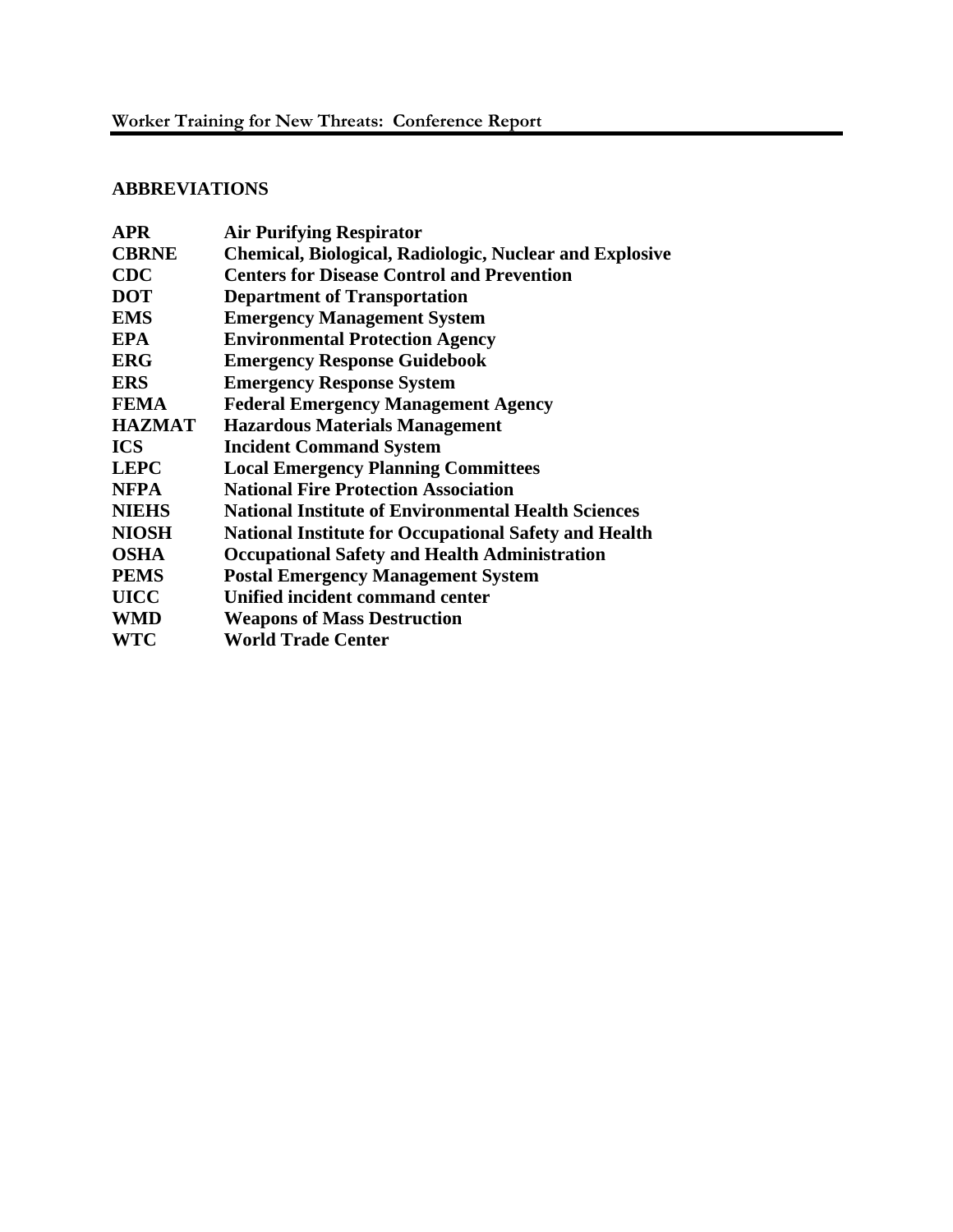### **TABLE OF CONTENTS**

| Theme 1: Lessons Learned About Worker Training From Recent Events 8              |  |
|----------------------------------------------------------------------------------|--|
|                                                                                  |  |
|                                                                                  |  |
|                                                                                  |  |
|                                                                                  |  |
| Theme 2: New Developments In Worker Safety Training by Workforce Sector 15       |  |
|                                                                                  |  |
|                                                                                  |  |
|                                                                                  |  |
|                                                                                  |  |
|                                                                                  |  |
|                                                                                  |  |
|                                                                                  |  |
|                                                                                  |  |
| General Recommendations: Knowledge and Skill Recommendations for All Workers  23 |  |
| Recommendations for Development and Implementation of New Training Components 27 |  |
|                                                                                  |  |
|                                                                                  |  |
|                                                                                  |  |
|                                                                                  |  |
|                                                                                  |  |
|                                                                                  |  |
|                                                                                  |  |
|                                                                                  |  |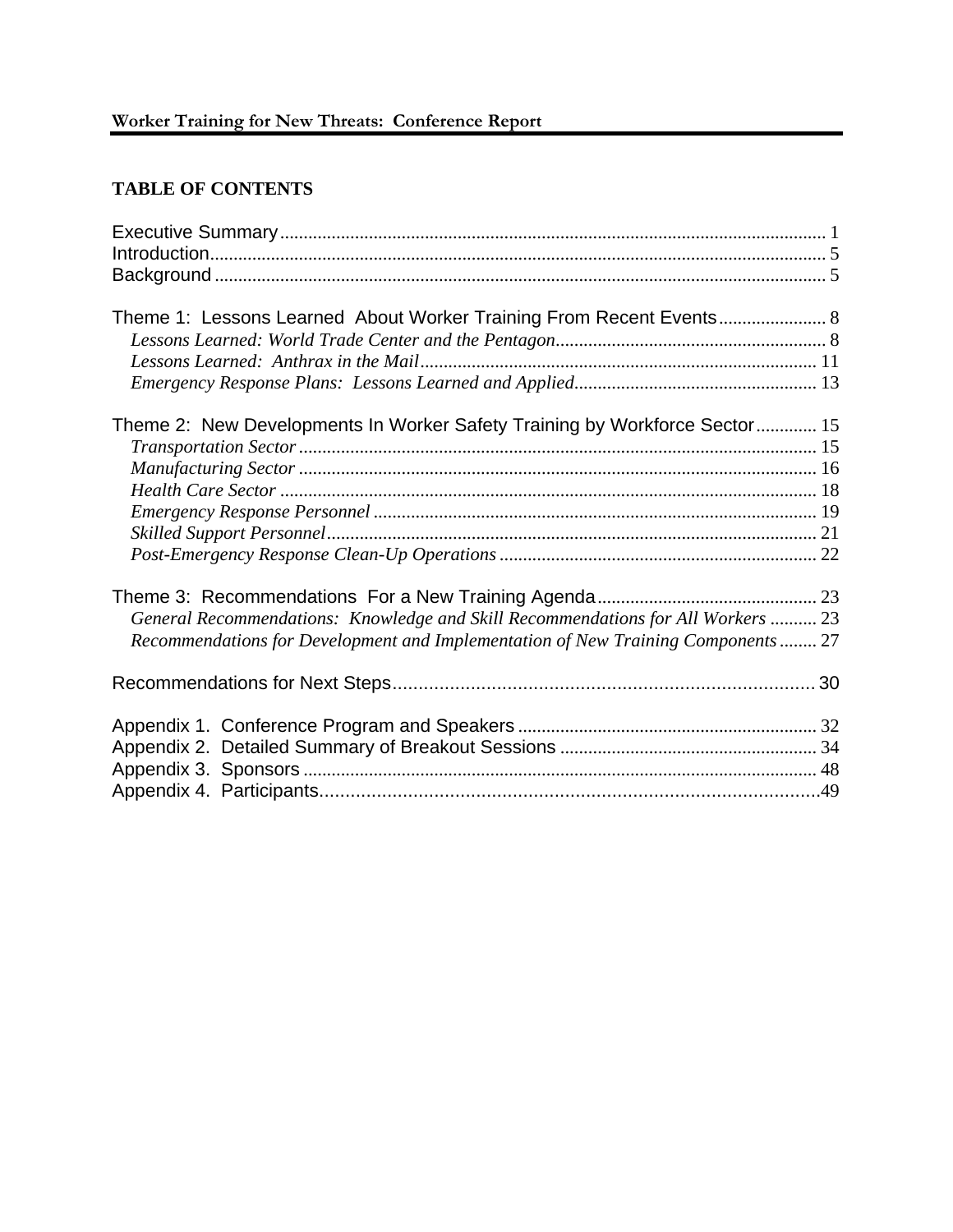## **EXECUTIVE SUMMARY**

On October 26 and 27, 2002 the Johns Hopkins Education and Research Center for Occupational Health and Safety held a conference on worker health and safety training in Baltimore, Maryland. The goal of the conference was to identify worker health and safety training needs for various industrial sectors related to weapons of mass destruction, including chemical, biological, radiological, and nuclear weapons and explosives (CBRNE). More than 200 attendees, many of them experts in worker training, CBRNE, public policy, or emergency response, participated in the conference.

Speakers and participants were asked to address the following two central questions: (1) What skills and knowledge are common to all workers who might be exposed to terrorist threats from CBRNE? (2) What skills and knowledge are relevant to these threats specific to workers in different sectors? In addition, participants were also asked about the kinds of training methods that would be useful to impart these skills and knowledge. Conference participants identified several elements of training common to a wide range of workers at all organizational levels in different industries that could form the basis of a core curriculum. The following 13 recommended core components address pre-event and post-event training. Pre-event training would be for all workers, whereas post-event training (for both the immediate post-emergency response and clean-up operations) would be for selected personnel, including first responders, skilled support personnel, and other workers involved in these operations.

### Recommended Pre-Event Training for All Workers

- 1. Basic health and safety training (exposure-health relationships, legal, regulatory, and hazard communication).
- 2. Basic knowledge and recognition of industry-specific hazards and threats.
- 3. Ability to access emergency notification systems and notify appropriate parties.
- 4. Knowledge of the Incident Command System (ICS).
- 5. Knowledge of the worker's specific functional role in an emergency, the limitations of that role, and the roles of others.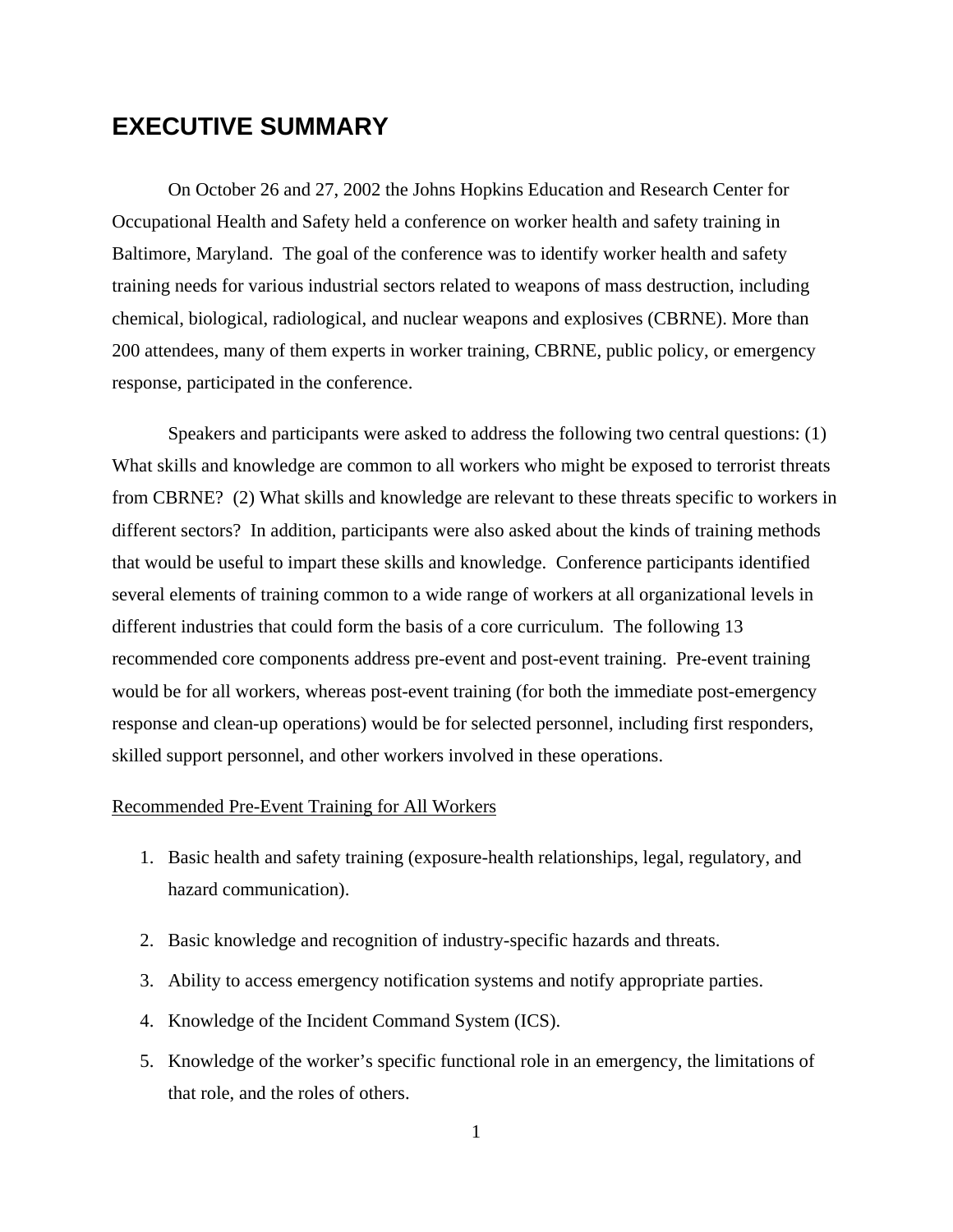### **Worker Training for New Threats: Conference Report**

- 6. Emergency evacuation and egress.
- 7. Ability to use personal protective equipment (PPE).

### Recommended Post-Event Training

- 8. Site-specific and event-specific hazards and threats
- 9. Site-specific and event-specific safety and health plan requirements
- 10. Ability to use PPE
- 11. Site-specific command and communication
- 12. Training as outlined in the Hazardous Waste Operations and Emergency Response (HAZWOPER) standard (29 CFR 1910.120 and 1926.65)
- 13. Critical incident debriefing and stress management

Other findings from the conference can be summarized as follows. First, there are significant differences among different workforce sectors in the degree to which they are prepared to respond to the threat of CBRNE attacks. Some workers, particularly emergency responders, may receive considerable training while many others receive little or no applicable training. Second, training for new CBRNE threats should be integrated into basic safety and health training, in a unified training plan that builds on and supplements other current training requirements. Third, the many Federal agencies involved in regulating or guiding the activities of certain industries must also coordinate their guidance and regulations regarding worker training. This would help in the creation of a core recommended or required training curriculum, which many participants at the conference felt would be very helpful. Fourth, at all levels of response, training should reflect a high degree of coordination between the emergency response and public health communities. Finally, regular "real-life" rehearsals must be an essential element of all training plans. Based on these findings, the recommended next steps are summarized in the following section.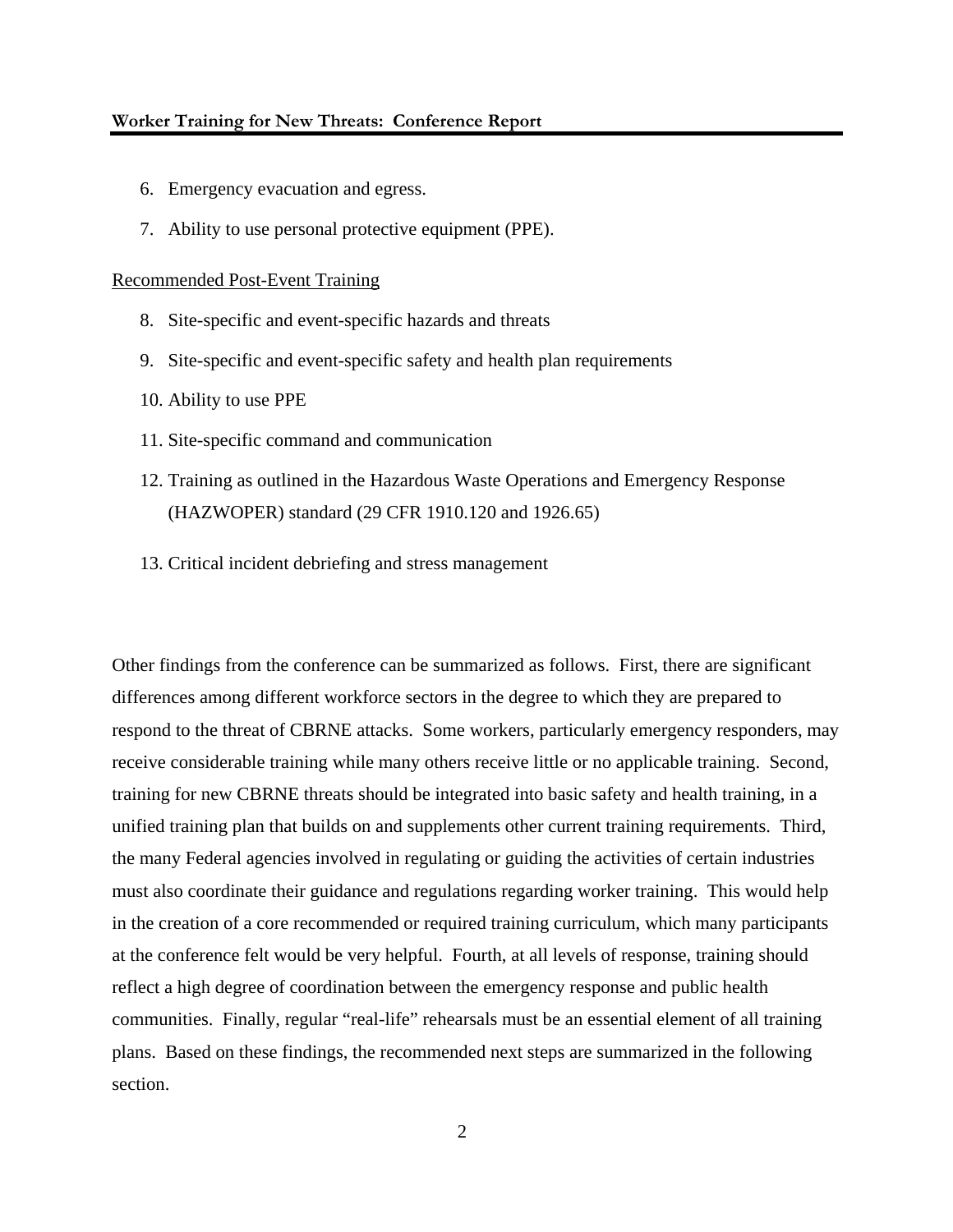**Worker Training for New Threats: Conference Report** 



Figure 1. Recommended generic training elements for all workers with a risk of exposure to new CBRNE threats. All workers would receive pre-event training. Asterisk (\*) indicates training that applies to specific workers, such as first responders, skilled support personnel and others involved in emergency response, and post-emergency response operations. This framework does not include trade-specific knowledge and skills. HAZWOPER is the hazardous waste operations and emergency response standard (29 CFR 1910.120 and 1926.65).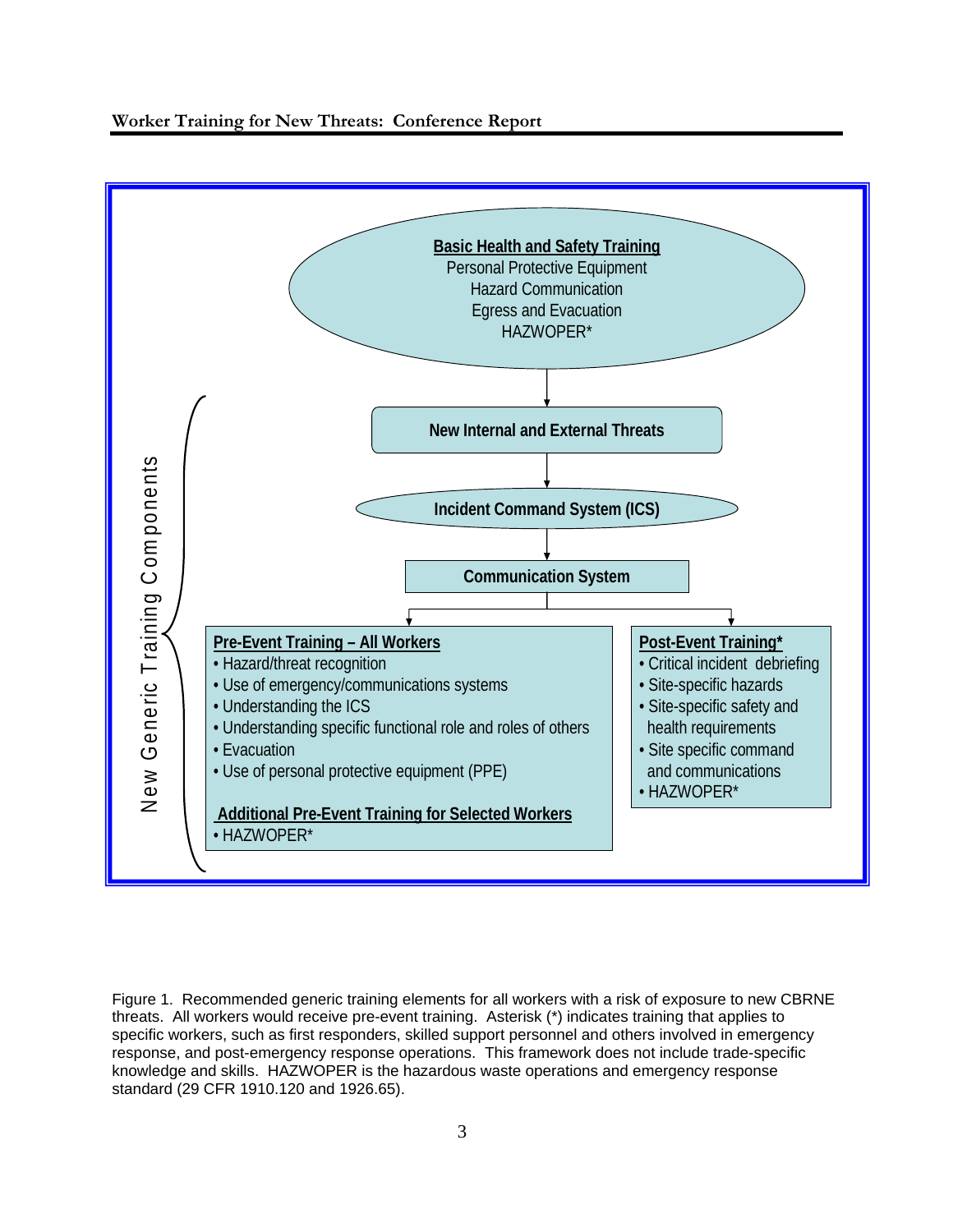### **Worker Training Recommendations**

- 1. Develop specific competencies for pre-event and post-event worker training, based on the general recommendations presented above.
- 2. Coordinate Federal policy on worker training for CBRNE threats, through a mechanism that includes the many agencies with jurisdiction over worker safety and health.
- 3. Adopt and promulgate federal guidelines or standards on worker training for new CBRNE threats, based on the competencies and coordinated Federal policy described above.
- 4. Conduct an inventory of existing training programs that could be used or adapted for new CBRNE threats.
- 5. Based on specific competencies, develop and validate new modules for pre-event and post-event worker training.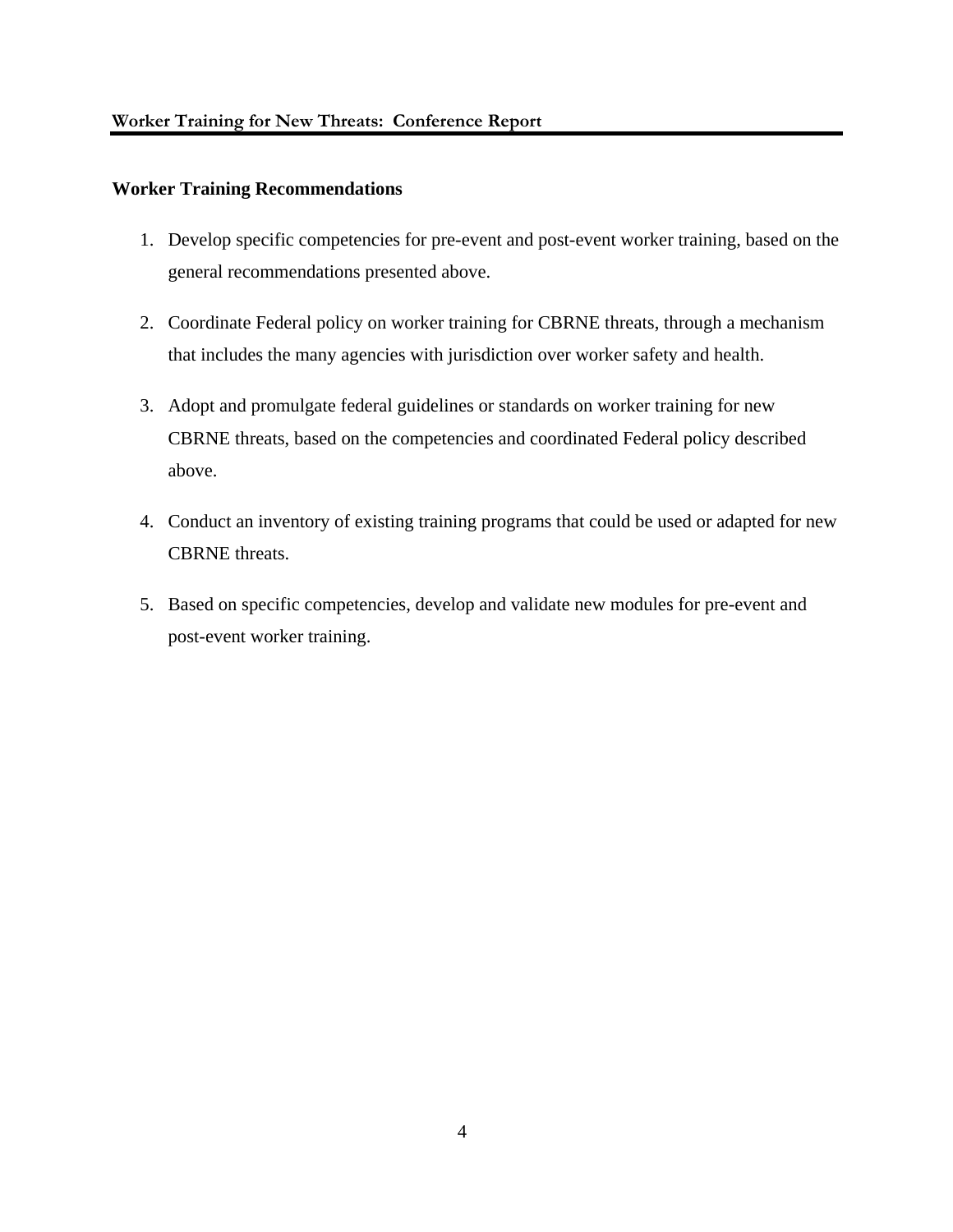## **INTRODUCTION**

On October 26 and 27, 2002, the Johns Hopkins Education and Research Center for Occupational Health and Safety held a conference on worker health and safety training in Baltimore, Maryland. The goal of the conference was to identify worker health and safety training needs for various industrial sectors related to new threats, including chemical, biological, radiological, nuclear, and explosive (CBRNE) weapons. Conference planners wanted to:

- 1. Review previous findings relevant to worker safety training for new threats;
- 2. Examine how various private and public sector organizations were incorporating training for new CBRNE threats into existing health and safety training; and
- 3. Identify the general skills and knowledge that would be required for all workers, versus the specific skills and knowledge that would be required for unique groups of workers in the pre-event, event, and post-event phases of a CBRNE event.

More than 200 attendees, many of them experts in worker training, CBRNE, public policy, or emergency response, participated in the conference.

## **BACKGROUND**

Following the events of September 11, 2001, and the subsequent use of anthrax in the mail as a weapon, much attention has focused on bolstering the security and preparedness of various public and private systems in the country. This includes public infrastructure, such as the public health system and public safety sectors, and many private sector enterprises, such as the postal and transportation industries. Many of these organizations had already engaged in considerable activity even prior to this time, but these events spurred even greater efforts.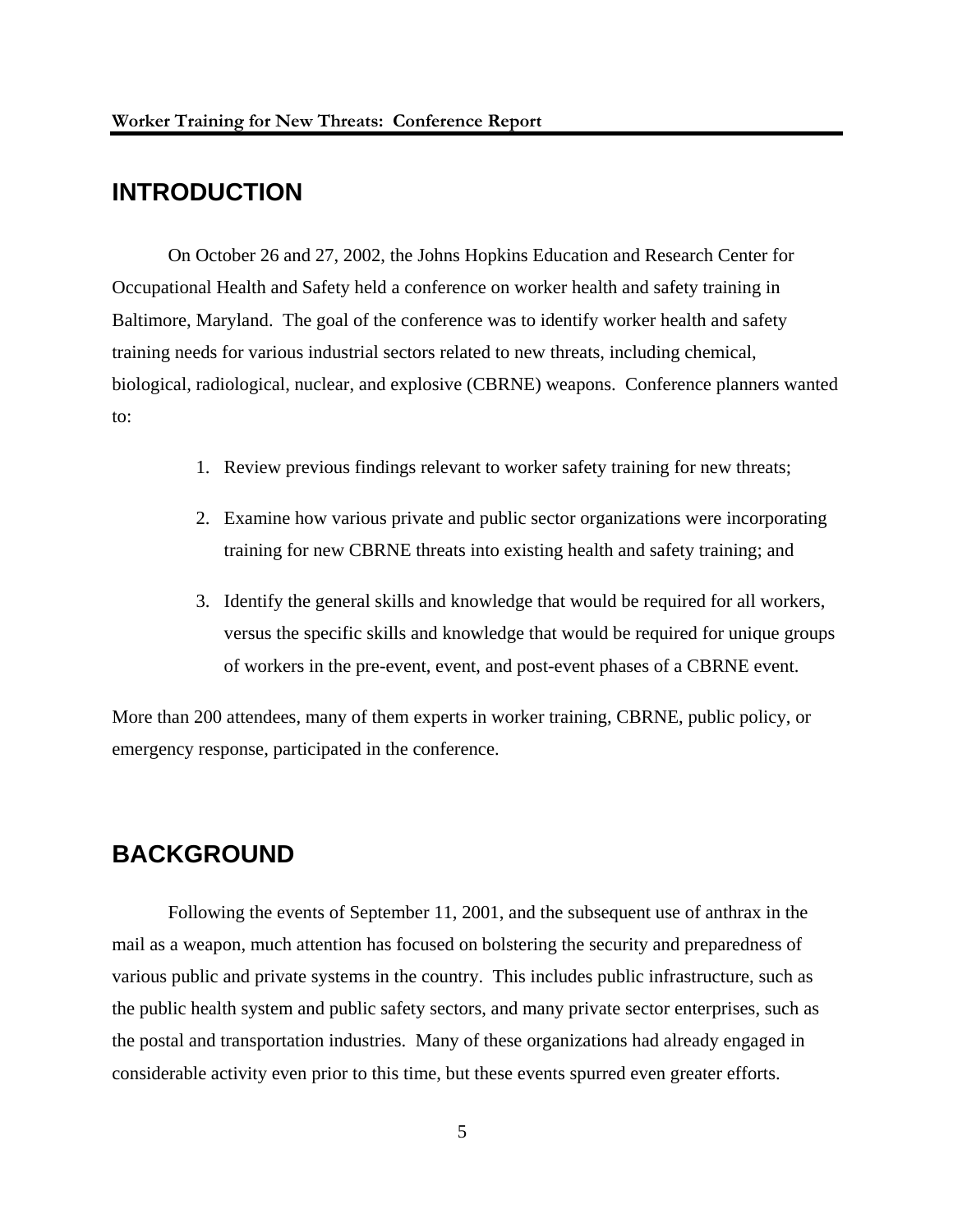The hazards associated with weapons of mass destruction are already part of the landscape of the American workplace, although they are typically used in a controlled fashion and are not intentionally introduced to cause harm. Workers in many industries work with or are potentially exposed to chemical, biological, radiological, nuclear, and explosive (CBRNE) hazards on a regular basis. Agents or conditions capable of causing fire and explosions are routinely found in many workplaces (although not typically on the scale of the attacks on the

World Trade Center (WTC) or the Pentagon on September 11, 2001). Highly toxic and reactive chemicals are manufactured, transported, stored, and used every day in large quantities. Nuclear materials are used in the nuclear energy industry, as well as in the defense industry. Radiological agents are used widely in industrial non-destructive testing, medicine, research, and in many other industries.

Because of the hazardous nature of certain types of work, worker training is an essential aspect of occupational safety and health programs. Many U.S. Occupational Safety and Health Administration (OSHA) standards include a component of worker training. One example of a training requirement already in place that applies specifically to potential terrorism incidents is the HAZWOPER standard (29 CFR 1910.120 and 40  $CFR 311$ ).<sup>1</sup> This standard requires health and safety

1

#### Worker Training Requirements under the OSHA HAZWOPER Standard (29 CFR 1910.120 and 1926.65)

#### Required training elements:

- Names of personnel and alternates responsible for site safety and health
- Safety, health and other hazards present on the site
- Use of personal protective equipment (PPE)
- Work practices by which the employee can minimize risks from hazards
- Safe use of engineering controls and equipment on the site
- Medical surveillance requirements including recognition of symptoms and signs which might indicate over exposure to hazards
- Specific contents of the site safety and health plan:
	- ♦ Decontamination procedures
	- The emergency response plan, including necessary PPE and other equipment
	- Confined space entry procedures
	- Spill containment program

### **Figure 2. The HAZWOPER standard**

<sup>&</sup>lt;sup>1</sup> The HAZWOPER standard (29 CFR 1910.120 and 1926.65) describes requirements for employers and workers engaged in five different types of activities: (1) clean-up operations at uncontrolled hazardous waste sites; (2) cleanup operations at sites covered by the Resource Conservation and Recovery Act of 1976 (RCRA); (3) voluntary clean-up operations at uncontrolled hazardous waste sites; (4) operations involving hazardous wastes at treatment, storage, or disposal facilities covered by RCRA; and (5) emergency response operations involving the release or potential release of hazardous substances, which includes chemical, biological, and nuclear agents.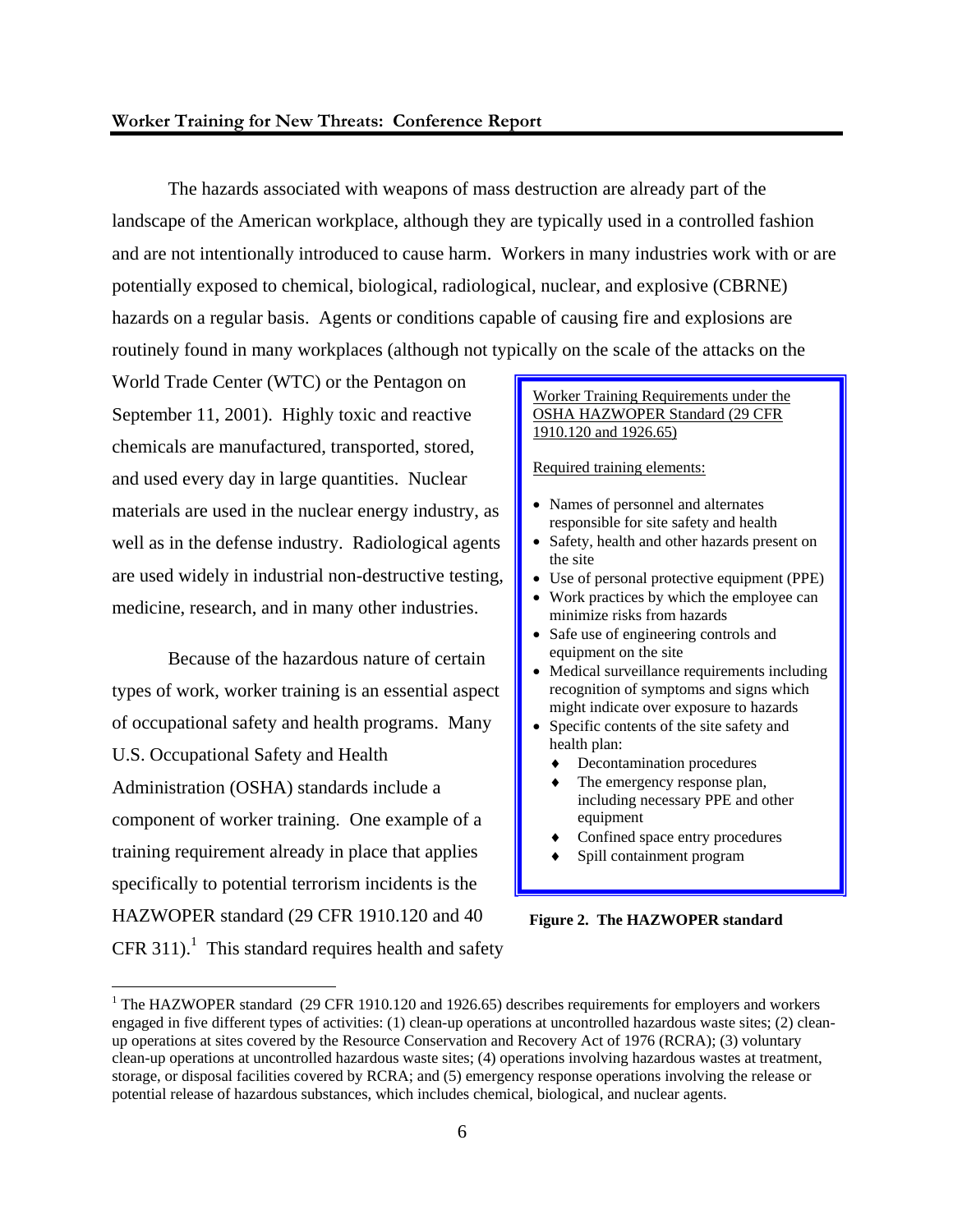training for employees involved in the emergency operations on a site, who are or could be exposed to hazardous substances and health hazards (see Figure 2). It also includes provisions for both emergency response operations (§1910.120(q)) and for post-emergency response operations, such as cleanup or decontamination (§1910.120(e)). Other Federal agencies with worker safety and health standards also require specific training for emergency conditions or operations.

Recognizing that worker training is an essential element of preparedness for terrorist incidents involving CBRNE threats, this conference was convened to identify core knowledge and skill requirements common to workers in many different industries who might be the targets of these types of attacks.

Conference participants included union members, private-sector employers, government agency officials, and members of the academic and professional public health communities. The themes of the conference were: (1) a review of previous lessons learned about how different types of training worked in the recent events involving acts of terrorism and workplace violence; (2) how these lessons are being applied in various occupational sectors; and (3) what conference participants considered the most important general and occupation-specific training objectives for workers who might be exposed to CBRNE events in the future.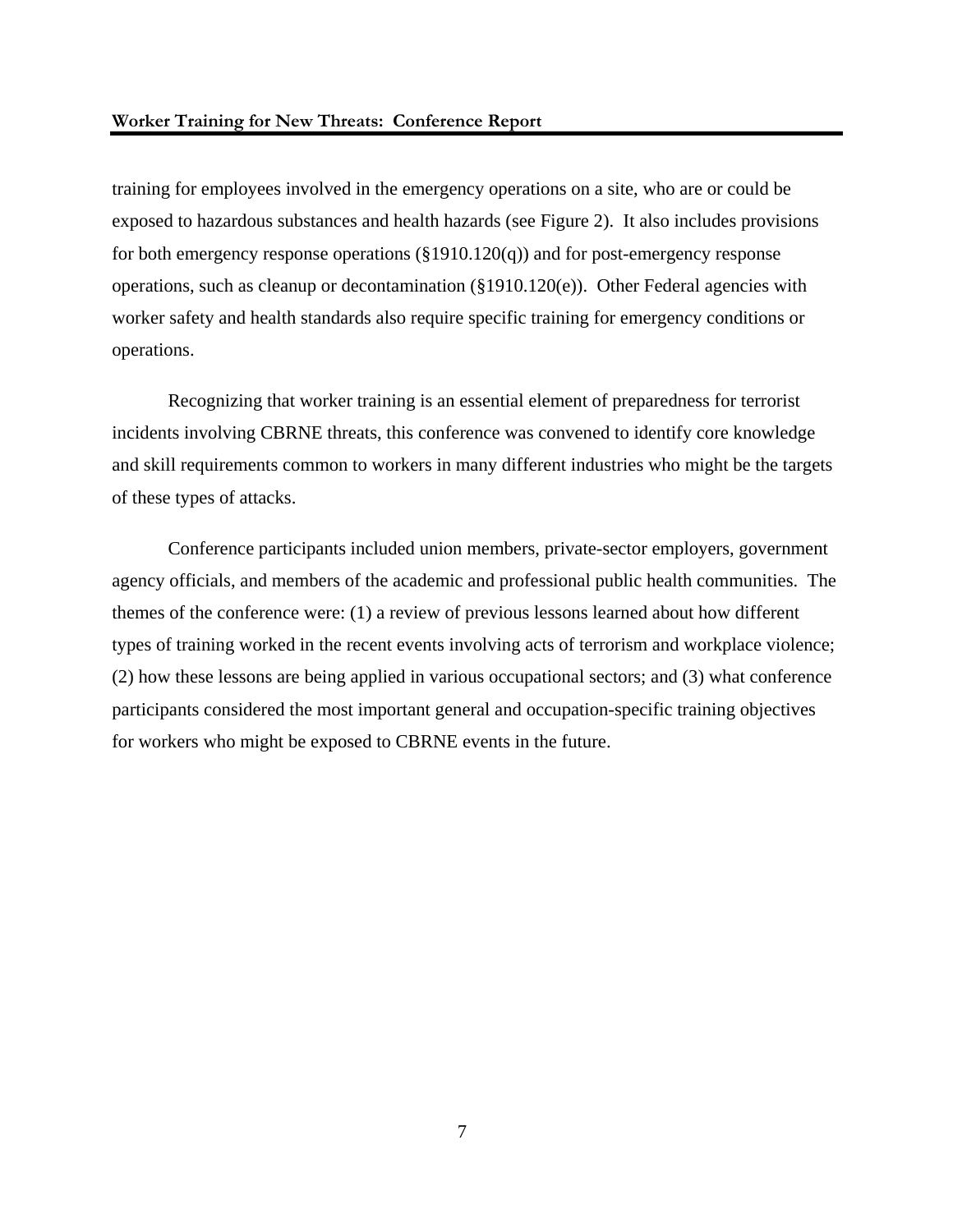## **THEME 1: LESSONS LEARNED ABOUT WORKER TRAINING FROM RECENT EVENTS**

### *Lessons Learned: World Trade Center and the Pentagon (September 11, 2001)*

The first panel focused on lessons learned from the WTC and Pentagon events about the training of workers for major disasters. Several reports have already examined various aspects of these disasters, including a report by the Worker Education and Training Program of the National Institute for Environmental Health Sciences (NIEHS) $^2$  and a report by the RAND Corporation<sup>3</sup> on the adequacy of PPE. Members of the panel emphasized the need for training on incident command, as well as for cross-functional training (Figure 3).

Other findings from the analysis of the WTC and Pentagon events included both the identification of the problem areas and the opportunities for improved emergency response training. One of the central issues identified by the panel concerned the challenges of transitioning from the emergency response to the post-emergency response clean-up operations, which involved decontamination and remediation. The HAZWOPER standard distinguishes between operations during and immediately after

the emergency, and the post emergency response operations which take place some time after the

 $\overline{a}$ 

### **Figure 3. Lessons from the World Trade Center and Pentagon (September 11, 2001)**

initial response. In particular, there are detailed training requirements for emergency responders and for workers involved in post-emergency response clean-up operations, but the requirements for training of skilled support personnel during emergency response are far less stringent. Skilled support personnel are required to have only an "initial briefing at the site prior to their participation in any emergency response. The initial briefing shall include instruction in the

<sup>&</sup>lt;sup>2</sup> NIEHS. "Learning from Disasters: Weapons of Mass Destruction Preparedness through Worker Training. Report of a National Technical Workshop." Washington, DC: The National Clearinghouse for Worker Safety and Health Training. 2002. pp. 1-45.

<sup>&</sup>lt;sup>3</sup> Jackson BA, Peterson DJ, Bartis JT, LaTourrette T, Brahmakulam I, Houser A, Sollinger J. "Protecting Emergency Responders: Lessons Learned from Terrorist Attacks." Santa Monica, CA: RAND. 2002. pp 1-89.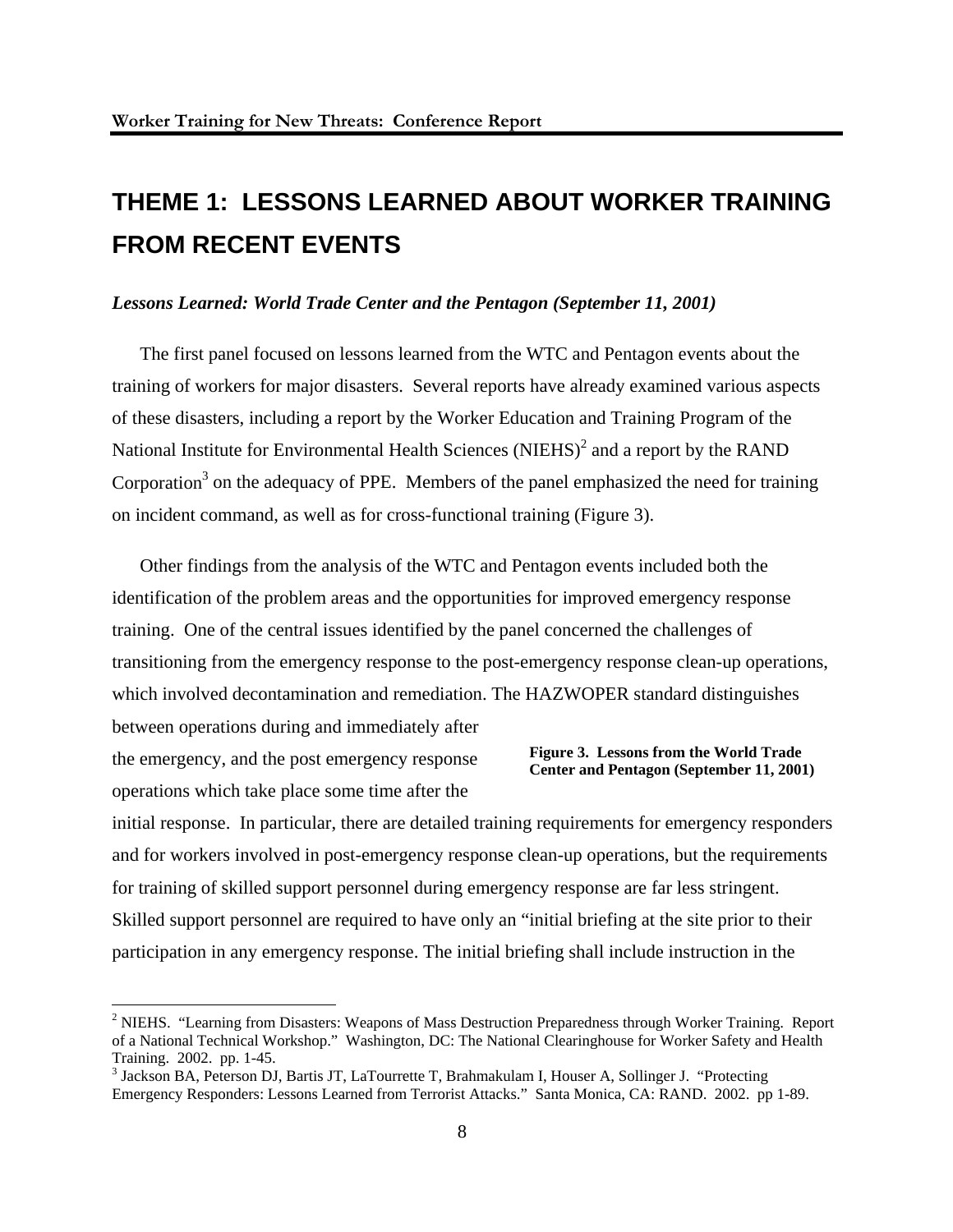wearing of appropriate personal protective equipment (PPE), what chemical hazards are involved, and what duties are to be performed.<sup>4</sup> Because the transition to post-emergency response was not clearly delineated, training requirements for skilled support personnel under HAZWOPER were not as clearly defined as they might have been. Other problem areas included the following:

- There was a need for critical incident stress debriefing during and after the event.
- First responders were overwhelmed by the enormity of the event.
- No one was "in-charge of or clearly responsible for enforcing" safety and health guidelines.
- Data collection did not always get transmitted to the field. There was very good collection of injury and illness data, but it was not always utilized effectively. Similarly, monitoring of personal exposures, even where it occurred, did not always get transmitted or used effectively.
- A presumptive protection standard (e.g., the HAZWOPER standard) was not used.
- Site-specific safety and health training did not begin until nearly three months into the response.
- Workers who are not traditionally seen as first responders, such as utility workers, sanitation workers, and skilled support personnel, also had significant and unforeseen exposures.
- There were multiple threats present at the site, particularly for those workers associated with demolition (e.g., risk of structural collapse and falls).

 4 29 CFR 1910.120(q)(4)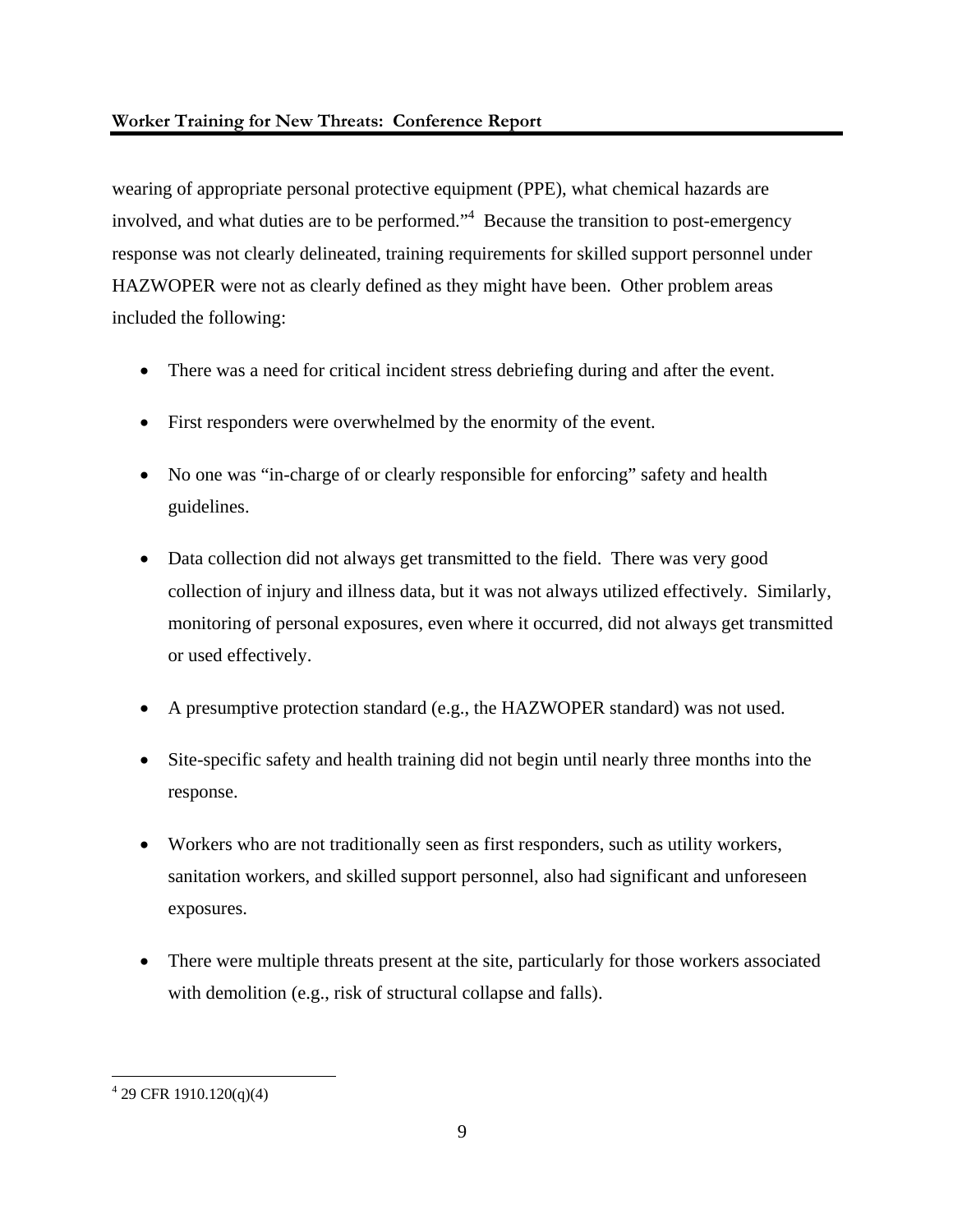• There was concern about the unknown potential for secondary CBRNE attacks in addition to the hazards associated with clean up of the destruction of the WTC and the Pentagon structures.

The panel also noted important lessons for future responses:

- There is a need to coordinate any future responses with local emergency planning committees (LEPCs).
- The OSHA 10-hour construction safety course was used extensively, and may be appropriate for pre-incident training, particularly for skilled support personnel who may be involved in CBRNE incidents.
- Leaflet-style safety bulletins were used extensively at the site to supplement other forms of communication.
- Training curricula needs to concentrate on hazards beyond normal responder training, such as CBRNE hazards, the risks associated with demolition, and the use of air purifying respirators (APRs).
- There is a need for redundancy/backup plans.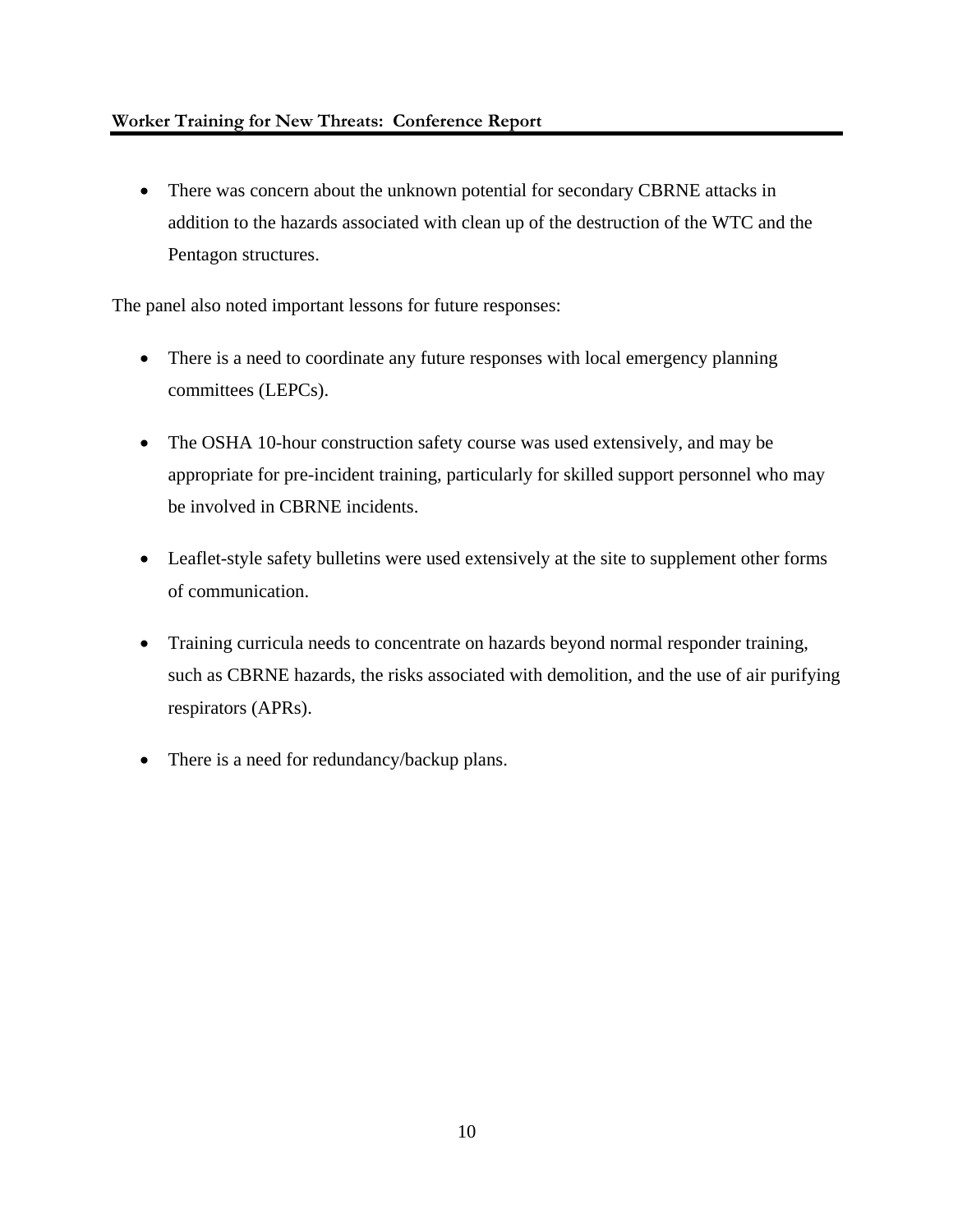### *Lessons Learned: Anthrax in the Mail*

 The second panel reviewed the events surrounding the U.S. Postal Service (USPS) and postal employees' response to anthrax in the mail. There has already been extensive training for "traditional" emergencies in the USPS. After the introduction of anthrax, the USPS used "justin-time" training based on recommendations from the Unified Task Force, which consisted of labor, management, and other involved parties. The USPS also had an important role in communicating with the public. Training emphasized emergency management fundamentals. Some of the key findings from this panel included:

- Working through the Unified Task Force and a unified incident command center (UICC) made communications and decision-making between various groups much easier.
- Standard formats and expectations for information need to be established at the outset.
- Internal conflicts of authority and responsibility need to be worked out.
- Union involvement was critical to the success of the response.
- Contingency planning included the following features:
	- Existing plans were augmented to address terrorist acts;
	- Simple goals and objectives worked best;
	- Interagency commitments were needed; and
	- The UICC structure was critical to success.

 Several issues related to contract administration. The panel felt that contracts for services related to testing and decontamination need to be in place before a crisis occurs; and that resource requirements for items such as personal protective equipment (PPE) or laboratory services need to be in place before a crisis occurs. Finally, in some cases contractors did not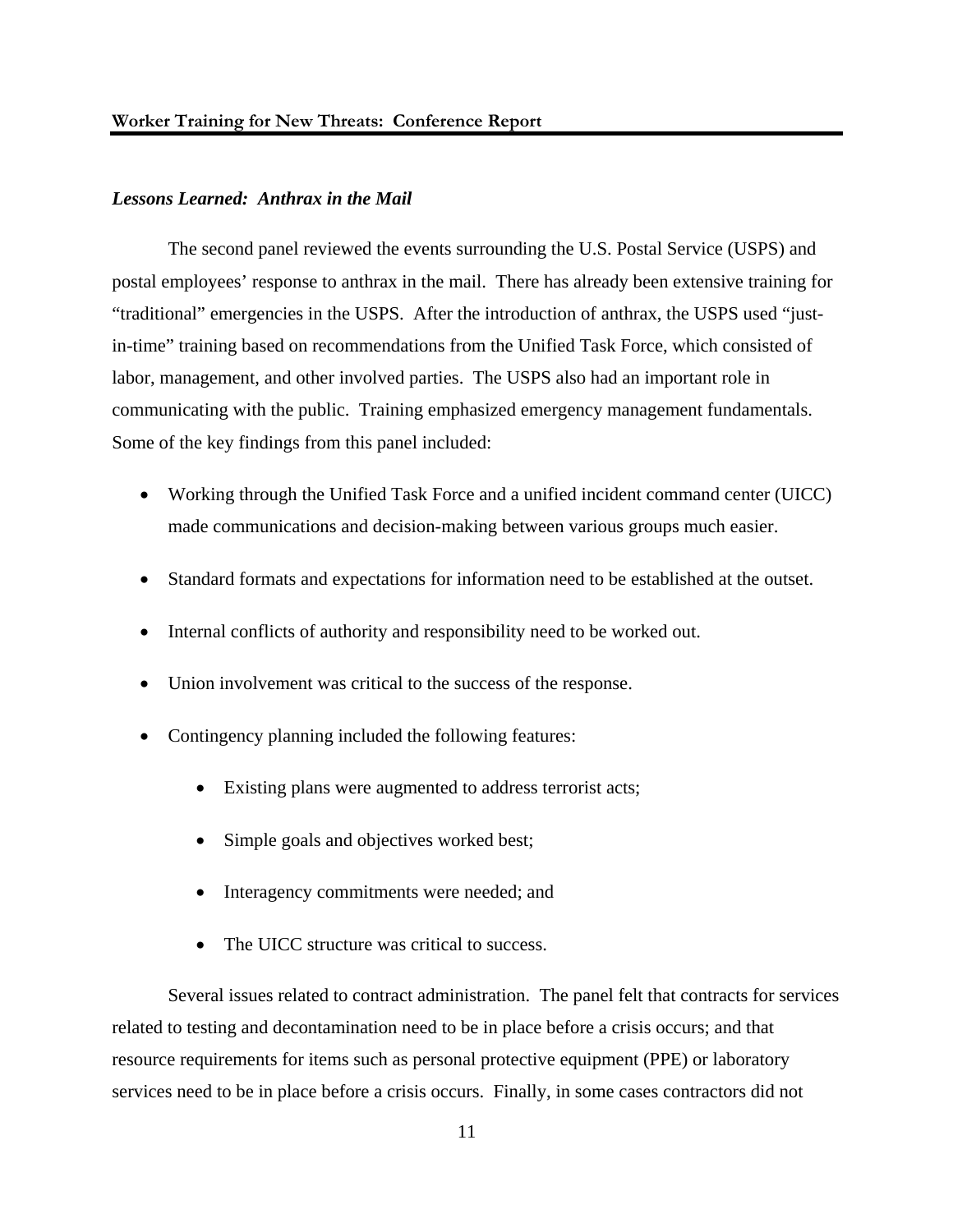have the training required to perform the assigned work. Panelists noted that interagency coordination was required to assure that agencies that prescribe the workers' training requirements understand the needs of the agencies employing the contractors.

 Some of the factors essential for the success of the teams that responded to the reports of anthrax contamination included: round-the-clock support and response; incident commanders with broad authority; and staffing from all of the participating agencies. In addition, the UICC was fully empowered to make key decisions, which was critical in a timely response. Panelists felt that the existing Postal Emergency Management System (PEMS) allowed for the integration of the emergency response to anthrax by the use of an existing structure. The use of the Homeland Security Alert System enabled protective measures to be outlined for each response level.

As a result of this coordinated effort, the panel pointed to the following accomplishments in managing the consequences of anthrax contamination:

- 284 buildings were surveyed in less than one month.
- A coordinated nationwide policy on sampling and laboratory strategies was established within days.
- Medical support for contaminated sites was excellent, owing to contract support.
- A bioterrorism training program was established for safety staff members.
- "Agents of concern" training, focused on biological threats, was provided to employees, emergency responders, and medical staff.

One challenge noted by the panel was that limited communication between military and civilian agencies slowed the learning curve.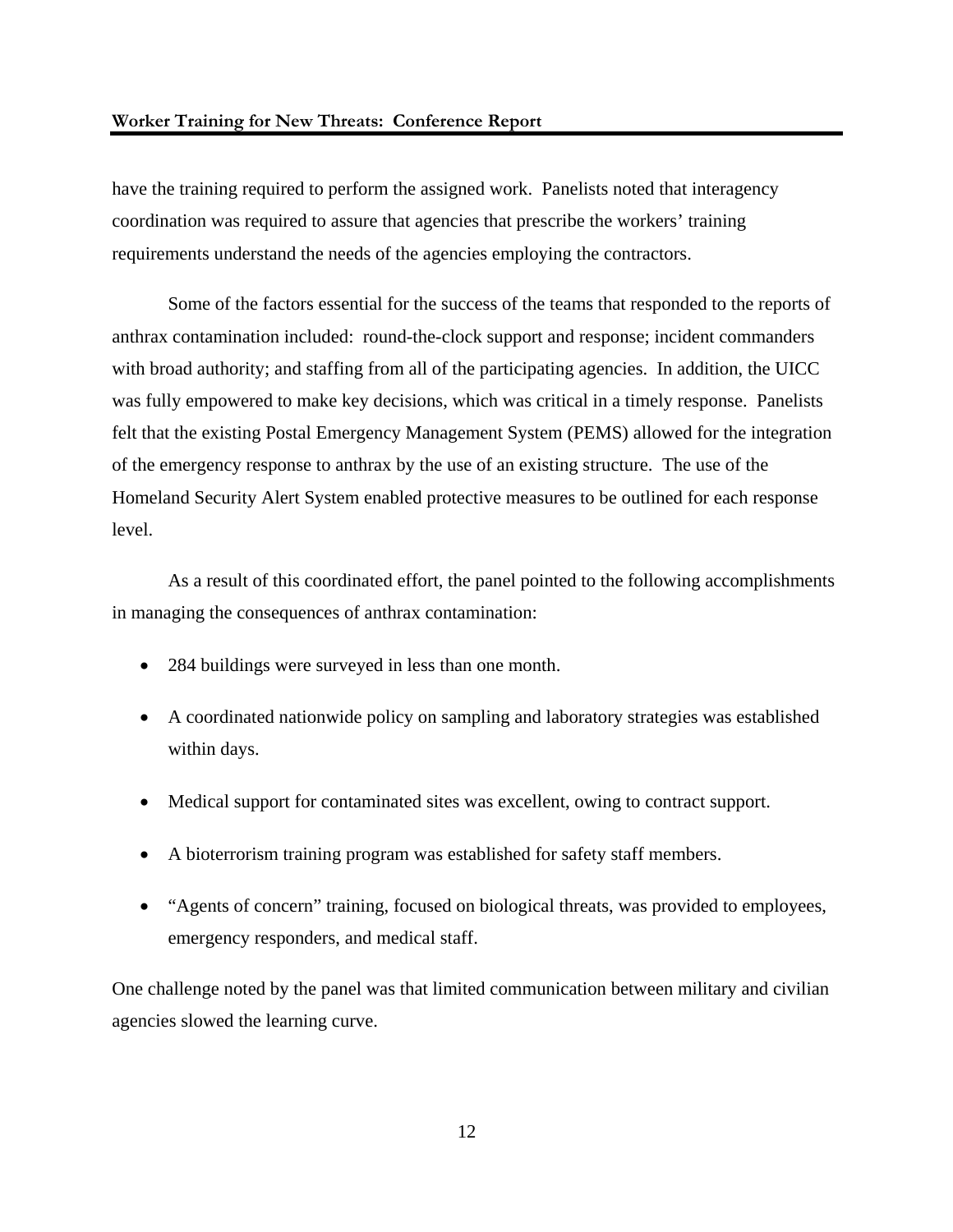### *Emergency Response Plans: Lessons Learned and Applied*

 This panel looked at how lessons learned from these recent events have been or need to be translated into emergency response planning. For a community emergency response, panelists emphasized that there should be a single, unified plan, regardless of the specific agent or threat. Also, the definition of "first responder" has to be broadened. First responders traditionally have been thought of as fire personnel, hazardous materials (HazMat) teams, police, and emergency medical service (EMS) personnel. As has been previously emphasized in several reports, first responders should also include what are termed "skilled support personnel," These workers bring specialized skills to a disaster, and also need training. Planners need to understand how each responder fits into the response as a whole, and realistic "real-world" training is

essential. Planners also need to consider the roles of the volunteers and their families.

The panel discussed findings from the RAND report on protecting emergency responders, noting the factors that had hindered the response: a loss of command staff; inadequate resources; logistical difficulties; jurisdictional and political issues; the treatment of the sites as crime scenes; and the need to deal with citizens at the site. Panelists also discussed the following challenges that confronted the WTC and Pentagon responders that were different from traditional disasters: the nature of the hazards; the major loss of emergency response personnel; the duration of the response;

### **Key Lessons for Training for Emergency Response Planning**

- Training must be site-specific and incidentspecific, because the response is (initially) local
- Unified command must be part of all training
- Logistical hurdles and the possibility of conflicting standards or infrastructure must be recognized (flexibility required)
- There is a need to address site security/volunteers/visitors
- Conduct inter-agency coordination (how is classified information shared, and with whom, pre-designated authority?)
- Real-world training is needed



the fact that job requirements and equipment requirements were atypical; and the presence of many skilled support personnel on-site. The implications of these factors for training are shown in figure 4.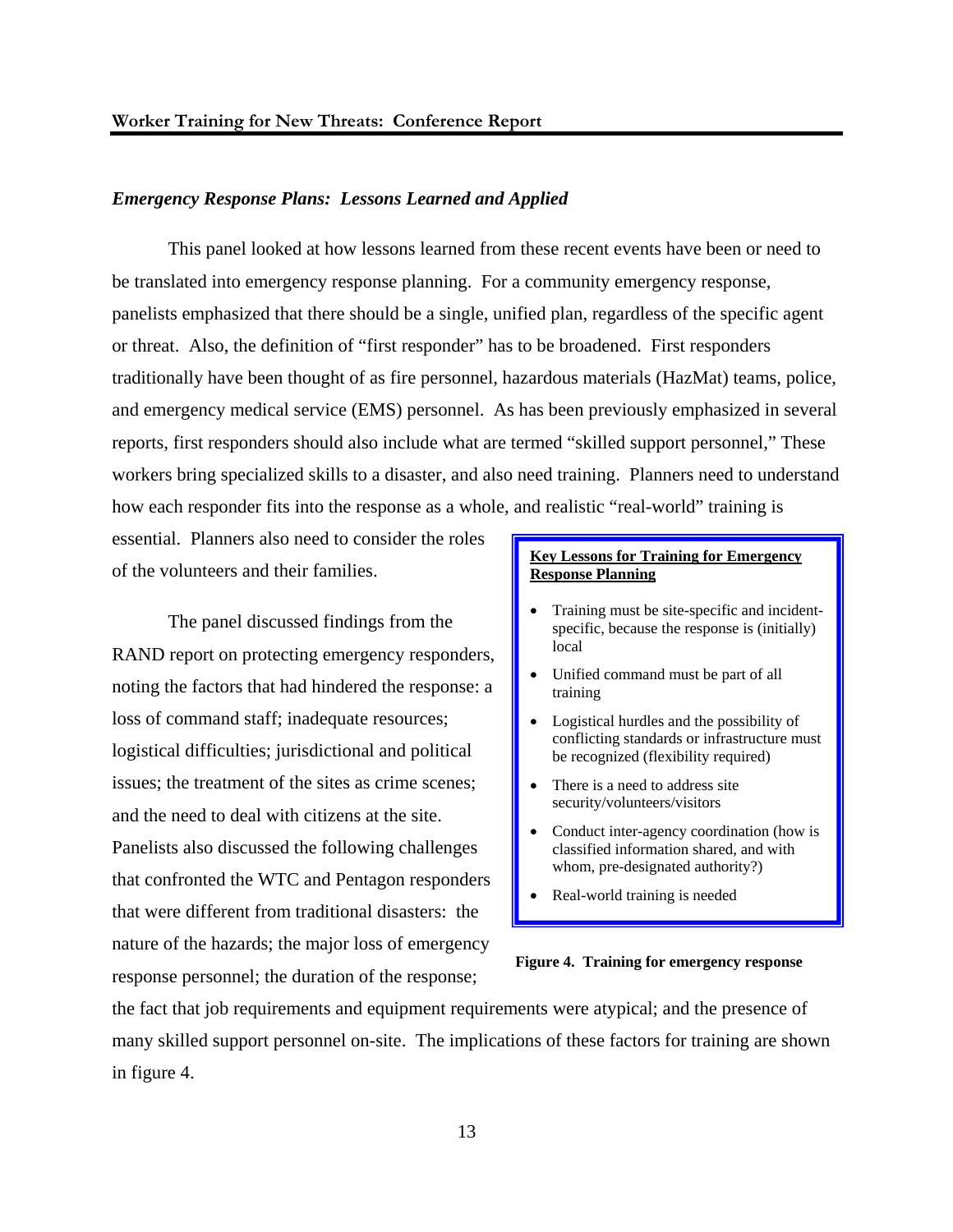Audience members raised several additional issues regarding worker training and protection. Some of the critical questions concerned the appropriate role of the volunteer civil response teams and the potential legal liability of those engaged in training volunteers for disaster response. There were also questions about the psychological and emotional consequences of responding to a disaster, and whether it was possible to train people to recognize and/or respond appropriately if and when such reactions occur. From the ensuing discussion it appeared that there is still a great deal of evolving policy, law, and science related to worker training for CBRNE events. Panelists and the audience identified several of these, including the potential liability for volunteer training, as issues that could use additional clarification.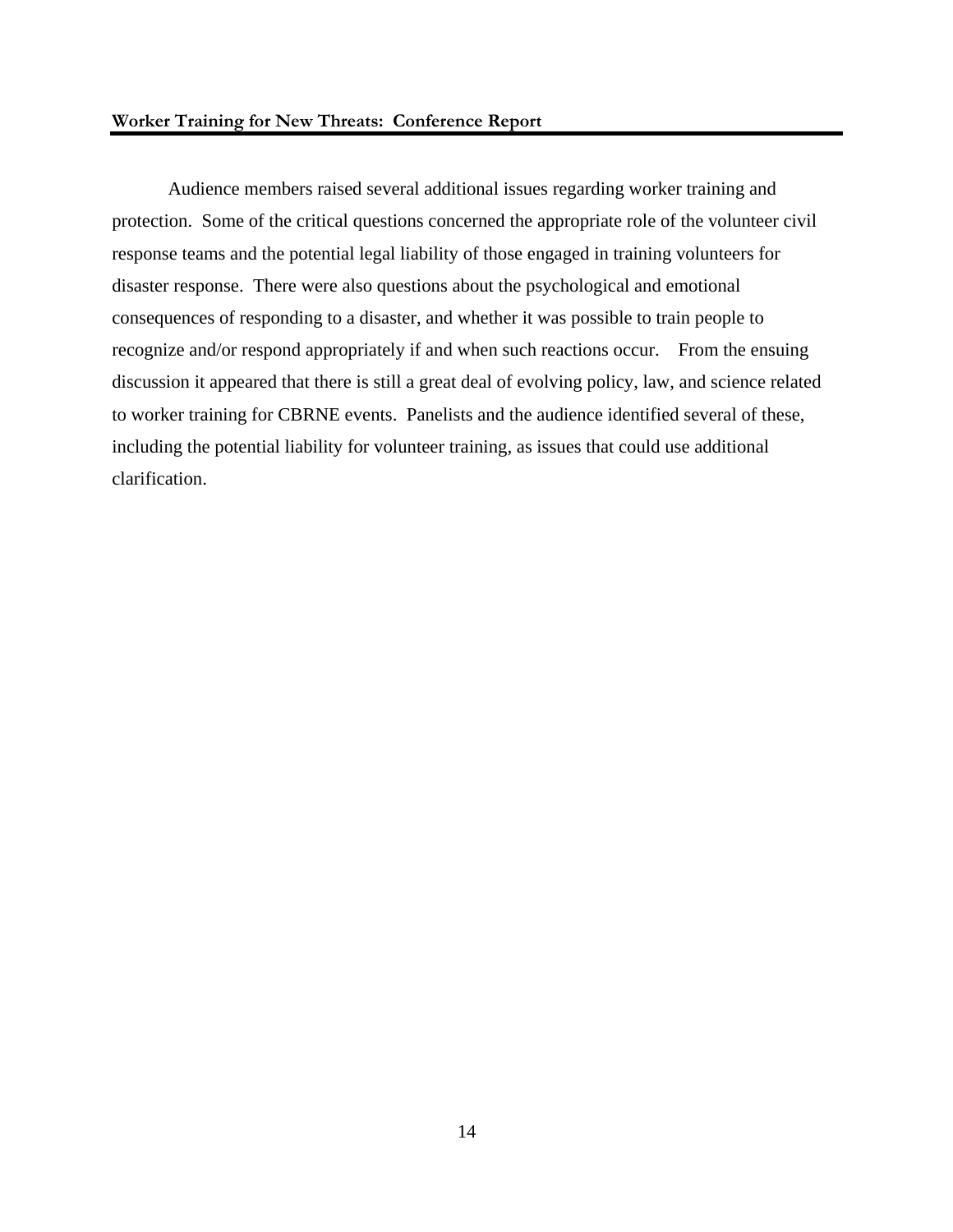## **THEME 2: NEW DEVELOPMENTS IN WORKER SAFETY TRAINING BY WORKFORCE SECTOR**

### *Transportation Sector*

 The transportation industry is highly integrated and highly interdependent. However, there are many small and independent operators in some transportation modes, which can be a challenge when thinking about worker safety training. In addition, there are many government agencies that regulate or influence the industry. This panel dealt primarily with surface transportation, although all modes were discussed to some extent. Panelists noted that the transportation system incorporates a wide variety of jobs. The system transports a large quantity of hazardous materials on a constant basis. The U.S. Department of Transportation (DOT) has general training requirements for transportation workers, including<sup>5</sup>:

- Familiarity with the general provisions.
- Ability to recognize and identify hazardous materials.
- Knowledge of specific requirements for the transport of hazardous materials.
- Specific functions performed by the employee during normal and abnormal operating conditions.
- Familiarity with emergency response information such as the Emergency Response Guide (ERG).
- Ability to perform self protection safety measures.
- Understanding of accident prevention methods and procedures.

<sup>&</sup>lt;sup>5</sup> 49 CFR 172.704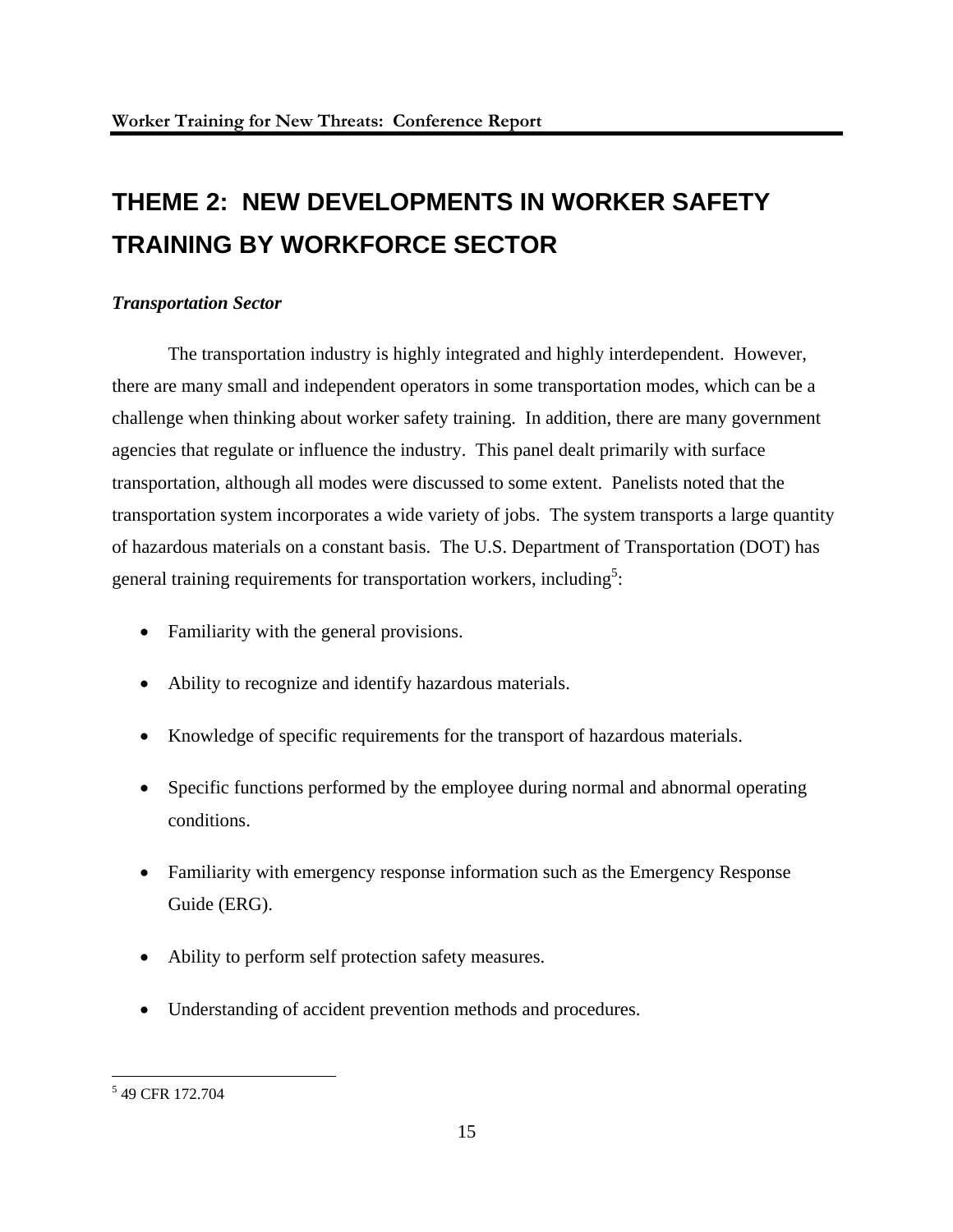While much attention has been focused on the vulnerability of the transportation infrastructure, the vehicles, and the cargo, panelists emphasized that less attention has been focused on the need to train vehicle operators or those who support the industry.

### *Manufacturing Sector*

 $\overline{a}$ 

The panel discussing the manufacturing sector workers noted that many manufacturing companies are now looking at new threats and their potential risk. Panelists emphasized the need to apply basic principles of public health and prevention to the problem, including the hierarchy of controls, which specifies that preventive strategies, such as substitution of less dangerous products, use of engineering controls, or isolation of hazardous processes, are preferable to measures such as personal protective equipment (PPE). Some industries (such as the chemical industry) have been interested in this issue for years and have developed relatively sophisticated plans, while other companies are just beginning to address the problem.

It was noted that existing standards have already influenced the planning in this area. Applicable standards include the HAZWOPER, Egress and Evacuation, and Process Safety Management standards. <sup>6</sup> The need for real-world drills was emphasized by the panel. The panelists stressed the need to err on the side of safety, by following basic public health principles of preparedness and prevention. The threat assessment should include all threats, including chemical, biological, radiological, nuclear, and high explosives (CBRNE). In assessing the threats to an individual company, among the most significant are those manufacturing facilities with chemical storage.

Pre-event planning should include consideration of the root causes of the problems and potential corrections and prevention measures. The hierarchy of controls applies to new threats,

<sup>&</sup>lt;sup>6</sup> OSHA standard 29 CFR 1910 Subpart E covers egress and evacuation. The Process Safety Management Standard (29 CFR 1910.119, Process Safety Management of Highly Hazardous Chemicals) requires employers to analyze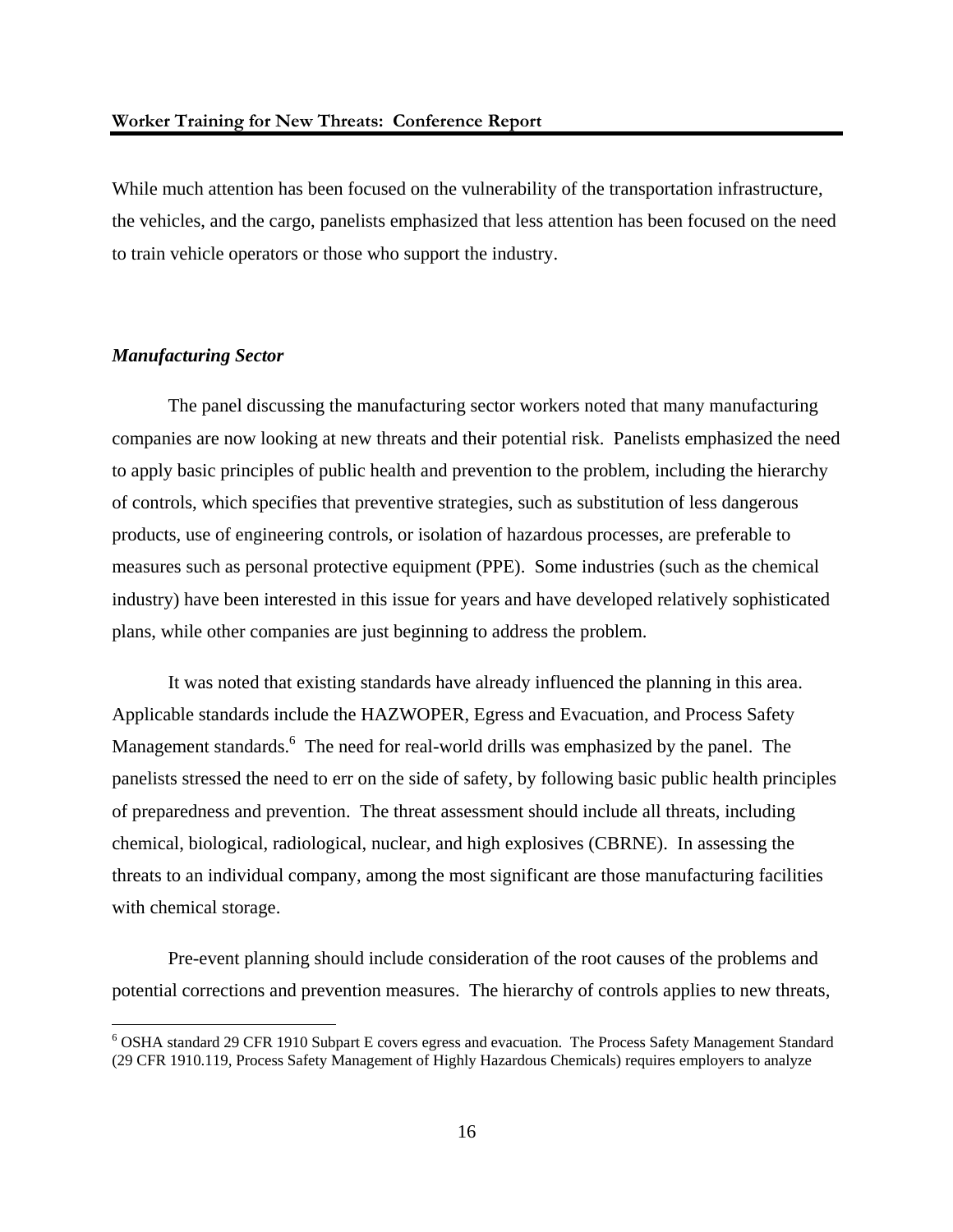### **Worker Training for New Threats: Conference Report**

as much as to traditional hazards. Thus, the design of industrial processes, including redundancy of controls, needs to be considered. Detailed emergency response plans, which include knowledge, skills, and constant practice, should also be prepared. In making plans for emergency response, some employees such as the local emergency responders or volunteer fire fighters, may have dual responsibilities. Panelists also mentioned that health care providers who treat workers who are potentially exposed to CBRNE agents should have a heightened index of suspicion and should not wait for "proof" of exposure.

 It was also noted that OSHA has some existing training requirements for emergency response planning:

- 29 CFR 1910.38 Employee emergency plans
	- $\bullet$  (a)(5) Training
- 29 CFR 1910.120(q) Emergency response to hazardous substance releases
	- $\bullet$  (6) Training
- 29CFR 1910.1200 Hazard Communication
	- ♦ (h) "Employee information and training"
- 29 CFR 1910.1450 Occupational exposure to hazardous chemicals in laboratories
	- $\bullet$  (f) Information and training

The National Fire Protection Association (NFPA) also has training requirements in NFPA 1600, Disaster/Emergency Management and Business Continuity Programs, and a number of other

their manufacturing processes to minimize the consequences of catastrophic releases of toxic, reactive, flammable, or explosive chemicals.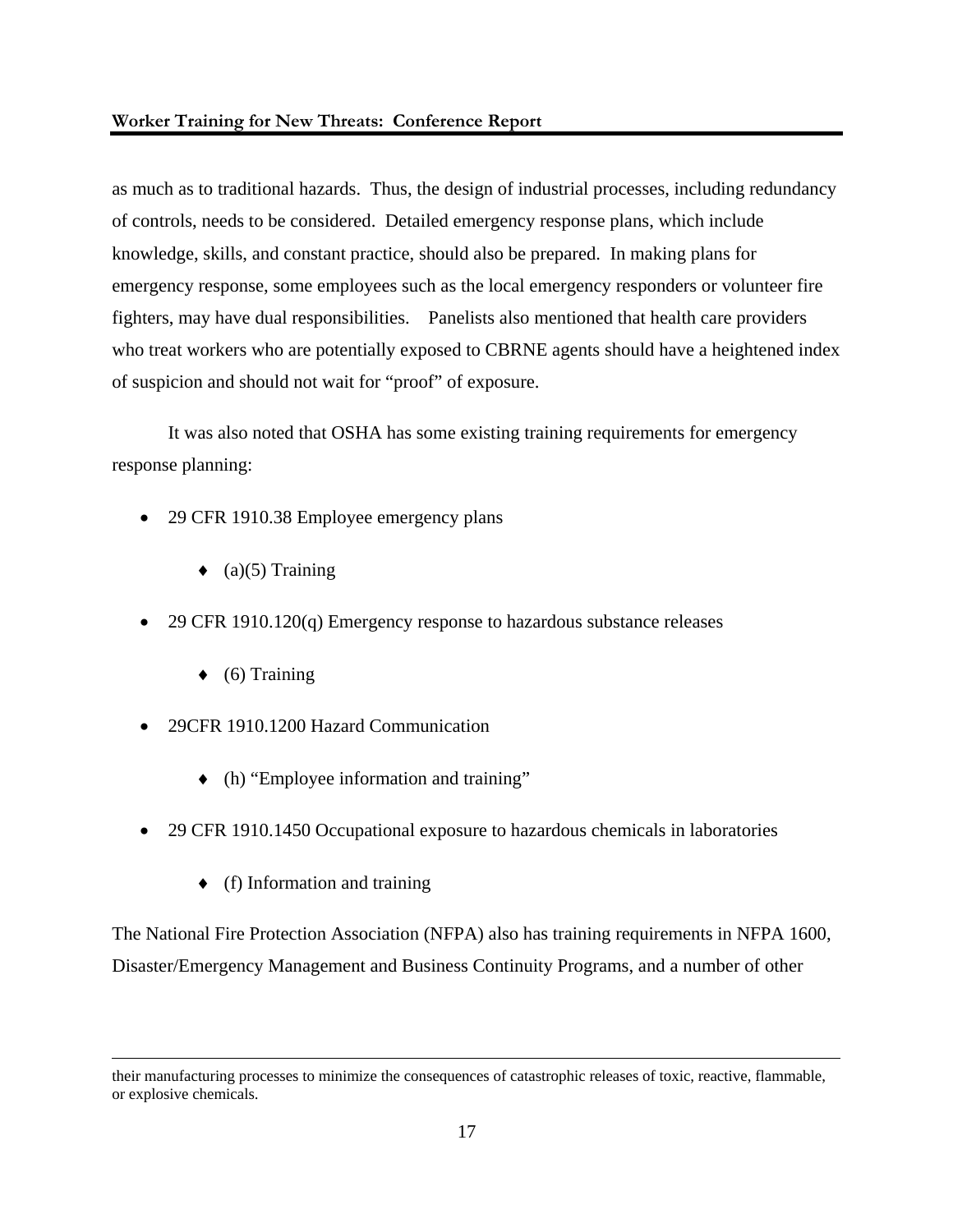resources. Other organizations have also prepared plans and guidance on emergency response, chemical process safety, and emergency management.<sup>7</sup>

### *Health Care Sector*

 The health care panel addressed several critical issues in training health care workers who may need to respond to CBRNE events and treat those affected by CBRNE weapons. One critical issue of immediate importance is the smallpox vaccination. The panel addressed some issues related to training and vaccination, particularly towards the communication related to the risks of vaccination. Using smallpox as an example of an airborne pathogen, one panelist posed the possibility of developing a standard for airborne pathogens analogous to the OSHA

#### **CDC Core Competencies for Public Health Workers**

Every Public Health Worker Should Be Able To:

- IDENTIFY & LOCATE the emergency plan
- DESCRIBE **the role** of Public Health
- DESCRIBE the Chain of Command
- DESCRIBE & DEMONSTRATE functional role
- RECOGNIZE deviations from the norm
- IDENTIFY limits to own authority
- DESCRIBE communication roles
- DEMONSTRATE use of communication equipment
- APPLY creative problem solving skills

(Source: Gebbie KM. Emergency Preparedness Core Competencies for All Public Health Workers. New York: Centers for Disease Control and Prevention and Columbia School of Nursing; 2001.)

#### **Figure 5. CDC Core competencies for public health workers**

1

bloodborne pathogens standard (29 CFR 1910.1030).

 Training the health care workforce is complicated, in part, because it is a large, diverse workforce with many different professions and types of workers. Research at the Columbia University Mailman School of Public Health Center for Public Health Preparedness has focused on the training needs of health care workers. Pilot studies suggest that training is effective, but that the availability of health care workers in

an emergency may be influenced by many external factors including the availability of childcare and/or eldercare, personal health problems, or concerns about compensation.

<sup>&</sup>lt;sup>7</sup>Although not reviewed in this report, a number of government, professional, and trade organizations have published guidelines and recommendations on preparedness. Most, however, do not address worker training in detail.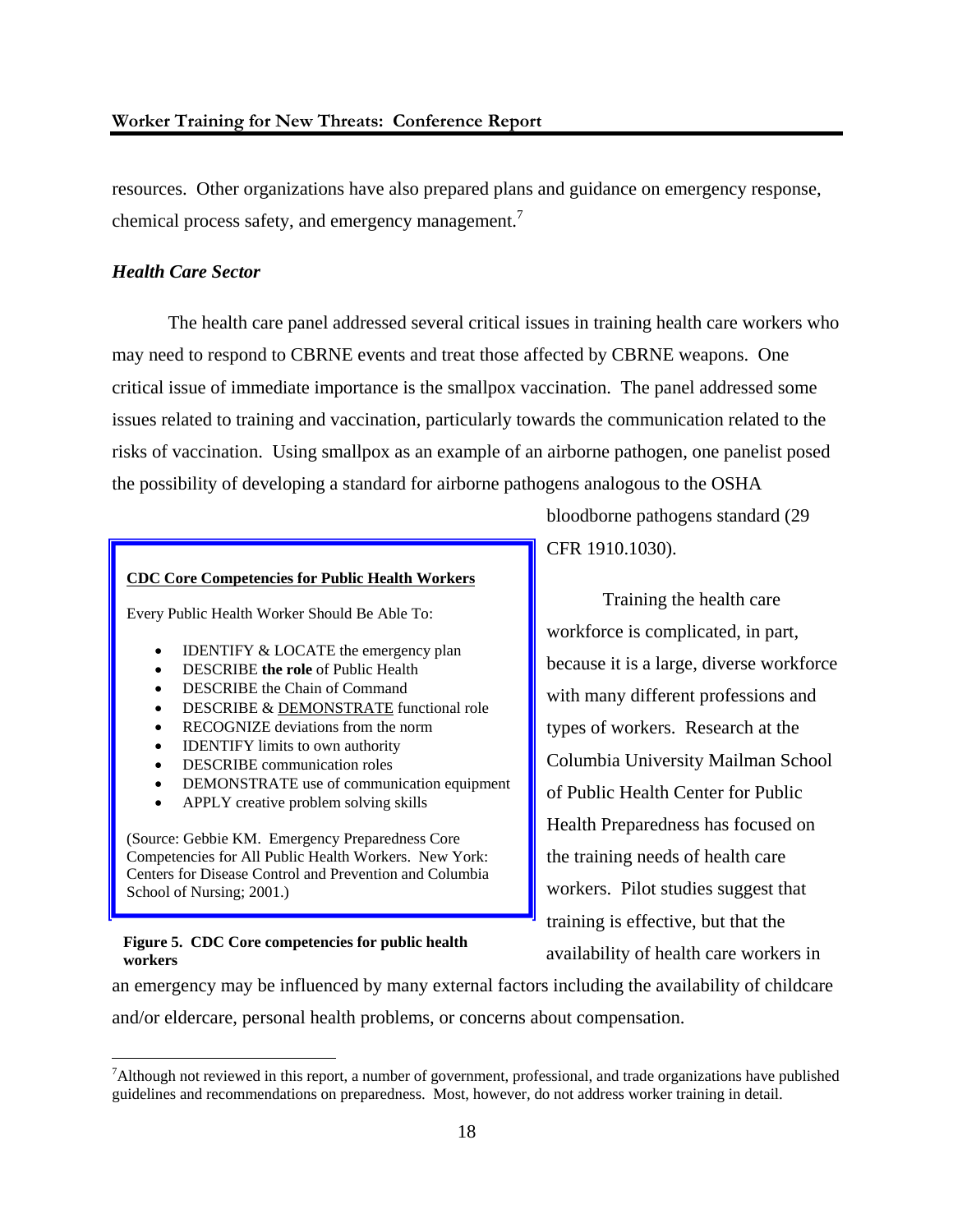The diversity of the health care system is such that there are both core and specific training competencies for health care workers. Public health agencies, for example, must continue to deliver essential services even while they may be responding to an emergency. Dr. Kristine Gebbie of the Columbia University School of Nursing described the training needs of the public health workforce. These needs include: communication systems; emergency management or command systems; specific technical knowledge; and mental health skills. Core competencies for emergency preparedness for public health workers have been promulgated by the Centers for Disease Control and Prevention (CDC) (See Figure 5). Newer competencies, based largely on the core competencies, are being developed for specific types of emergencies (e.g., bioterrorism events) and specific types of workers (e.g., administrators, clinicians, laboratory workers, public information officers, technical and support staff, etc.) across all phases of an event.<sup>8</sup> Competencies in additional areas, such as informatics and legal issues, also need attention and are in development.

### *Emergency Response Personnel*

 $\overline{a}$ 

 First responders include fire fighters, emergency medical technicians (EMTs) and paramedics, and police. Based on the focus groups, first responders expect they will be at risk in any future events involving CBRNE weapons. This has led to some changes in risk perception, as well as a recognized need for more and improved equipment and training for hazard detection, health surveillance, communications, personnel tracking, and personal protective equipment (PPE). In addition, having immediate digital references available in the field will improve hazard recognition and threat management. There is a need to augment basic skills training, particularly with respect to hazardous materials and CBRNE weapons, personal scene safety, risk management, and cross-training with federal responders and skilled support personnel. All new

<sup>&</sup>lt;sup>8</sup> Gebbie KM. Bioterrorism and Emergency Readiness: Competencies for All Public Health Workers. New York: Centers for Disease Control and Prevention and Columbia University School of Nursing; 2002.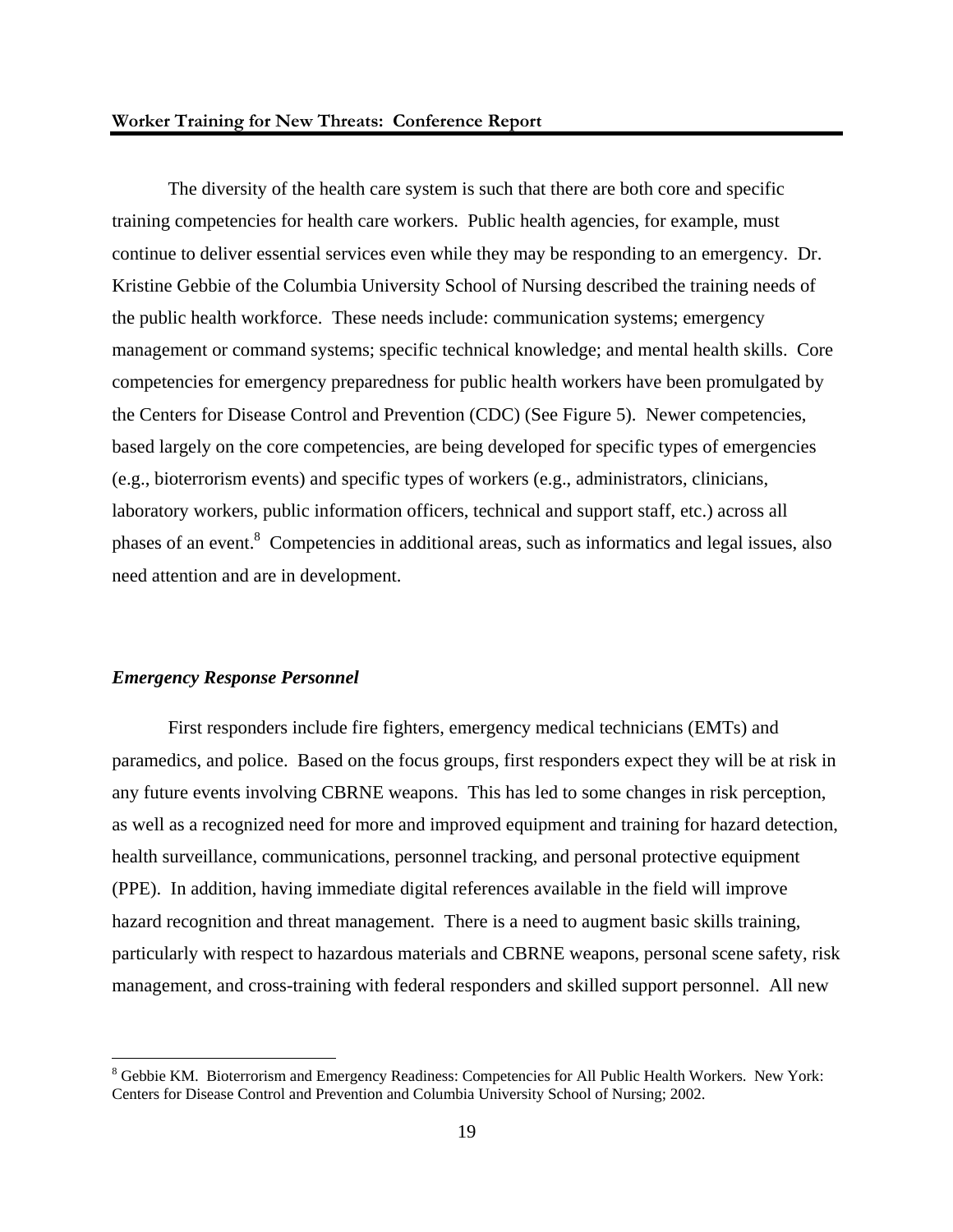recruits identified as first responders should be trained to the operations level. There is a new increased focus on detection, protection, and decontamination.

 The first responder community has long been aware that, in any event involving CBRNE weapons, they will (by definition) be the first on scene and are among those with the greatest potential for exposure. Panelists noted that the training for CBRNE threats had much overlap with existing training for management of hazardous materials incidents. Some of the elements of this training include:

- Maintaining personal safety at the scene.
- Assuring that all recruits receive training.
- Improving access of first responders to "real-time" expertise and detection equipment.
- Improving coordination of emergency responders with other responders, support personnel, and clean-up personnel.

 Challenges at the state and local level for emergency responders include new threats, more requirements for planning and meeting, as well as the increase in the core mission of the fire service and first responders. First responder health and safety is still the priority, and basic training needs should address these issues. The hazardous materials-level training that should be provided to every first responder includes: (1) use and limitations of personal protective equipment (PPE) (especially respiratory protection); (2) vaccination against bloodborne pathogens; (3) communications; (4) command structure; and (5) basic operations. Partnerships are key in developing effective training, especially given the magnitude of the need and the limited resources.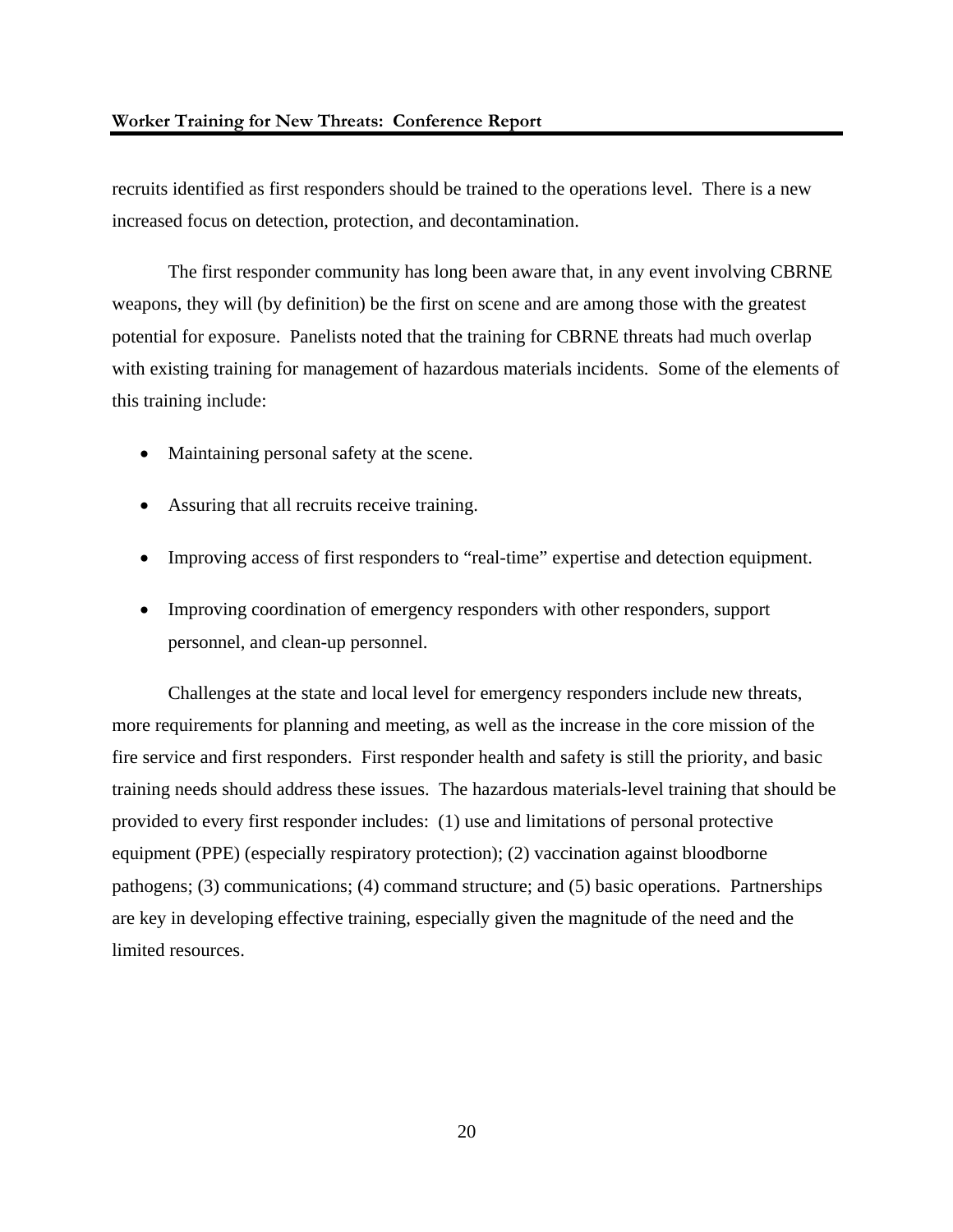### *Skilled Support Personnel*

1

 Skilled support personnel are those workers temporarily on a site for specific purposes, defined in the HAZWOPER standard.<sup>9</sup> Although skilled support personnel are thought of as temporary workers, in the case of the World Trade Center and Pentagon, they remained on-site for many months. With these factors in mind, their estimates of exposure potential need to be considered carefully.

 Training for skilled support personnel has been recognized as a critical issue in the wake of the events of September 11, 2001. Among the issues that affect training for skilled support personnel are:

- Construction procedures are defined by contracts, and in these events there were no established contracts and no planning for the project.
- The strict structure governing contractors, supervisors, and workers was absent, compared with normal construction operations.
- There was both formal and informal training, with less formal training at the outset, followed by more formal training after several months.

 What kind of training is needed, based on the lessons from September 11, 2001 and afterwards? First, an identification of the hazards and the exposed population is basic and critical. Second, supervisors need to know the capabilities of their workers, and they need to do as much advanced training as possible. Issues such as confined space training, fall protection, night operations, HAZWOPER, and respirator training need to be incorporated into the basic training plans of the contractors, employers, and unions. Pre-incident and post-incident training

 $9$  29 CFR 1910.120(q)(4) defines skilled support personnel as: "personnel, not necessarily an employer's own employees, who are skilled in the operation of certain equipment, such as mechanized earth moving or digging equipment or crane and hoisting equipment, and who are needed temporarily to perform immediate emergency support work that cannot reasonably be performed in a timely fashion by an employer's own employees, and who will be or may be exposed to the hazards at an emergency response scene."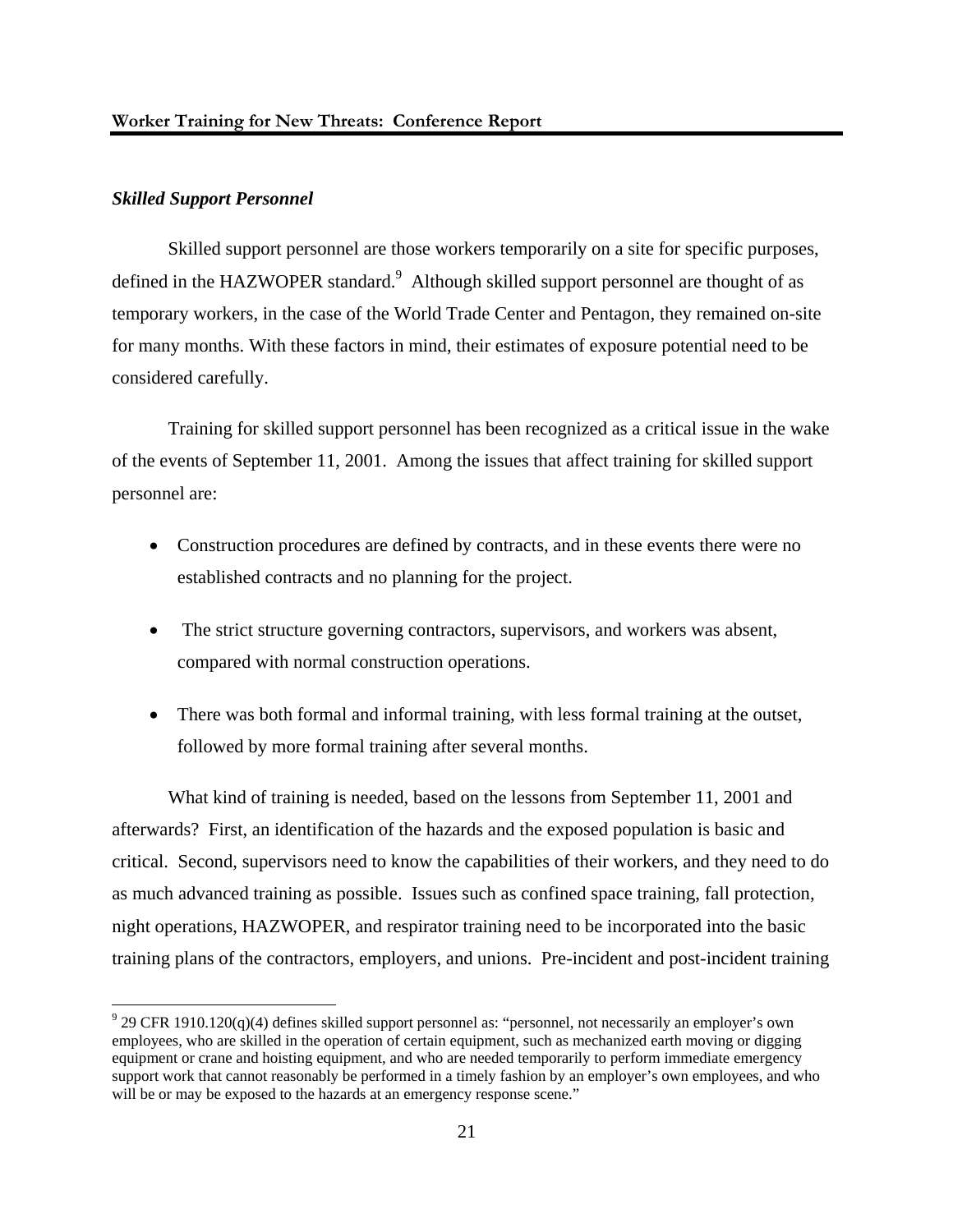should also be considered. A recent report by the National Clearinghouse for Worker Safety and Health Training highlights the importance of supplementing HAZWOPER training for skilled support workers, with more specific training that depends on whether the training is occurring pre-event or post-event.<sup>10</sup>

### *Post-Emergency Response Clean-Up Operations*

 $\overline{a}$ 

 The challenges of post-emergency response clean-up operations were discussed in a number of other conference panels, although they were not the subject of a separate panel. As noted earlier: at the WTC, there was no clear delineation between the emergency response and the post-emergency response cleanup. The HAZWOPER standard currently distinguishes between these phases, although in large-scale disasters the line between the two may often be blurred. The challenges of post-emergency clean-up operations, which could involve decontamination of biological or radioactive materials, involve: (1) clearly defining when a site (or portion thereof) or response has moved from the emergency response to the clean-up phase; and (2) deciding what level of training is appropriate for those involved in clean-up as opposed to emergency response. These issues have been thoroughly discussed in several recent reports.2,10 Clean-up operations (decontamination and remediation) frequently involve exposures, not only to the original hazards, but to an entirely new set of potential hazards. These hazards include: chemicals used in neutralization; combustion by-products; mold growth, as a result of water; and physical hazards associated with demolition can all be classified as potential hazards.

 $10$  Lippy B, Murray K. "Improving the Training of Skilled Support Personnel for Responding to Terrorist Actions: A Review of the Problems and Feasible Solutions". Washington, DC: National Clearinghouse for Worker Safety and Health Training. December 14, 2002. pp  $1 - 38$ .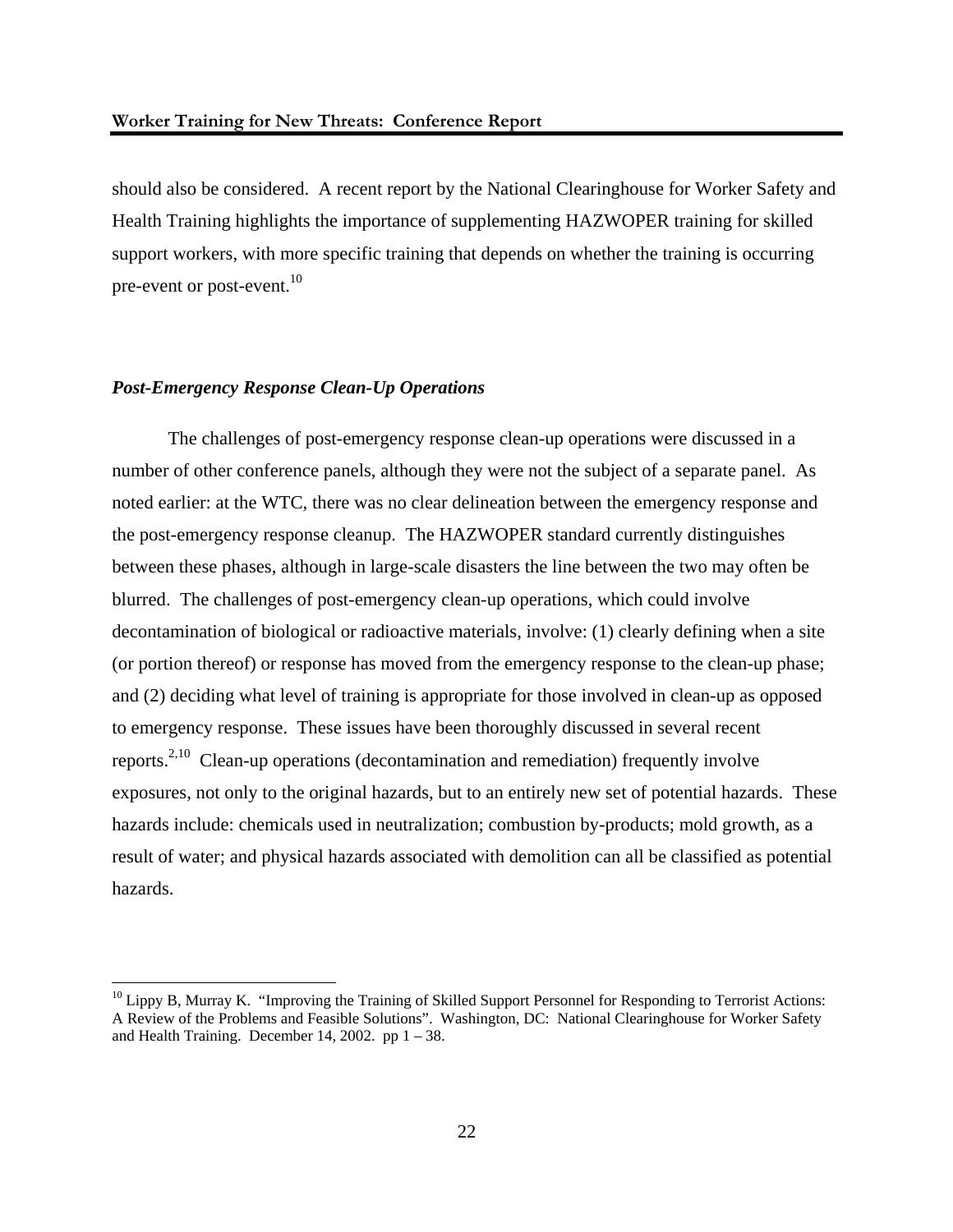## **THEME 3: RECOMMENDATIONS FOR A NEW TRAINING AGENDA**

### *General Recommendations: Knowledge and Skill Recommendations for All Workers*

During the second day of the conference, breakout sessions were held to develop recommendations around the following two questions:

- 1. What are the common knowledge and skills that workers in different workforce sectors need, in order to safely respond to an event involving CBRNE hazards?
- 2. What are the specific knowledge and skills that workers in different workforce sectors need, in order to safely respond to an event involving CBRNE hazards?

The breakout sessions involved workers from six different sectors.

- **Transportation**
- Manufacturing
- Emergency response
- Health care
- Skilled support
- Remediation/decontamination.

Participants were asked to consider training needs during the pre-event, event, and post-event periods. They were also asked to assume that workers were skilled and trained in their individual jobs.

 There was a high degree of consensus from the participants that all workers, regardless of job title or industry, should know and be able to do the following (figure 1, table 1).

• Essential knowledge identified by conference participants includes: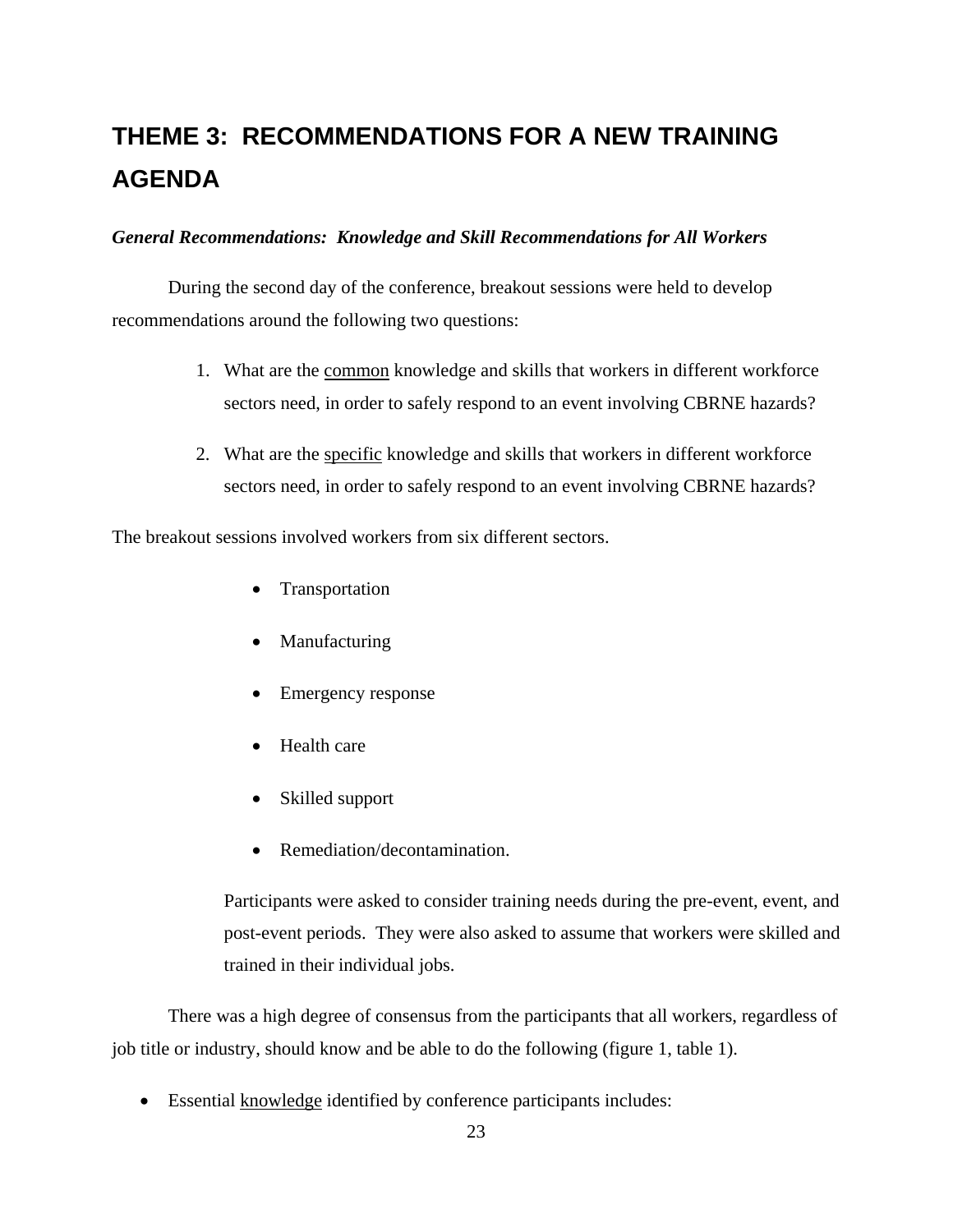- A basic understanding of the hazards involved, including concepts of contamination and decontamination.
- An understanding of each employee's specific role in an emergency, the roles of other potential participants and responders, and the limitations of individual roles (what each worker should and should not do).
- An understanding of the ICS and the role it plays.
- Knowledge of how communications systems work in the response to an emergency.

Essential skills that all workers should have (in addition to their specific occupational skills) include:

- The ability to recognize a threat or an abnormal condition.
- The ability to access the emergency notification system.
- The ability to use PPE safely and appropriately.
- The ability to use specific information resources and tools.
- The ability to evacuate the workplace safely.

These generic training components were identified by all of the groups as knowledge and skills that all workers should have when confronting CBRNE threats regardless of the workforce sector involved. The participants also recommended specific knowledge and skills for different types of workers, but there was general recognition that work remained to develop these workerspecific competencies more completely.

Based on the groups' recommendations, a framework of recommendations for new generic training components has been constructed. Figure 1 illustrates how these generic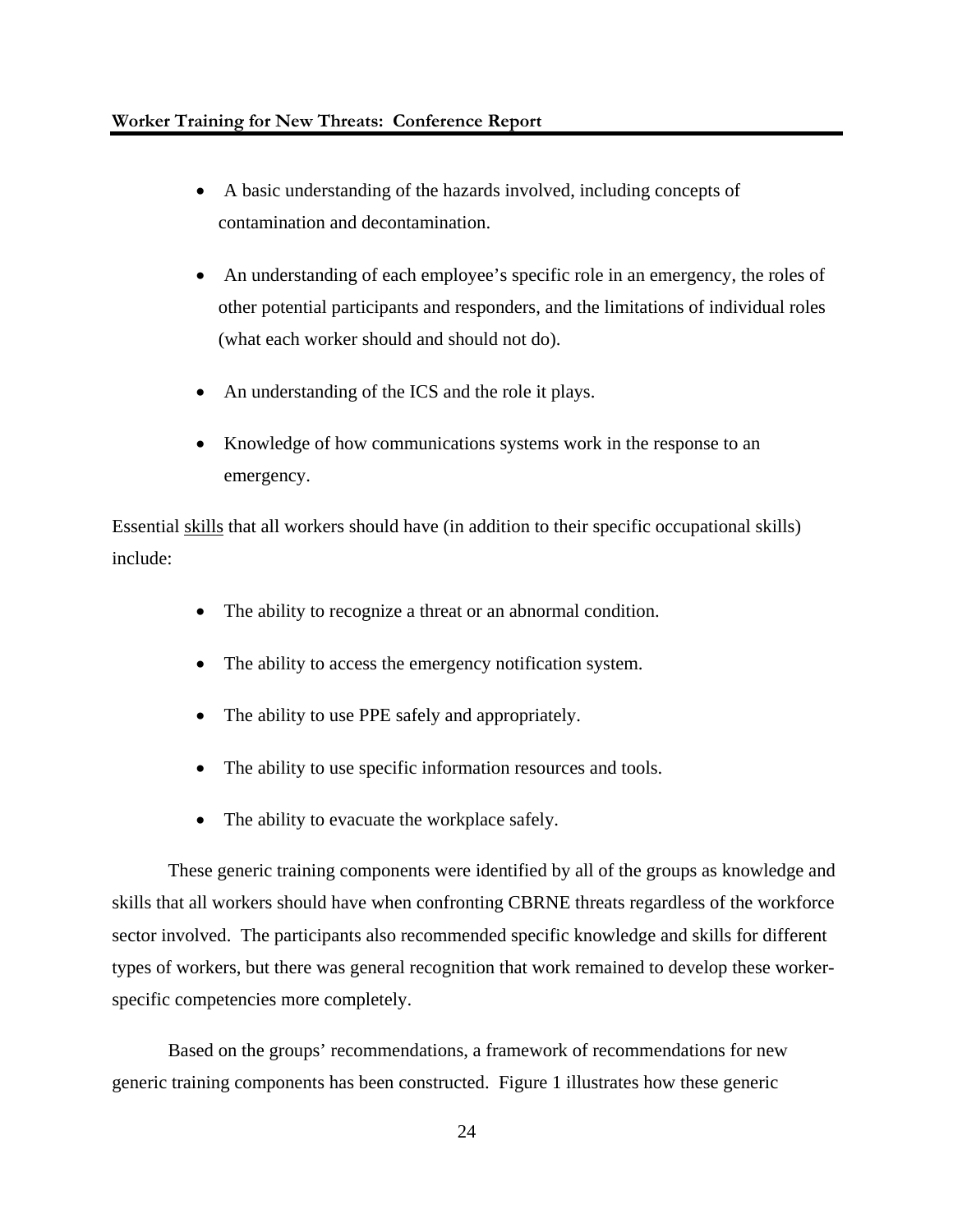training components would fit into the current training scheme. All workers should receive basic training to be able to recognize hazards and threats. All workers should know whom to notify and how to activate the notification system in the event of an emergency or threat. They should all understand how the ICS works, and should understand what their role is in the event of an emergency. Additionally, all workers should understand the role of other personnel, and should know the limitations of their own functional roles (it is as important to know what one should not be doing as it is to know what one should be doing, in an emergency). It should be stressed that the skills component of these suggested requirements (activation of the emergency notification system, use of personal protective equipment, and evacuation) must be practiced in "real-world" simulations. Another point emphasized by every group was the importance of including all workers in training, not just those who were deemed likely to be "at risk." The conference participants stressed that workers involved in communications (dispatchers) were an especially important group to train because of their central role in recognizing and responding appropriately to an emergency situation.

 Table 1 shows the recommended generic training components, side by side with current training requirements for workers covered under HAZWOPER. Two points should be emphasized here. First, it should be noted that these generic training requirements would be supplemented by trade-specific knowledge and skills recommendations. In a number of cases, such as emergency responders and health care workers, these competencies have been defined in some detail. In other cases (for example, for transportation workers) there have been some efforts to define specific skills and knowledge requirements, while some still need a great deal of development in this area in order to define the correct knowledge and skill sets. Secondly, the pool of workers eligible for pre-event HAZWOPER training may be larger than it is currently being conceived, because they are likely to be involved in any emergency response or postemergency response clean-up operations.

25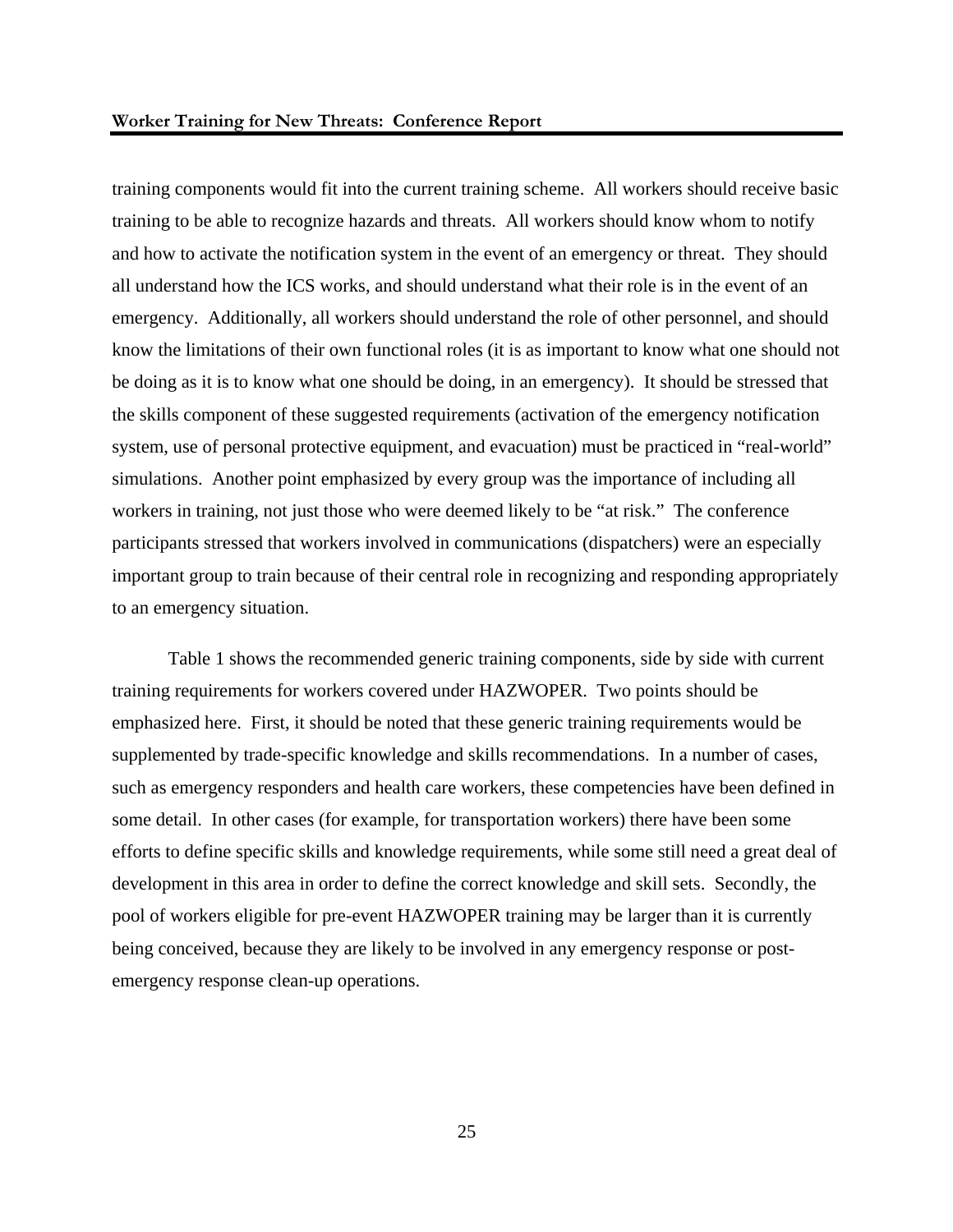### Table 1. Side-by-side comparison of current training requirements and proposed new generic training recommendations for workers at risk of CBRNE exposure.

|                                                                                                                                                                                                                                                                                                                                                                                                                                                                                                                                                                                                                                                                                                                                      | Proposed New Generic Training Requirements for All Workers Potentially Exposed to Chemical,<br>Biological, Nuclear, Radiological, and Other Weapons of Mass Destruction                                                                                                                                                                                                                                                                                                                                                                                                                                 |                                                                                                                                                                                                                                                                                                          |
|--------------------------------------------------------------------------------------------------------------------------------------------------------------------------------------------------------------------------------------------------------------------------------------------------------------------------------------------------------------------------------------------------------------------------------------------------------------------------------------------------------------------------------------------------------------------------------------------------------------------------------------------------------------------------------------------------------------------------------------|---------------------------------------------------------------------------------------------------------------------------------------------------------------------------------------------------------------------------------------------------------------------------------------------------------------------------------------------------------------------------------------------------------------------------------------------------------------------------------------------------------------------------------------------------------------------------------------------------------|----------------------------------------------------------------------------------------------------------------------------------------------------------------------------------------------------------------------------------------------------------------------------------------------------------|
| Current Worker Training Requirements under the OSHA<br>HAZWOPER Standard (29 CFR 1910.120)                                                                                                                                                                                                                                                                                                                                                                                                                                                                                                                                                                                                                                           | Pre-Event Training for All Workers                                                                                                                                                                                                                                                                                                                                                                                                                                                                                                                                                                      | Post-Event Training*                                                                                                                                                                                                                                                                                     |
| Names of personnel and alternates responsible for<br>$\bullet$<br>site safety and health<br>Safety, health and other hazards present on the site<br>$\bullet$<br>Use of personal protective equipment (PPE)<br>Work practices by which the employee can<br>$\bullet$<br>minimize risks from hazards<br>Safe use of engineering controls and equipment on<br>the site<br>Medical surveillance requirements including<br>$\bullet$<br>recognition of symptoms and signs which might<br>indicate over exposure to hazards<br>Specific contents of the site safety and health plan:<br>Decontamination procedures<br>٠<br>The emergency response plan, including<br>necessary PPE and other equipment<br>Confined space entry procedures | Basic health and safety training (legal,<br>regulatory, hazard communication)<br>Basic knowledge and recognition of<br>industry-specific potential hazards and<br>threats<br>Ability to access emergency notification<br>system and notify appropriate parties<br>Knowledge of Incident Command System<br>Knowledge of the worker's specific<br>functional role in an emergency, the<br>limitations of that role, and the roles of<br>others<br>Emergency evacuation and egress<br>Ability to use personal protective<br>equipment (PPE)<br>Pre-Event Training for Selected Workers*<br><b>HAZWOPER</b> | Site (event)-specific hazards and<br>threats<br>Site (event)-specific safety and health<br>plan requirements<br>Ability to use personal protective<br>equipment (PPE)<br>Site-specific command and<br>communications<br><b>HAZWOPER</b> requirements<br>$\bullet$<br>Critical incident stress debriefing |
| Spill containment program                                                                                                                                                                                                                                                                                                                                                                                                                                                                                                                                                                                                                                                                                                            |                                                                                                                                                                                                                                                                                                                                                                                                                                                                                                                                                                                                         |                                                                                                                                                                                                                                                                                                          |

\*Training requirements for first responders, skilled support personnel, and other workers involved in post-emergency response operations.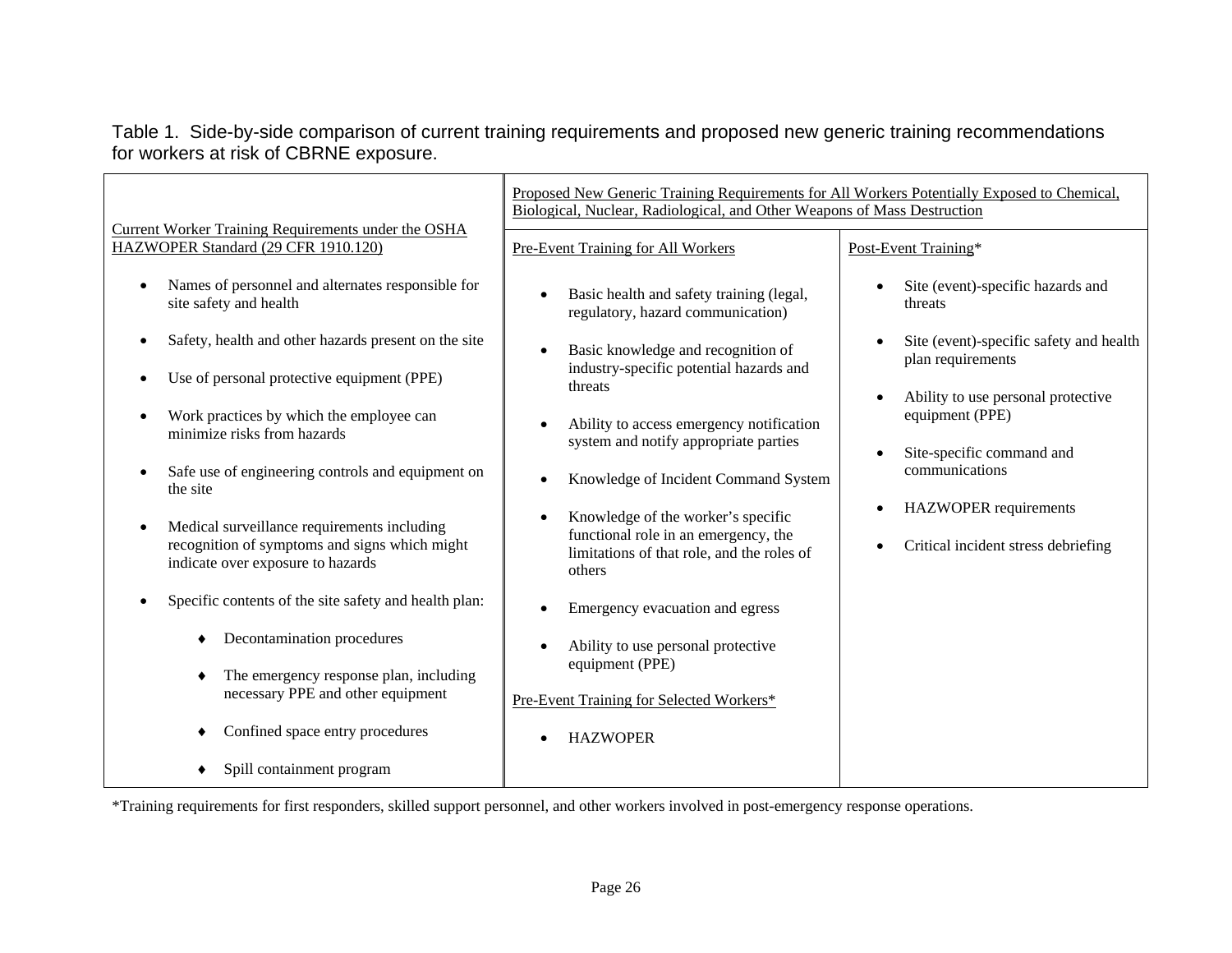### *Recommendations for Development and Implementation of New Training Components*

 In addition to recommending the components described above, participants discussed how the training should be implemented and integrated into the existing health and safety training. Their recommendations can be summarized as follows:

- 1. *Training plans should recognize the significant differences among different workforce sectors, in the degree to which they are prepared to respond to the threat of CBRNE attacks.* Some workers, particularly emergency responders, may receive considerable training, while many others receive little or no applicable training. For example, workers who, in their daily work activities, are further removed from emergency response activities (manufacturing workers, service sector employees not involved in emergency response, food and agricultural workers) receive little or no applicable training.
- 2. *Training for new CBRNE threats should be integrated into basic safety and health training, in a unified training plan that builds on and supplements other current training requirements.* Many speakers and participants emphasized the notion that training for different types of hazards should be based on a single emergency response plan. First, it simplifies training and increases the likelihood of successful implementation. Second, it will not always be clear exactly what the threat is, or whether there is only one threat. A single emergency response plan would not rely solely on the nature of the threat.
- 3. *The many Federal agencies involved in regulating or guiding activities of certain industries must coordinate their guidance and regulations regarding worker training.*  Because there are many agencies involved in the regulation of different occupational sectors, there are a number of different and often-conflicting regulations that need to be reconciled regarding different aspects of worker training. Chemical manufacture and transportation, for example, involves DOT, OSHA, and the U.S. Environmental Protection Agency (EPA), to name just three. One speaker pointed out that the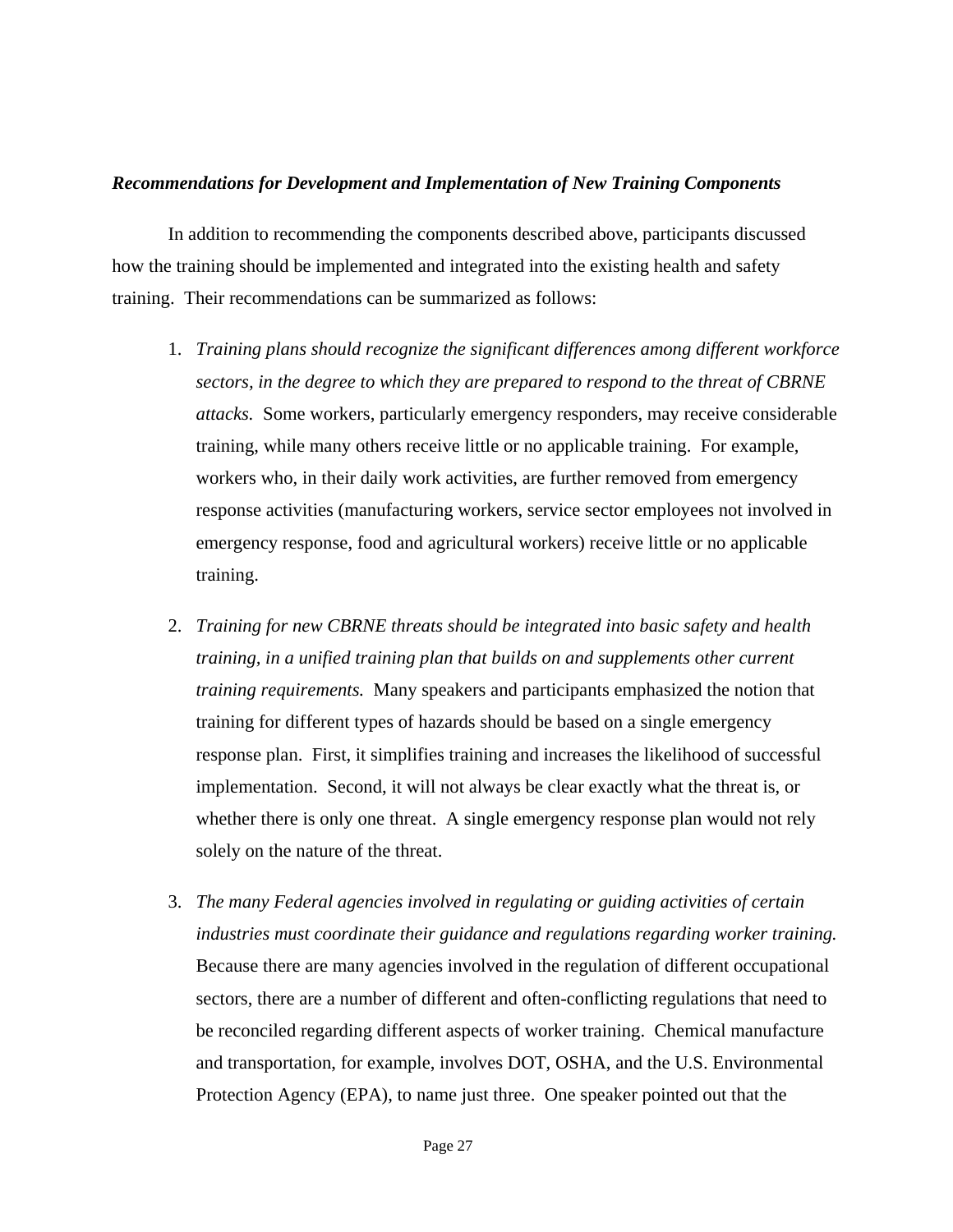placarding of chemical transport vehicles might be discouraged by one agency, while it was being required by another. Creating uniform requirements will facilitate the development and adoption of training programs across multiple agencies.

- 4. *At a minimum, the Federal government should issue recommendations on worker safety training for new threats, including chemical, biological, radiological, nuclear, and explosive weapons.* While participants were divided on whether there should be only guidelines for training as opposed to standards, there was agreement that guidance on training from the Federal government is needed. Many participants felt that some workers do not receive even basic safety and health training now, so to expect any increase in training in the absence of a strong Federal initiative or requirement was unlikely. In addition, some participants raised questions about liability, which they felt would be an additional deterrent to training unless the issue is specifically addressed by the government.
- 5. *At all levels of response, training should reflect a high degree of coordination between the emergency response and public health communities*. Conference participants heard repeatedly that the key to effective emergency response is coordination between the emergency response community, public health agencies, and the employer and employees. Communication between the public health and emergency response organizations is especially critical. In some cases, these links are well developed and smooth. However, many public health organizations are not accustomed to the top-down incident command structure widely used by emergency responders. The greater the coordination between these entities in the pre-event phase, the better the response will be in the event of an actual attack.
- 6. *Regardless of which training plan is involved, an essential element must be frequent and regular "real-life" rehearsals*. Conference participants unanimously agreed on this point. Participants stressed that this would require a commitment of resources on the part of employers, employees, and the government. This is essential if the

28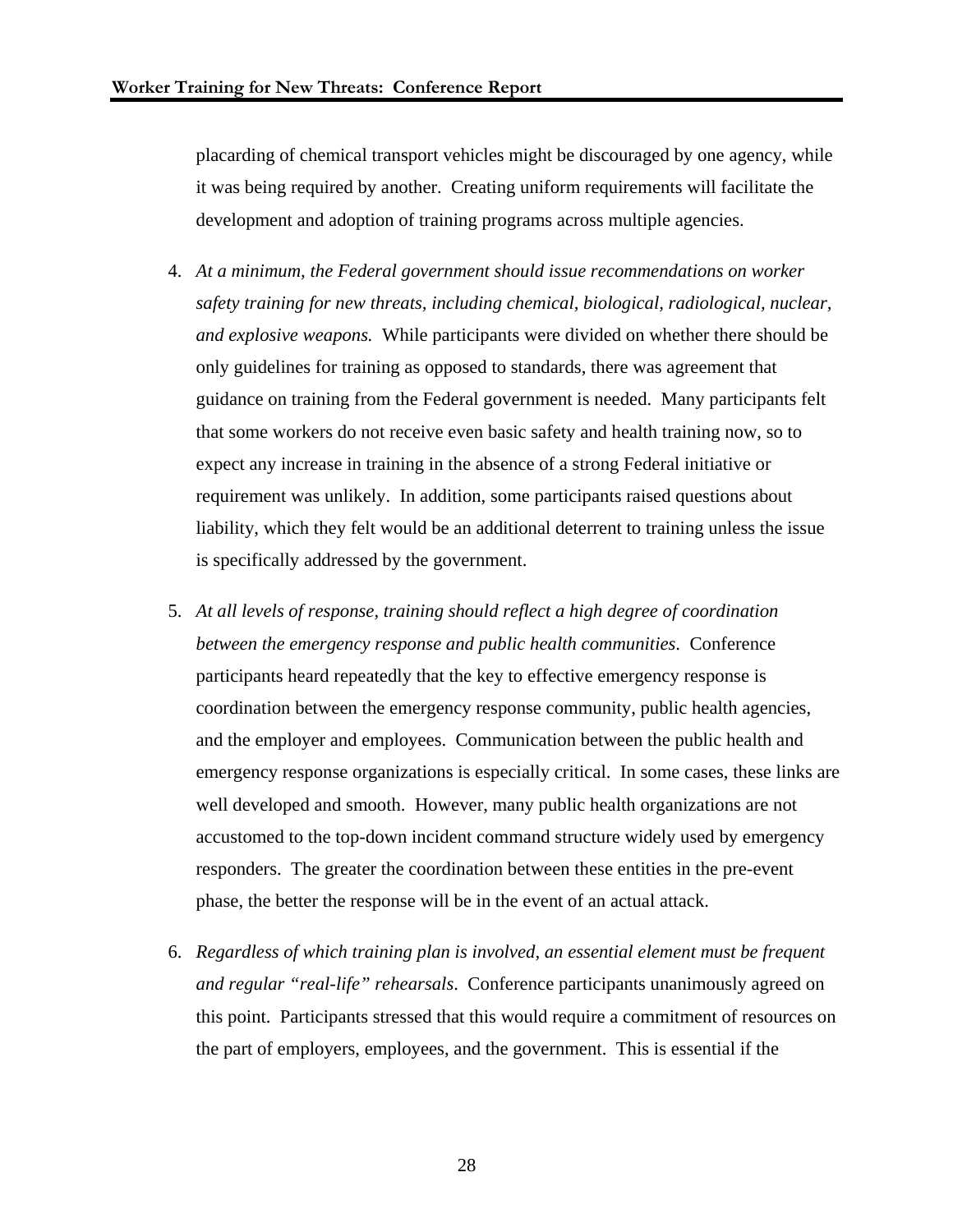training is going to accomplish its goal of preparing workers to respond effectively in the event of any future events.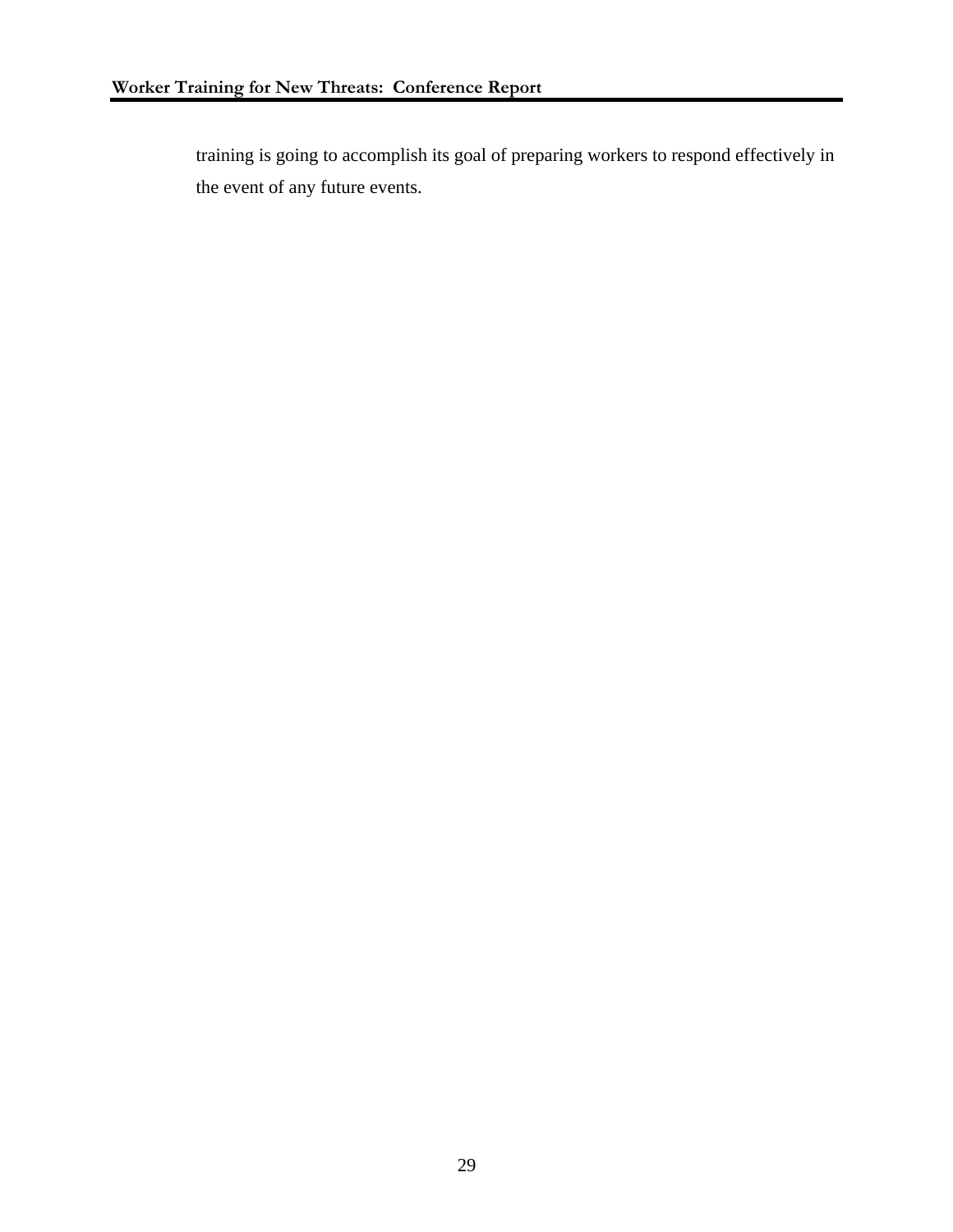## **RECOMMENDATIONS FOR NEXT STEPS**

 Several unresolved issues were identified at the conference's Plenary Session that could form the basis of future work by individual conference participants, agencies, and academic institutions. These include:

- 1. *Development of Competencies for Worker Training***.** The purpose of the conference was to start to identify common and specific training requirements, that is, knowledge and skills that workers should possess if they are to be adequately prepared to meet the challenge of a potential exposure to CBRNE threats in the workplace. Although the conference participants did identify several such requirements, these requirements only partially define the specific competencies that would form the basis of a training program. Additional work is needed to generate and validate the specific competencies, with input from many different parties representing the spectrum of stakeholders involved in worker training (employee groups, employers, government agencies, academic institutions, experts in specific content areas, and others).
- **2.** *Coordination of Federal Policy on Worker Training.* There was a consensus among conference participants that there should be a coordinated Federal policy on worker training. OSHA, DOT, EPA, Centers for Disease Control and Prevention/ National Institute for Occupational Safety and Health (NIOSH), National Institute of Environmental Health Sciences (NIEHS), the Federal Emergency Management Agency (FEMA), the Department of Homeland Security, and other agencies all affect policies on worker training. Other agencies at the state and local levels, as well as private and quasipublic agencies and advisory panels, take cues from the Federal government when devising their own training recommendations or requirements. Thus, it is critical that Federal agencies develop a mechanism to coordinate recommendations and requirements for worker training for new threats.
- **3.** *Adoption of Federal Guidelines or Standards on Worker Training for New Threats.*  Conference participants were divided on whether there should be guidelines or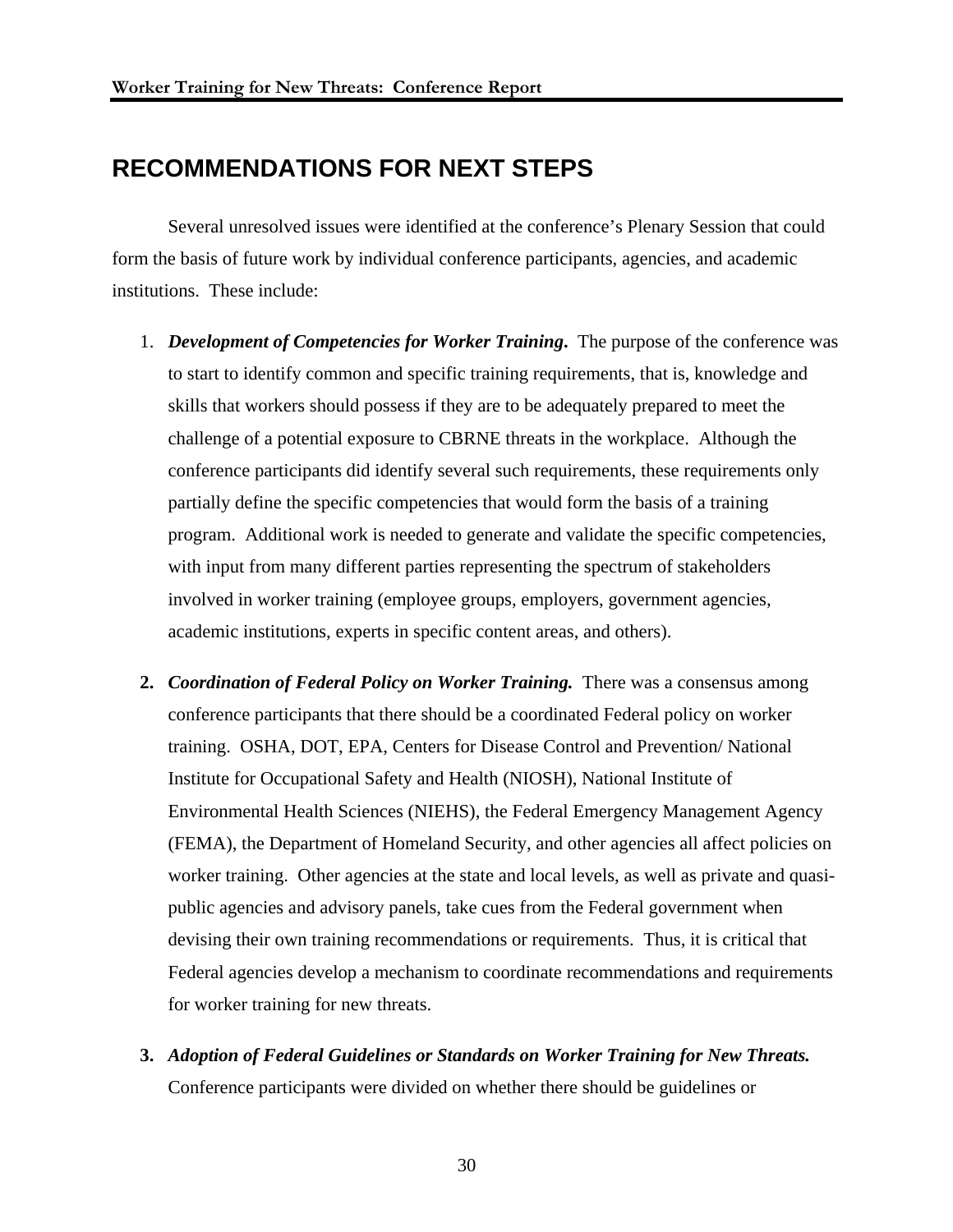requirements for worker training, but there was a consensus that the Federal government should not remain silent on the topic and should, at the least, provide guidelines for worker training. Many participants pointed out that there is evidence to suggest that those worker training requirements that are already in place are not universally adhered to. In this respect, the proposed new training represents an opportunity to enlarge the sphere of workers who receive basic health and safety training as part of the training for new threats. At the same time, some employers may be reluctant to provide additional training (because of concerns about costs or liability) without specific guidance or direction from the Federal government.

4. *Development and/or Inventory of Training Modules***.** Many industries and employee groups have already developed and refined their emergency plans and are already executing these training modules/programs. Several participants inquired about an inventory of training programs or modules that could be used "off-the-shelf." For example, modules in incident command could be fashioned so that they can be broadly applicable to many different sectors with only minor modifications. In other areas, however, additional research or development may be needed to determine what should be the specific content of training and how it can best be delivered. Partnerships between the private and public sector, in cooperation with academic institutions, will help to facilitate the rapid development and distribution of these new training modules.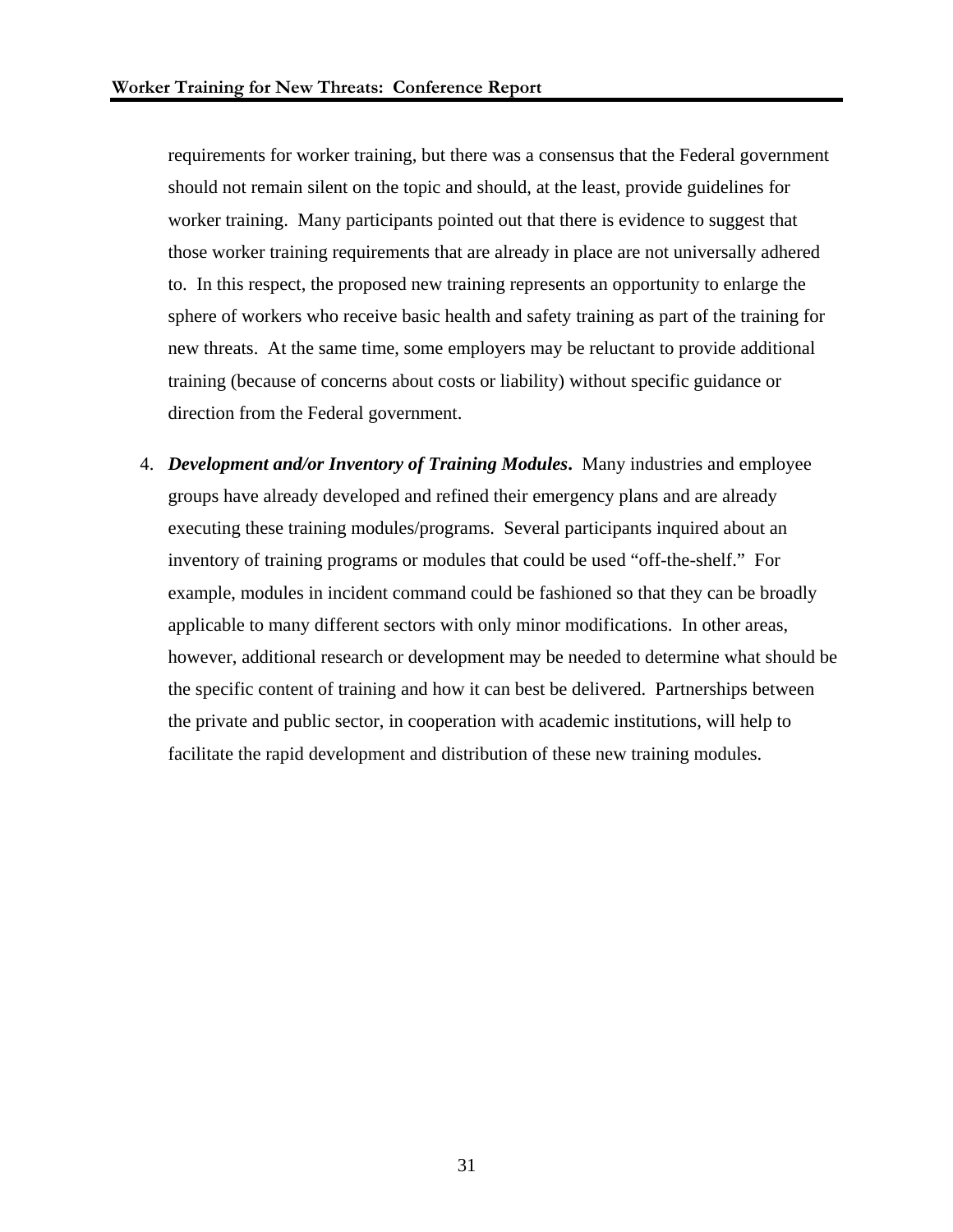## **APPENDIX 1. CONFERENCE PROGRAM AND SPEAKERS**

### **October 26, 2002**

Welcome Clifford S. Mitchell, Johns Hopkins Bloomberg School of Public Health

Introduction to Keynote Speaker

Alfred Sommer, Dean, Johns Hopkins Bloomberg School of Public Health

Keynote Address

John Howard, Director, National Institute for Occupational Safety and Health

### **Theme 1: Review of Lessons Learned**

Panel 1: Lessons from the World Trade Center and Pentagon Joseph "Chip" Hughes, National Institute of Environmental Health Sciences - Moderator Jeff Borkowski, Fire Department of New York Don Carson, International Union of Operating Engineers John Moran, Consultant, Clearinghouse on Worker Training Gil Gillen, U.S. Department of Labor, Occupational Safety and Health Administration Major Tony Intrepido, U.S. Army, Center for Health Promotion and Preventive Medicine

- Panel 2: Lessons from Anthrax in the Mail Clifford Mitchell - Moderator Corey Thompson, American Postal Workers Union Samuel M. Pulcrano, U.S. Postal Service
- Panel 3: Emergency Response Plans: Lessons Learned and Applied Rosemary Sokas, National Institute for Occupational Safety and Health - Moderator Bonnie Butler, Federal Emergency Management Agency Carol Merry Stephenson, National Institute for Occupational Safety and Health

Luncheon Keynote Address John Henshaw, Assistant Secretary for Occupational Safety and Health, U.S. Department of Labor

### **Theme 2: Worker Safety Training Needs by Sector: New Developments**

Transportation

Brenda Cantrell, George Meany Center for Labor Studies - Moderator Bill Rogers, Motor Freight Carriers Association Anthony Murray, U.S. Department of Transportation Richard Inclima, Brotherhood of Maintenance of Way Employees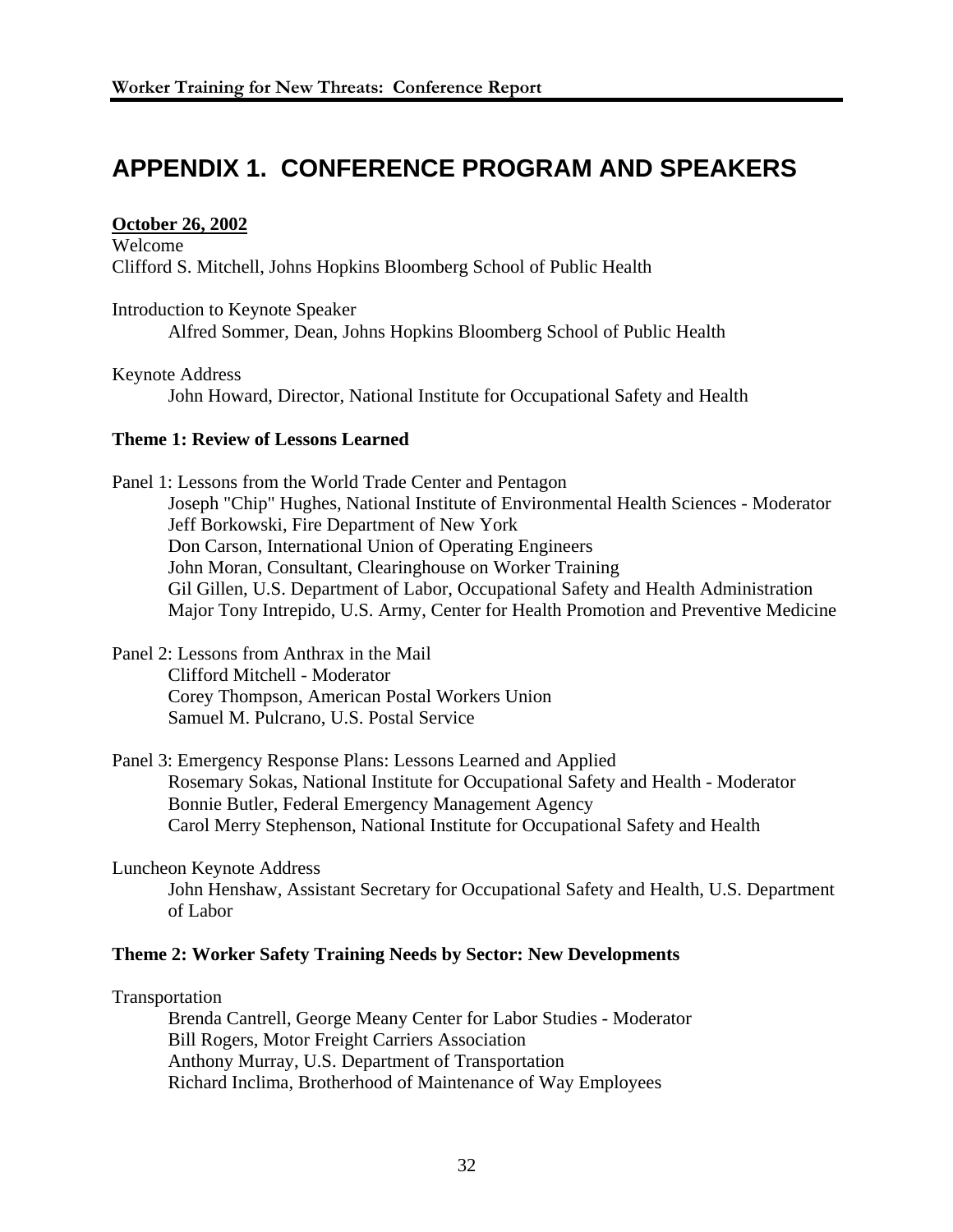### Manufacturing

Bernie Kuchinski, National Institute for Occupational Safety and Health - Moderator Michael Fagel, Consultant John Morawtz, ICWUC Center for Worker Health and Safety Training Joseph Howicz, U.S. Department of Labor, Occupational Safety and Health Administration

### Health Care

William Borwegen, Service Employees International Union - Moderator Robyn Gershon, Columbia University Kristine Gebbie, Columbia University

### Emergency Response

Paul Hoffman, International Association of Fire Fighters - Moderator Scott Solomon, International Association of Fire Fighters Adam Thiel, Virginia State Training Coordinator Tom Moffett, Harrisonburg, Virginia Fire and Rescue Department

### Skilled Support Personnel

Bruce Lippy, Michael Baker and Associates - Moderator Ray Master, Bovis LendLease Louis Ricca, U.S. Department of Labor, Occupational Safety and Health Administration

### Concluding Remarks

Bruce Lippy, Michael Baker and Associates - Moderator Clifford Mitchell

### **October 27, 2002**

Overview of Day 2 Clifford S. Mitchell John B. Moran

Breakout Groups

Plenary Session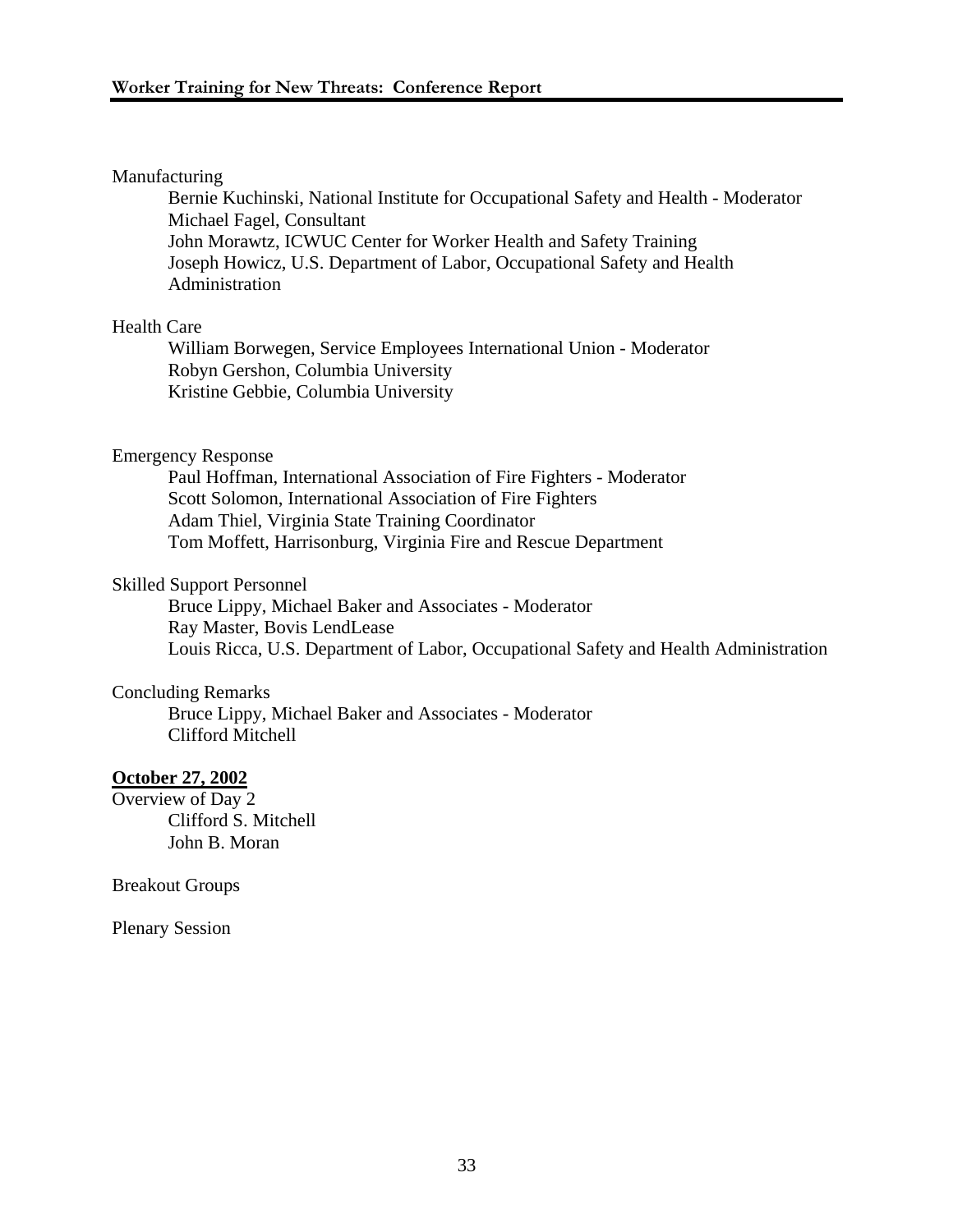## **APPENDIX 2. DETAILED SUMMARY OF BREAKOUT SESSIONS**

### *Transportation*

 The transportation breakout group concentrated on identifying the specific knowledge requirements of highway and railroad workers. Within this category are many diverse workers, including drivers, loaders/unloaders, vehicle maintenance workers, warehouse workers, truck stop personnel, dispatchers, and security personnel. The railroad personnel specialized in a variety of crafts, including engineers, conductors, car men, track and signal workers, in-plant rail workers, loaders/unloaders, dispatchers, and yardmasters. Participants stressed that in the transportation industry many workers may not have received basic health and safety training.

Pipeline, maritime, and airway workers were generally not considered by the workshop participants, because each group had a specific operating environment and legal/regulatory environment that would affect the knowledge and skill requirements of the workers. For highway and railroad workers, specific knowledge and skills that were identified as desirable by the group included:

- Knowledge Requirements for Transportation Workers:
	- ♦ Familiarity with current Federal laws/policy
	- ♦ Knowledge about chemicals that could be used as weapons of mass destruction (WMD), and general knowledge about chemical toxicity, reactivity, and compatibility
	- ♦ Knowledge of hijacking avoidance
	- ♦ Communication in the event of an emergency
	- ♦ Knowledge of the Emergency Response Guidebook (ERG)
	- Knowledge of ICS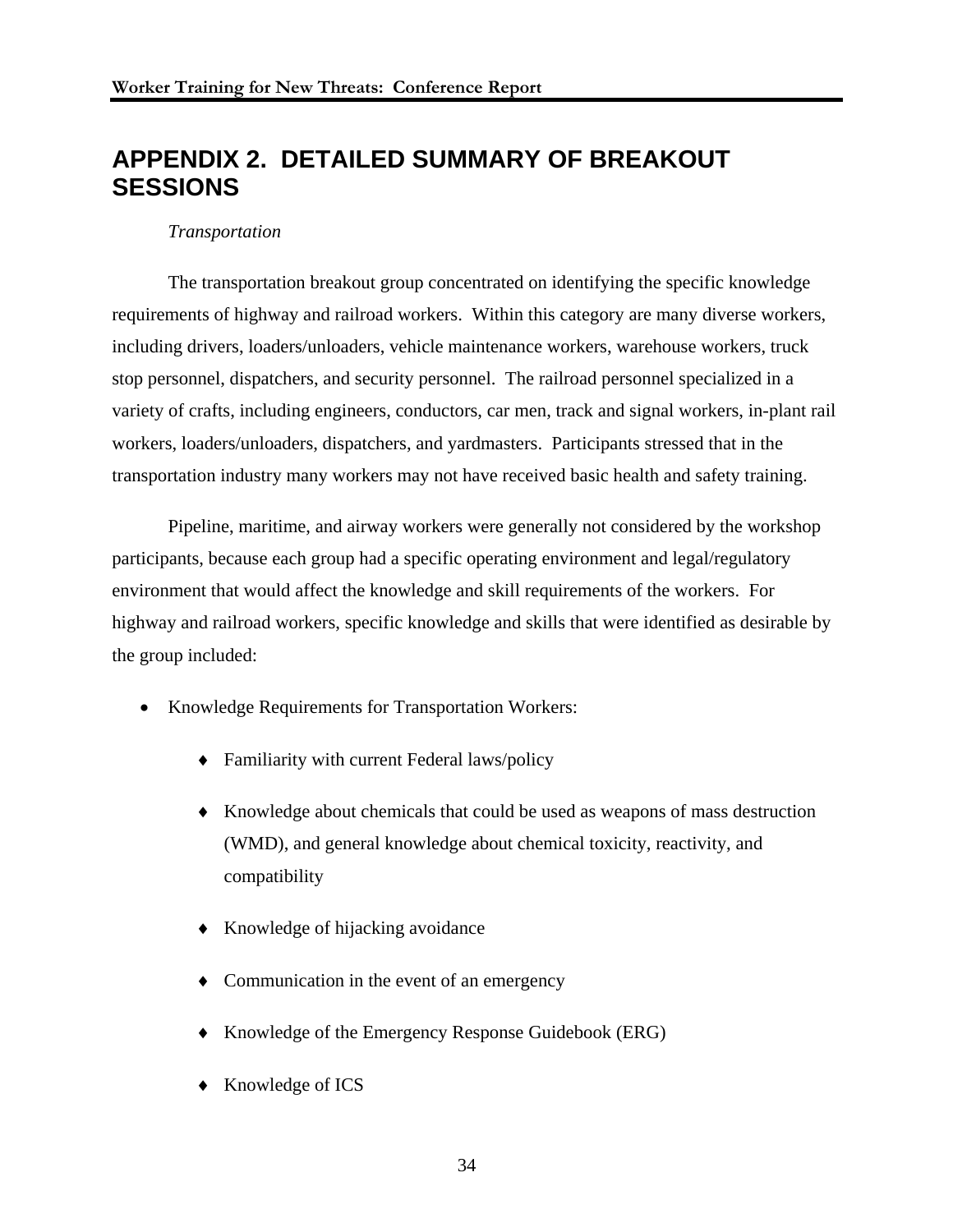- ♦ Skills in First aid/Cardio-Pulmonary Resuscitation (CPR) specific to CBRNE
- ♦ Awareness of potential targets
- Skills for Transportation Workers:
	- Emergency action plan awareness and training
	- ♦ Knowledge of hazard avoidance
	- ♦ Awareness of appropriate initial response (SWIM: Secure area, Warn others away, Isolate, Move upwind)
	- ♦ Knowledge of personal worker limitations (how far to go, or not to go, in CBRNE events)

The participants emphasized that the use of case studies, such as those at the National Transportation Safety Board, could be very helpful in training and creating awareness of past incidents. The participants also suggested a number of specific requirements for different types of workers (below).

- Knowledge Requirements for Highway Workers:
	- ♦ Nuclear/radiological knowledge (suggestion to seek Nuclear Regulatory Commission (NRC) resources and information, as well as from the U.S. Department of Energy (DOE) or the Health Physics Society)
	- ♦ Anti-terrorism, security, and situational awareness (routes, loads, etc.)
	- Target hardening
	- ♦ Specific training for dispatchers in emergency situations (terrorist acts, CBRNE). Global Positioning Satellite Technology is becoming more prevalent, along with the ability to control or disable a train from a remote location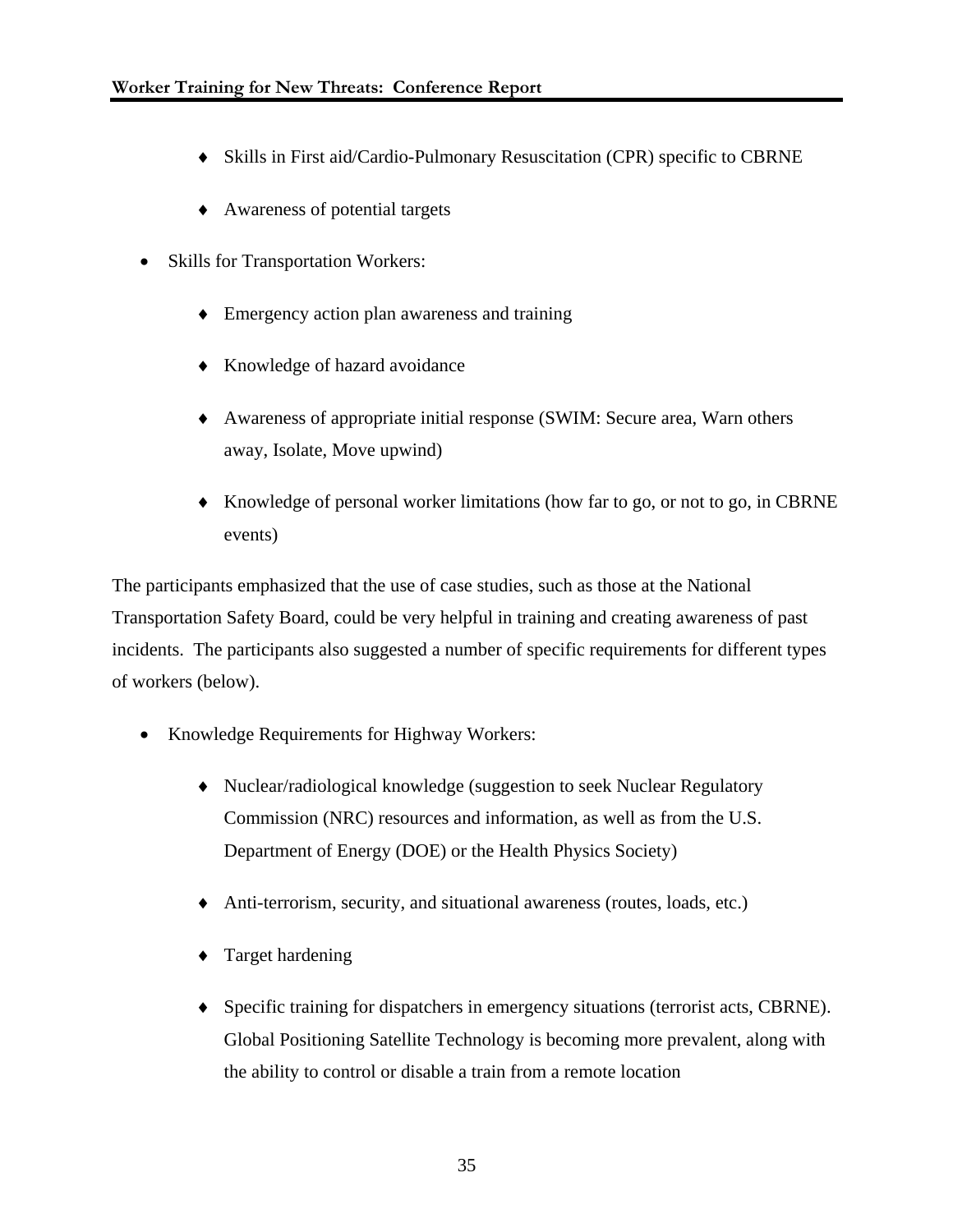- Specific Skills Recommended for Highway Workers:
	- Management training: basic security training
	- ♦ Need for labor-management cooperation
	- ♦ There is a need for worker input and feedback on training components
	- ♦ Basic awareness of ICS
	- ♦ Knowledge and awareness of training opportunities
- Specific Skills for Railway Workers:
	- ♦ Awareness of situational terror targets, such as bridges, tunnels, and crossings
	- ♦ Training to resist profiling of public and coworkers (based on activities)
	- ♦ Awareness of signs and symptoms for workers on commuter rail and bus lines (smallpox, anthrax release)
	- Awareness training for workers at transfer points

### *Manufacturing*

 The breakout session on training manufacturing workers for CBRNE weapons discussed a wide range of manufacturing enterprises. The group started with some basic premises: (1) While many workers were focused on biological threats, there was a need to focus on the vulnerability of the particular manufacturing enterprise as well, which in many cases might be chemical or physical hazards, rather than biological. (2) Not all workers have basic health and safety skills, but these are essential for addressing new threats. (3) The risk of chemical hazards in the workplace is always present. (4) Prevention should be emphasized, including facility design, plant access, and other engineering and systems controls. (5) There is a need for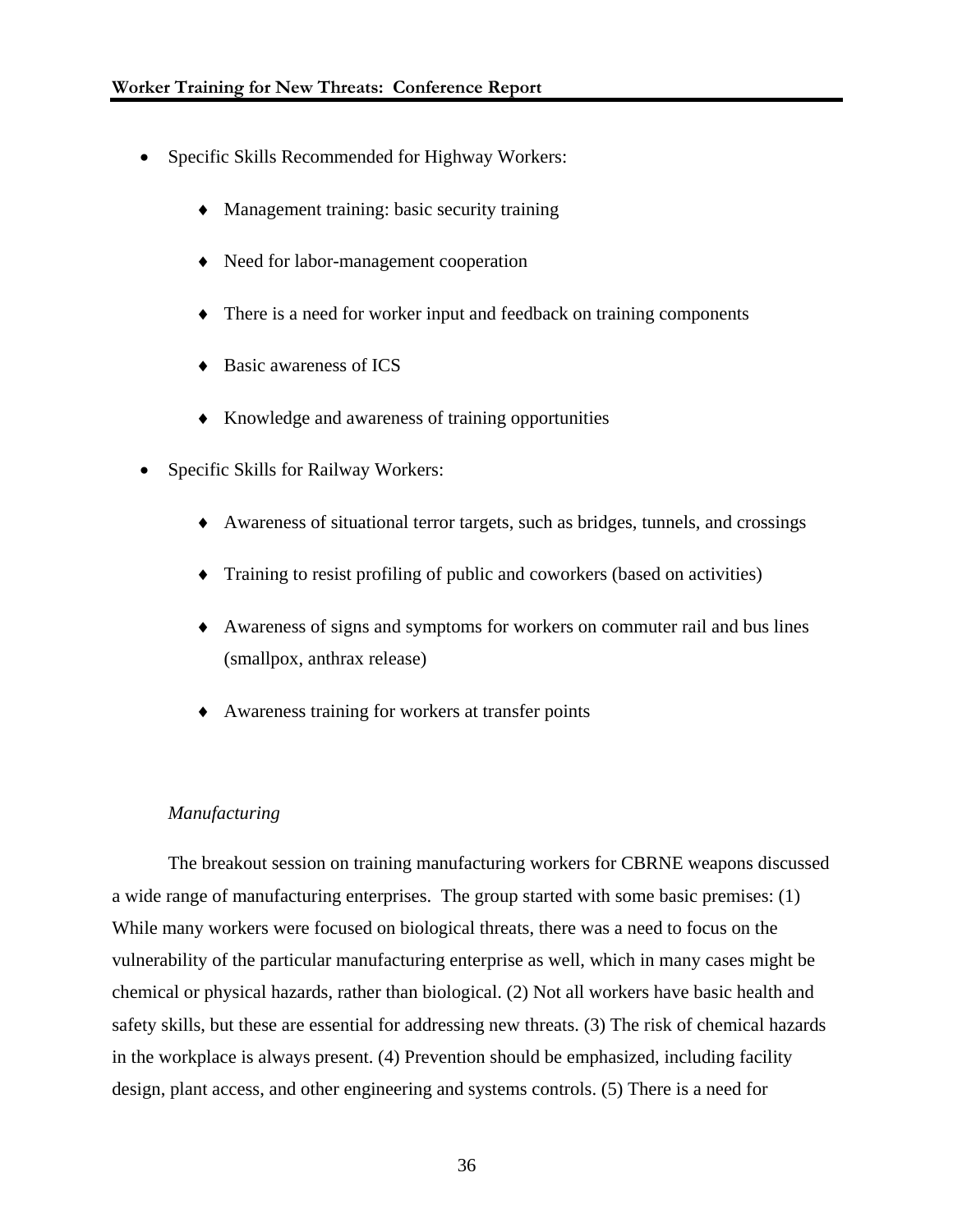guidelines and recommendations to remain up to date, particularly because standards are always moving; and (6) There is a need to "authenticate" training, to ensure that it is effective and that the training results in changes in behavior. The importance of effective communication at all levels of the organization was stressed. Several participants noted the OSHA Process Safety Management standard, particularly in its application to general manufacturing enterprises. It was noted that there is likely to be a need for updated safety equipment, based on the needs assessment and training recommendations. Because manufacturers are using a significant number of temporary employees and contractors, the training of these individuals was raised as a specific concern.

Several additional points were raised in the discussion. The HAZWOPER and Process Safety Management standards are very important parts of worker training for the first and second wave of responders, yet few companies have the Process Safety Management standard in place. The emergency response plan has to be integrated with community emergency plans and other appropriate organizations.

### *Emergency Response*

Emergency responders include firefighters, police, emergency medical service (EMS) personnel, and hazardous materials (HazMat) responders. They have applicable standards and guidelines, and there are also numerous training programs available (though not universally). Participants identified the following as specific knowledge and skills that different emergency responders might need in responding to CBRNE events:

- Law Enforcement
	- ♦ Awareness level HazMat /CBRNE training
	- ♦ Hazard recognition
	- ♦ Initiating the Emergency Response system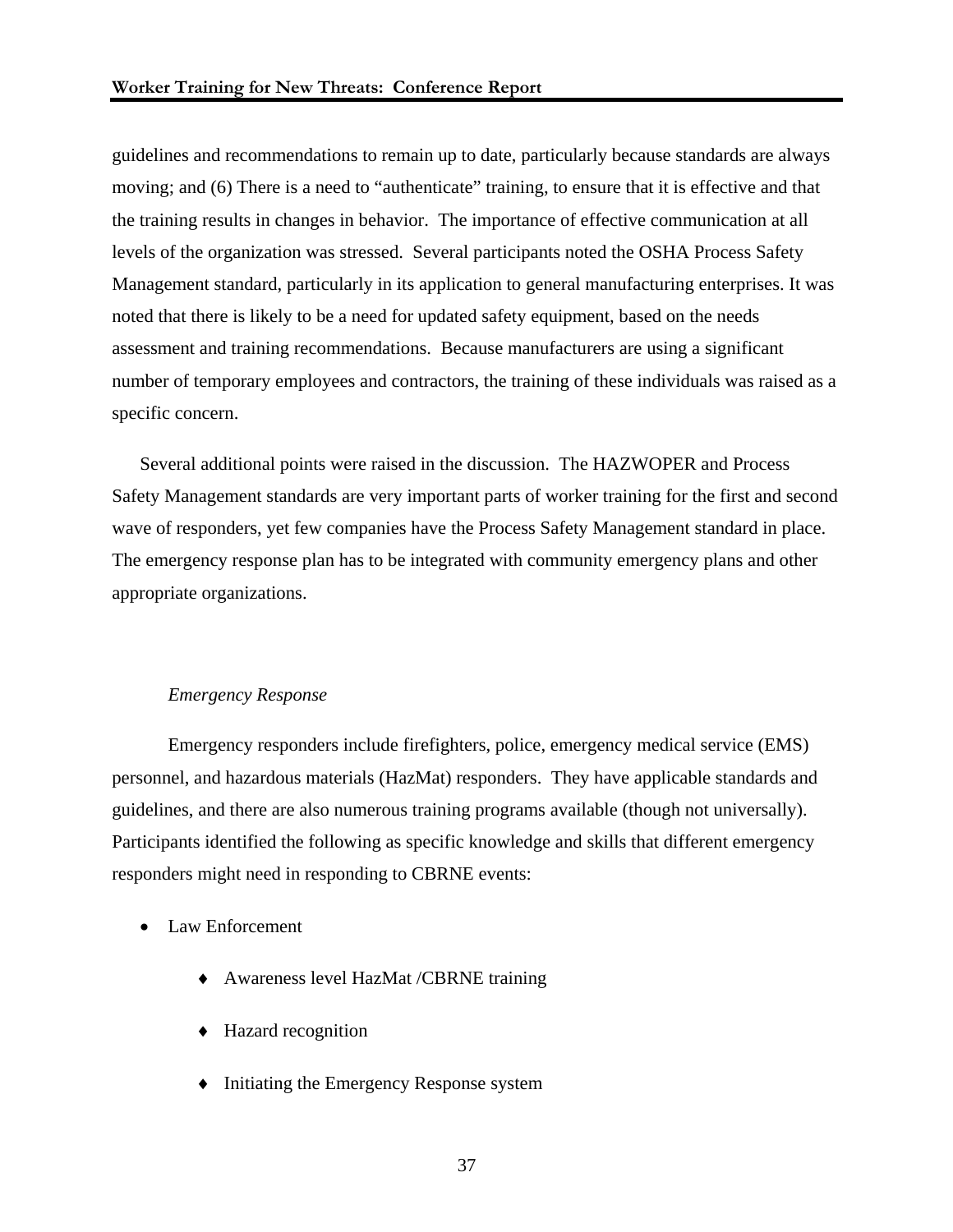The knowledge and skills that were identified as unique to particular emergency responders included:

- Law Enforcement Personnel
	- ♦ Isolation, quarantine, lockdown, and crowd control
	- ♦ Transportation corridors
	- ♦ Evidence collection and retention
- EMS
	- ♦ Patient symptoms
	- ♦ Call patterns
	- ♦ Self protection (PPE use and limitations)
	- ♦ Decontamination
	- ♦ CBRNE treatment protocols
- Fire Service
	- ♦ Extensive Incident Command System (ICS) training
		- Defining the chain of command
	- ♦ Hazardous Materials/CBRNE *Operations* level training
		- Defensive actions
	- ♦ Monitoring/detection devices
		- Recognition and identification of different threat agents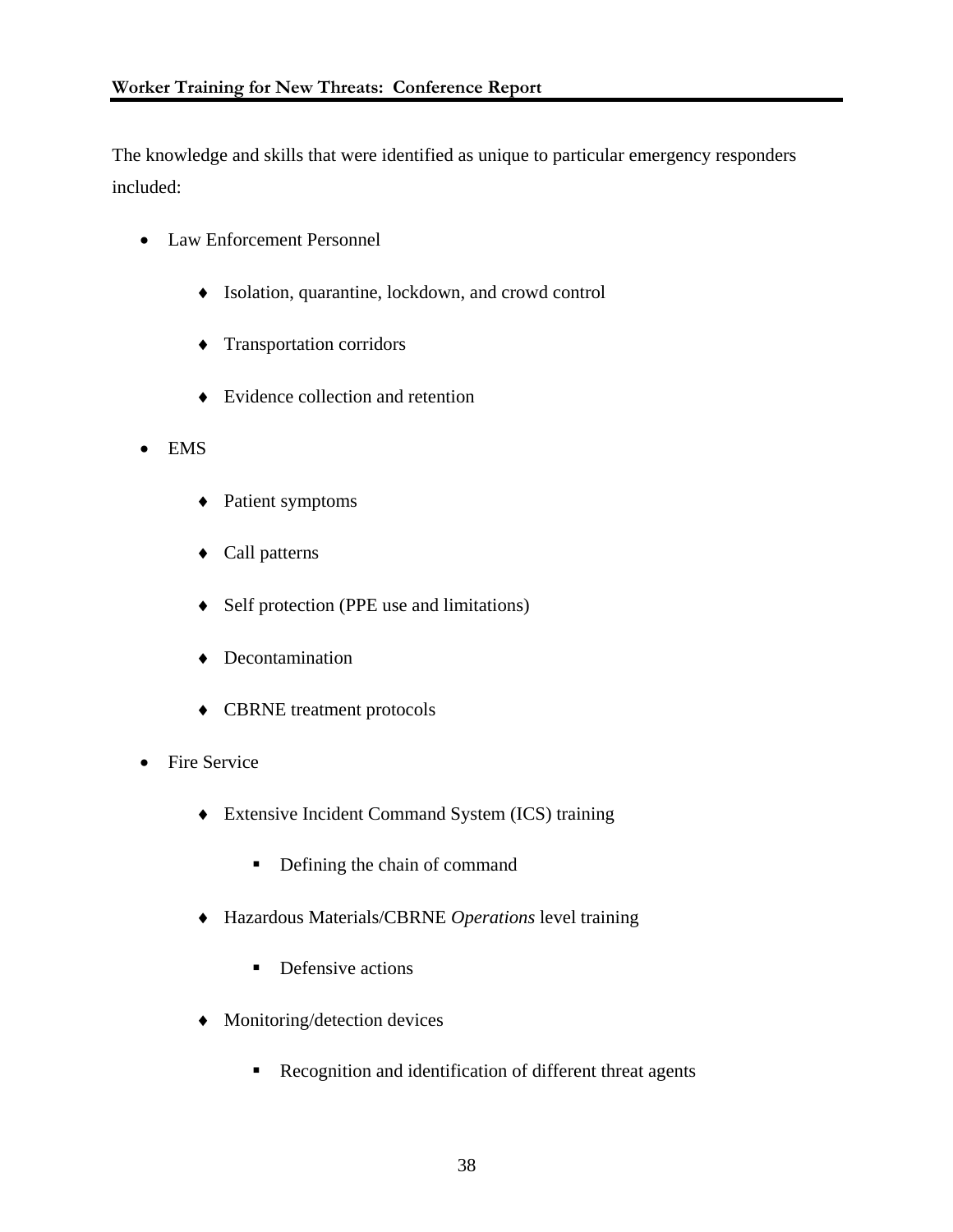- ♦ Isolation zones and perimeters
- ♦ Communications
	- **Functional across response and support groups**
- ♦ Refresher training
	- Need to refresh basic hazardous materials (HazMat) skills, in order to effectively employ CBRNE skills
- HazMat
	- ♦ Should include all of the competencies from the fire service
	- ♦ Needs to include technician and specialist level skills that combine HazMat and law enforcement techniques
- Emergency (911) Dispatchers

The last category, emergency dispatchers, was singled out for discussion because of the central role these workers play in coordinating response among various services. This was a common theme sounded by several groups—that workers involved in communication had a particularly important role to play, yet they were not often included in the training for emergency response incidents.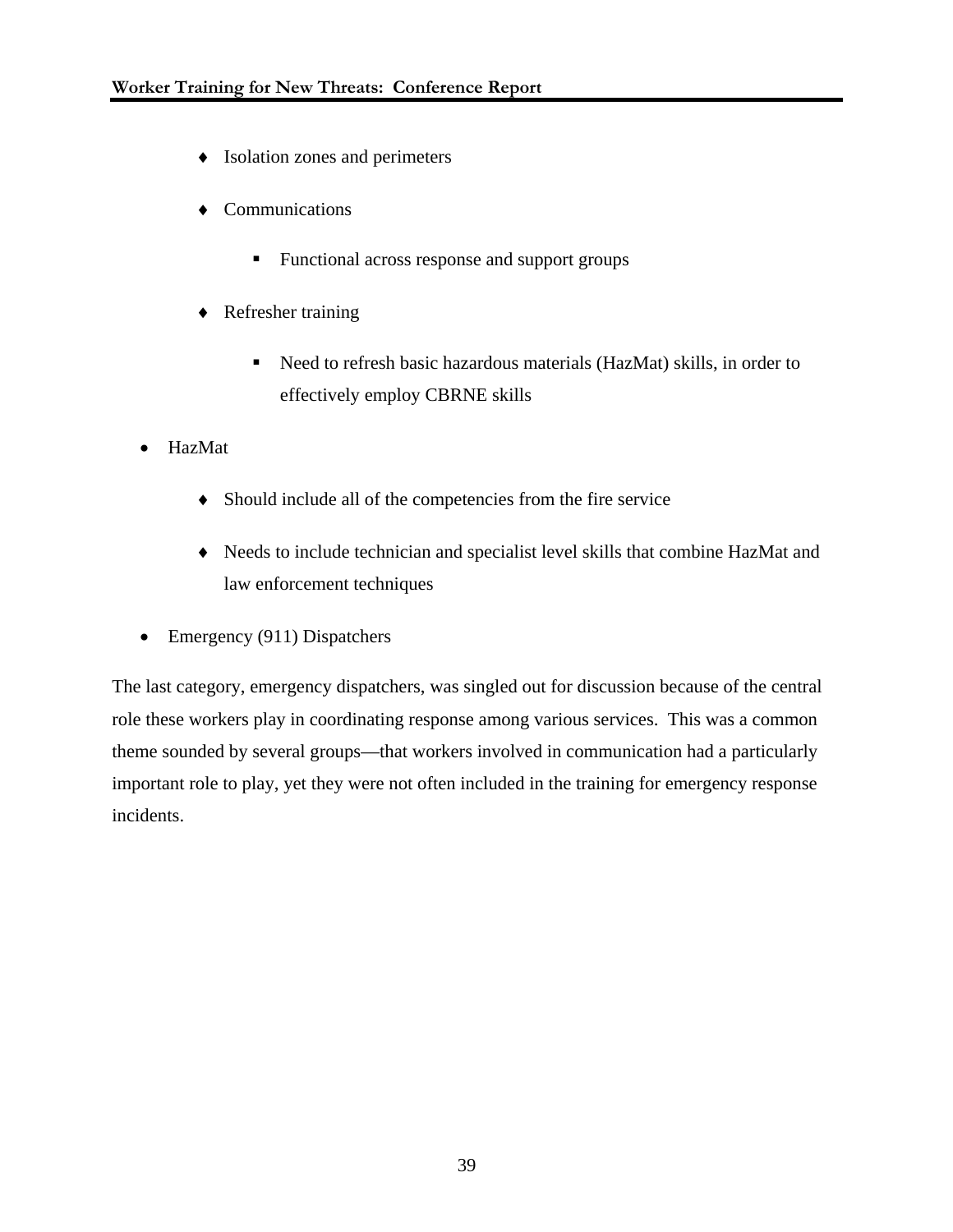### *Health Care*

 The health care session focused primarily on defining health care training needs in hospitals. Even within the hospital setting, there are many different types of workers, in many different settings, whose specific training requirements need to be addressed. The core knowledge and skill requirements for preparedness identified by the participants included:

- General knowledge requirements for health care workers
	- ♦ Knowing both who to notify if a threat is identified and the person responsible for making the notification
	- ♦ Functional role in the health care setting
	- ♦ Role in the Emergency Response System
	- ♦ Awareness of the national and local "mutual aid" groups
	- ♦ Incident command structure
- General skills required of all health care workers
	- ♦ Computer and internet skills and electronic communications
	- ♦ Skills required for the worker's functional role
	- ♦ Problem-solving skills

In addition to the general knowledge and skills related to preparedness that are listed above, there are specific knowledge and skills required for different health care workers confronting CBRNE threats:

- Specific knowledge requirements for all health care workers confronting CBRNE threats
	- ♦ Knowledge about the specific CBRNE hazards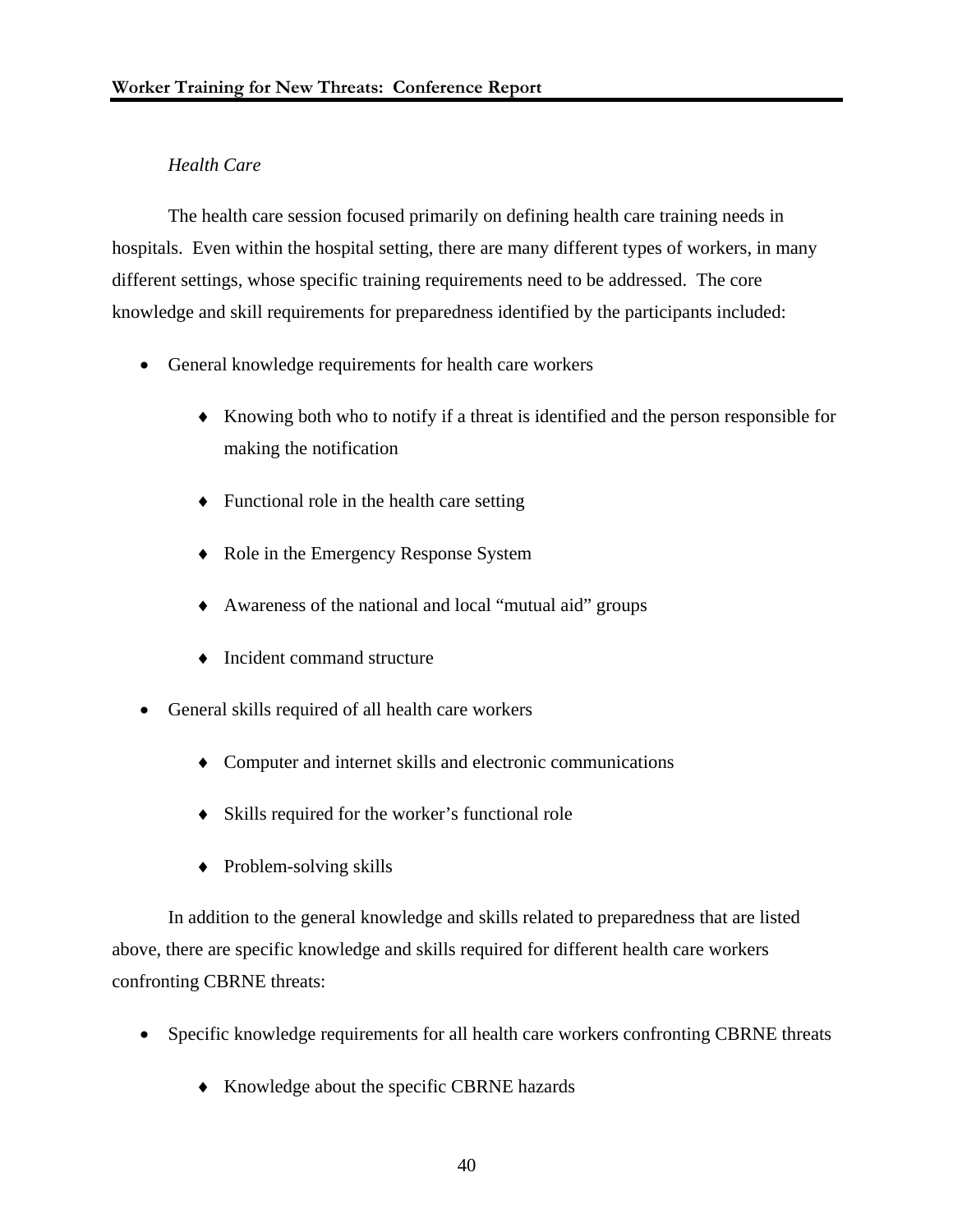- ♦ Communication to appropriate authorities
- ♦ The contents of the eight-hour HAZWOPER course
- ♦ Training on the recognition of post-traumatic stress disorder
- ♦ Full training for emergency room personnel on CBRNE hazards
- Specific skill requirements for health care workers responding to CBRNE threats
	- ♦ Cross-training
	- ♦ Experience with pre-planned CBRNE disaster response (exercises)
	- ♦ Integrated training of a "medical reserve corps"
	- ♦ Treatment of post-traumatic stress disorder

Participants emphasized the importance of resolving liability issues around training for CBRNE threats, and the need for rehearsal of disaster plans, and training on decontamination. The opportunities for learning from international partners were also stressed, and there was discussion of the need for multilingual training of this particular workforce. Finally, participants stressed that a culture change in hospitals is required; because emergency response is local, there is a need to train and empower workers at the lowest level of the hospital, and to have the leaders of health care institutions appreciate the importance and the need for training. Some participants noted that, in the drive for quality in health care, this could be a major issue, and that there would be a need for evaluation and practice following the training activities.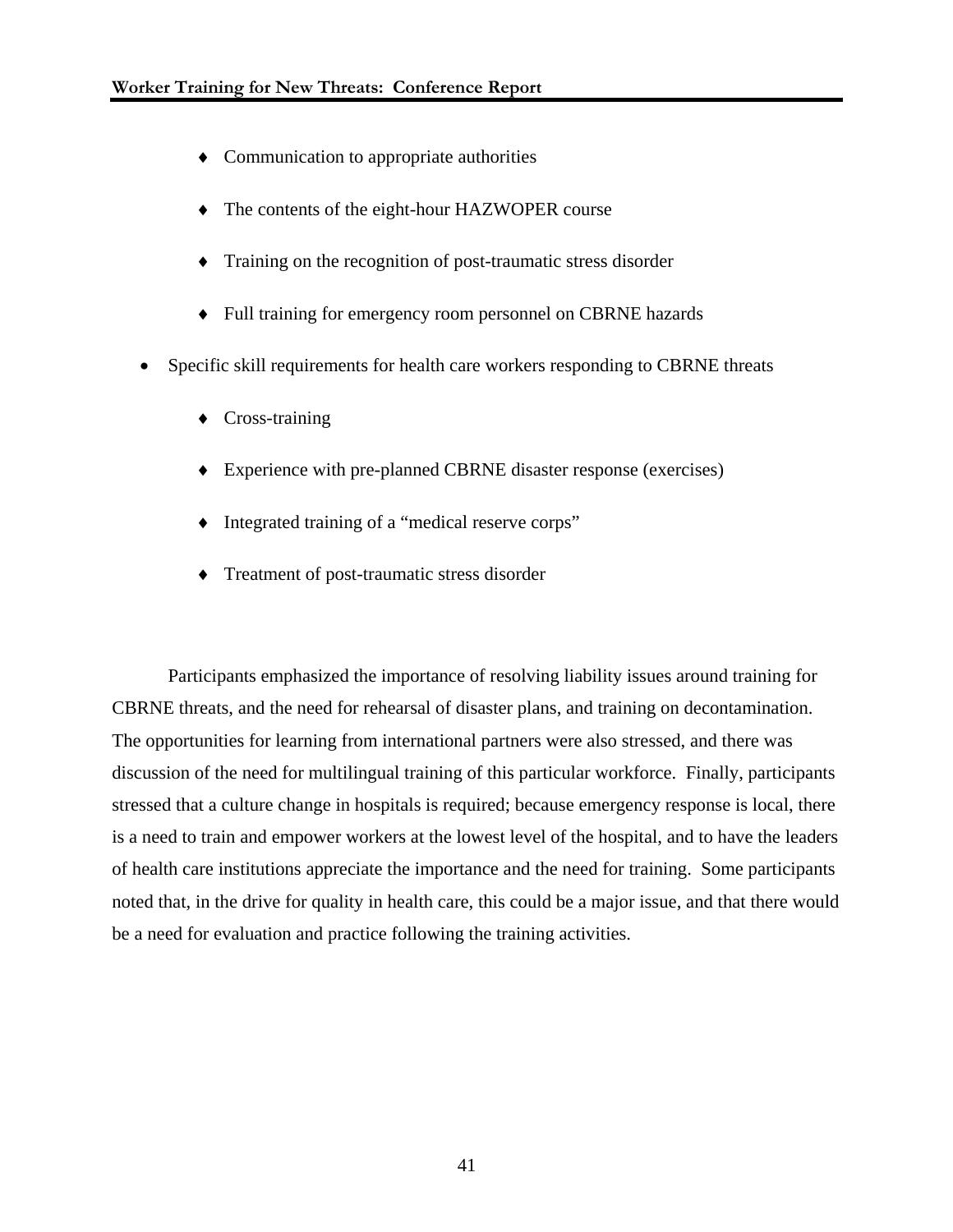### *Skilled Support Personnel*

The skilled support breakout group identified a number of critical issues, in addition to the specific knowledge and skill requirements for skilled support workers: (1) Is there a role for certification or licensure of skilled support workers? and (2) Who should do the training, and should there be licensure of trainers? A number of participants felt strongly that workers must have specific training before commencing work, and that they must be certified to do their job if the potential exists for them to be exposed to hazards. Others felt that this is essentially impossible under the current lack of mandatory, enforceable, certified training standards across jurisdictions. This same thought was echoed across the concept of emergency response/rescue (with site-specific instructions) and long term response (where only contractors with appropriate qualifications are employed for this phase). The question raised was: at what point in the response is it appropriate for OSHA or another regulatory body to enforce standards? There was agreement that enforcement of training requirements on the site was necessary.

- Recommended Knowledge/Skill Requirements for Supervisors/Foremen/Stewards:
	- ♦ A minimum of the OSHA 10-hour course in terms of basic skills
	- ♦ HAZWOPER, PPE (especially respiratory protection), hazard communication, and decontamination procedures
	- ♦ ICS
	- ♦ Local/community emergency plans
	- ♦ Critical incident stress—a response to events
	- ♦ Emergency preparedness: site security, what skills or equipment may be needed, and where to get them
	- ♦ CBRNE awareness and risk communication. Supervisors should be able to communicate risk to workers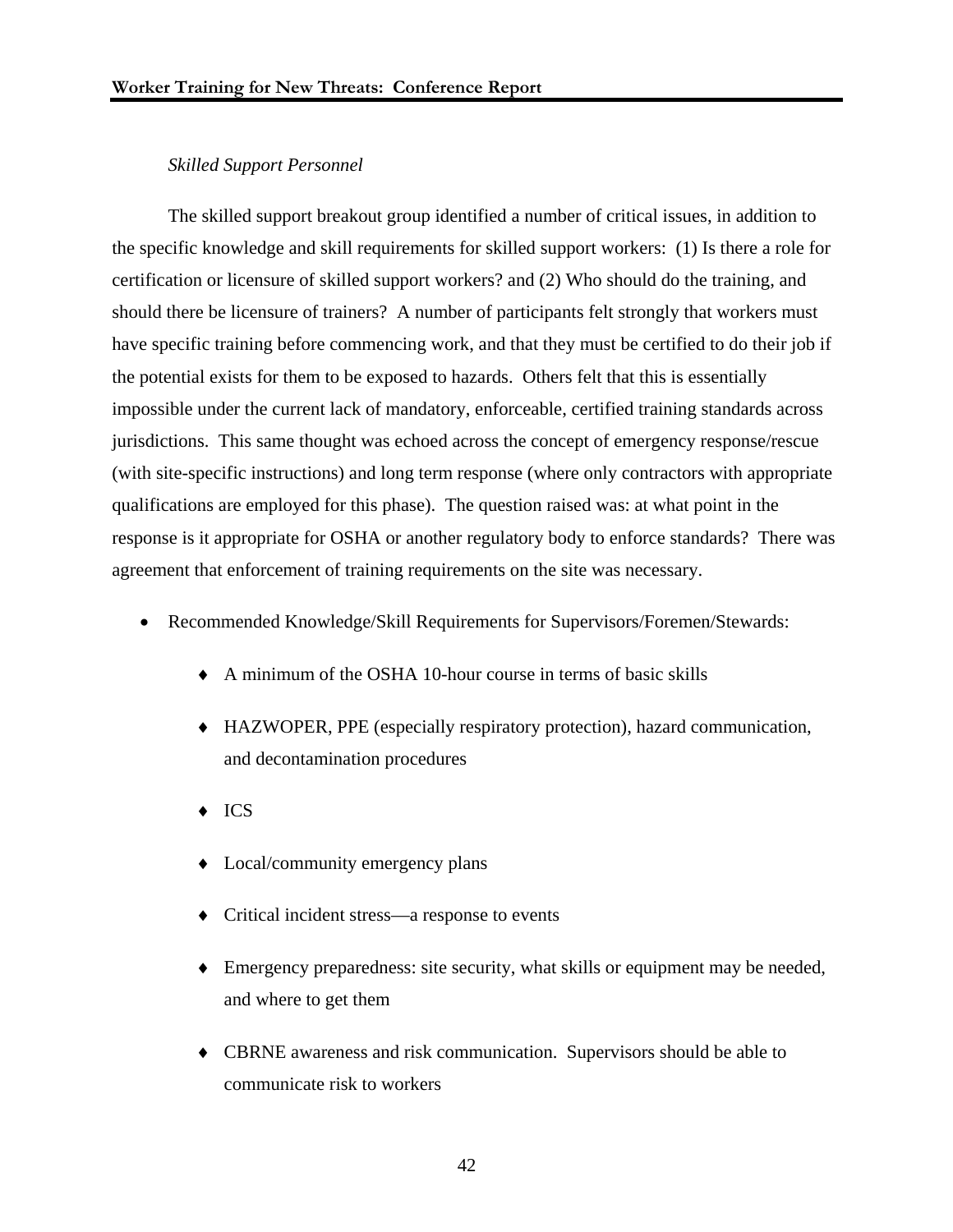♦ Personal health protection—not just regarding CBRNE agents, but other factors that could be dangerous, such as heat stress

It was suggested that training should include a description of the consequences of failure to adhere to proper procedures, perhaps through case histories. The need for refresher training was stressed, as was the need for site-specific training as soon as workers arrived on-site. The need for multilingual training was also stressed.

- Recommended Requirements for Skilled Support Workers:
	- ♦ OSHA 10-hour course
	- ♦ Respiratory protection and PPE training and fit-testing
	- ♦ ICS
	- ♦ Critical incident stress awareness/management
	- ♦ Decontamination
	- ♦ Personal health protection
	- ♦ Site-specific training can come later

Participants also noted that, although computer-based instruction for the non-hands-on (knowledge) component of the work was suitable, it was not sufficient for the hands-on (skills) component of the workers' activities.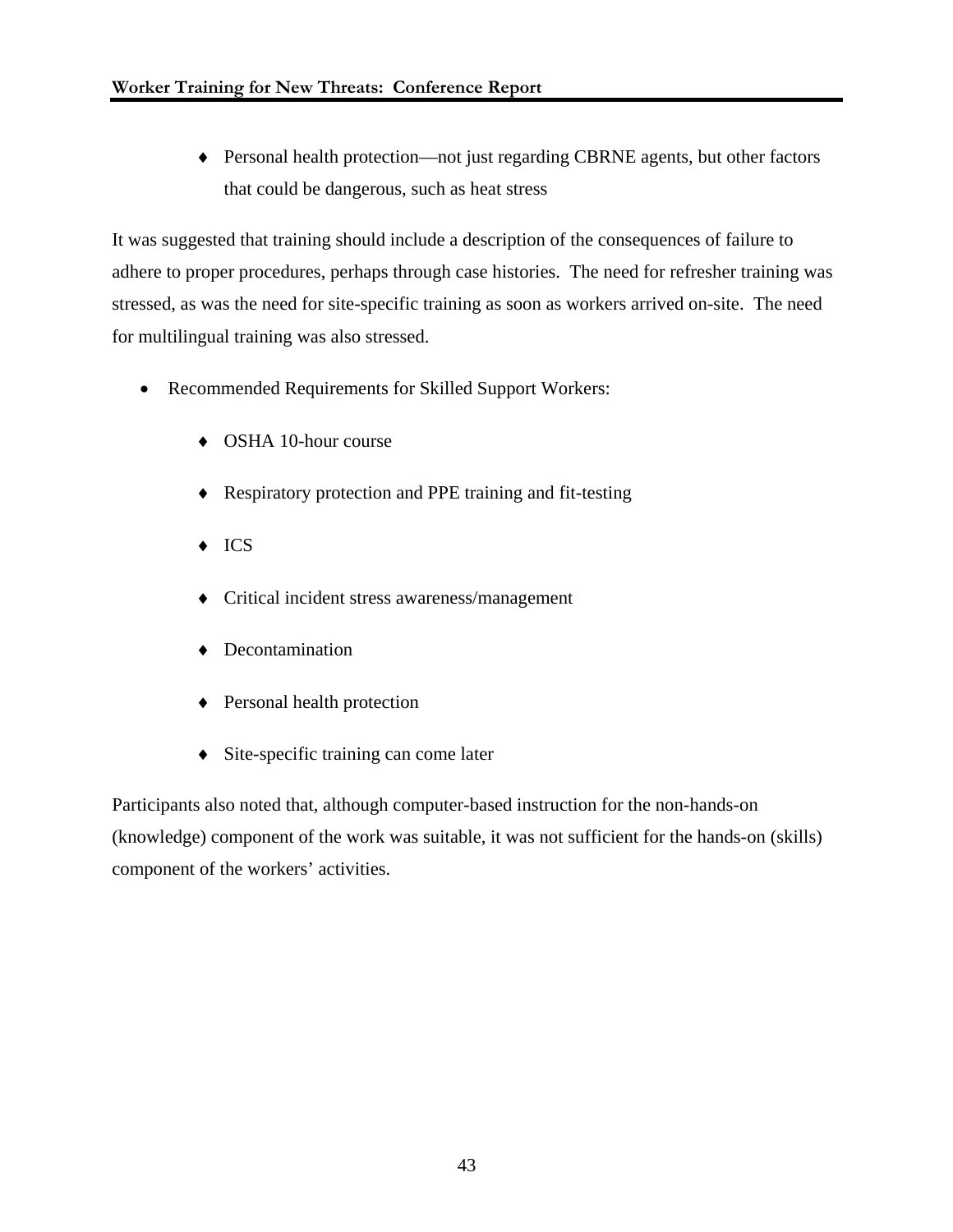### *Decontamination/Remediation*

 The decontamination/remediation group focused on workers who would be involved in decontamination or remediation of sites that had been exposed to biological, chemical, radiological, nuclear, or other weapons of mass destruction. It is important to note that all of the decontamination/remediation activities would be covered under the HAZWOPER standard, as mentioned earlier in this report. It was the goal of the group to go beyond the general requirements of the HAZWOPER standard to consider additional skills or knowledge that might be required of specific trades in specific circumstances. The group also discussed issues related to credentialing, a topic that has also been addressed in reports by the National Clearinghouse for Worker Safety and Health Training (see footnote 10). The group spent considerable time defining different categories of workers and exposures, and was able to draw some general conclusions about the types of training that would be involved for the workers. A large number of different personnel were considered likely to become involved, at some level, in remediation activities, including: line workers, supervisors, project managers, health and safety personnel, security, union representatives, medical/emergency response, transportation workers and employers, regulatory agencies, owners, public relations workers, insurers, volunteer agencies, engineers, and vendors.

- Knowledge Requirements for Remediation/Clean-Up Workers:
	- ♦ Transportation/disposal handling
	- ♦ Security at the remediation site
	- ♦ Familiarity with technology and equipment used in remediation activities
	- ♦ Regulations/best information/best management practices for remediation and safety
	- Stop-work knowledge
- Skills Applicable to Remediation/Clean-Up Workers: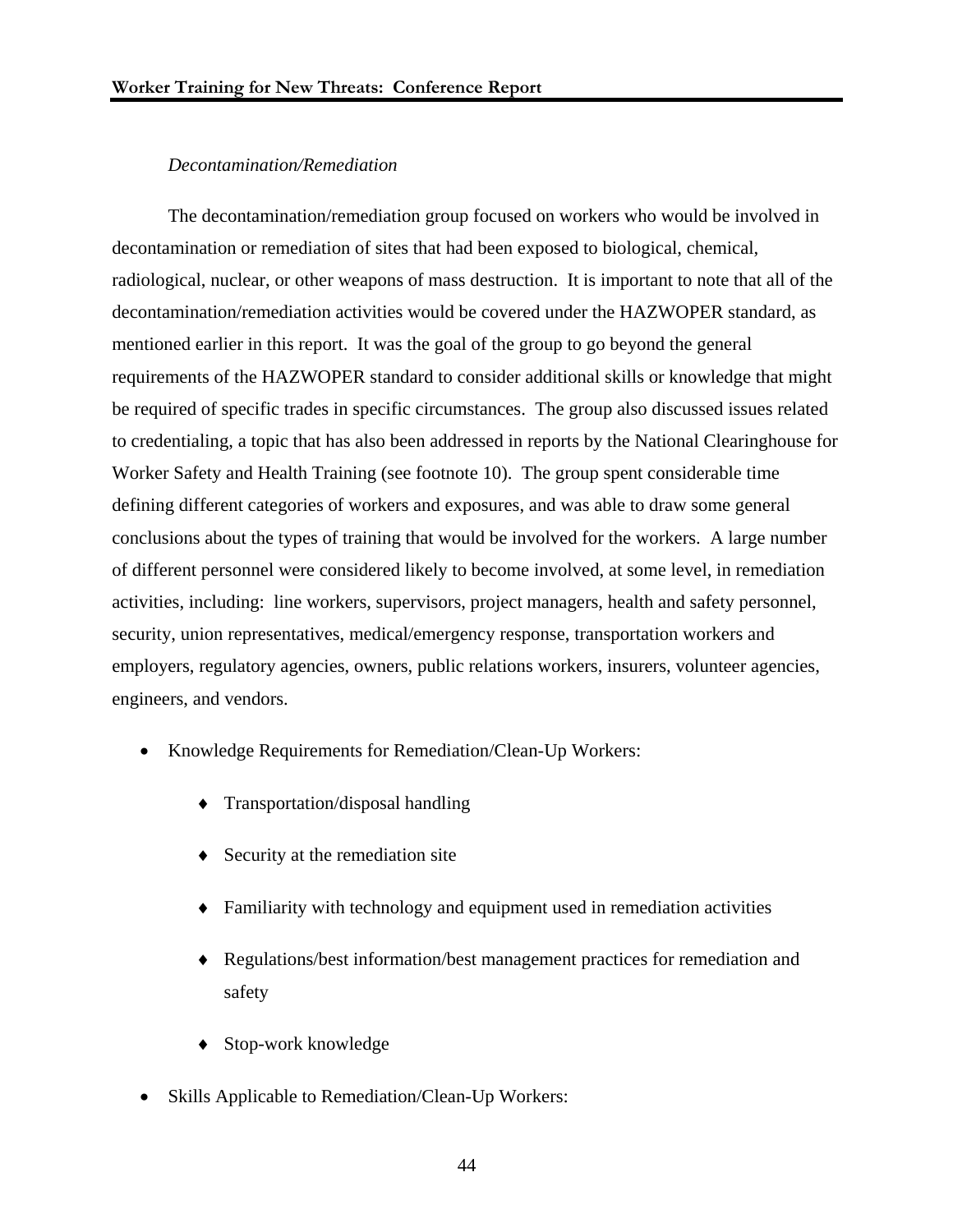- ♦ How to recognize and prevent cold/heat stress
- ♦ Decontamination practices—equipment/supplies, site, and workers
- ♦ Remediation methods
- ♦ Waste handling
- ♦ Engineering controls
- ♦ Evidence collection
- ♦ Practicing chain of command—stop work
- ♦ Monitoring—health, environment, and safety

Participants emphasized the need to address certain critical issues, including: training and prequalification of workers who would be eligible to go on-site; liability; and the "fear factor" present in dealing with contaminated sites. They also discussed the importance of daily safety briefings and regular safety inspections.

- Specific knowledge and skills for workers involved in chemical remediation (remediation of sites exposed to chemical weapons):
	- ♦ Process safety management (PSM)—reactive hazards
	- ♦ Compatibility
	- ♦ Remediation techniques
	- ♦ Hazard communication
	- ♦ Specialized personal protection equipment
	- ♦ Structural integrity changes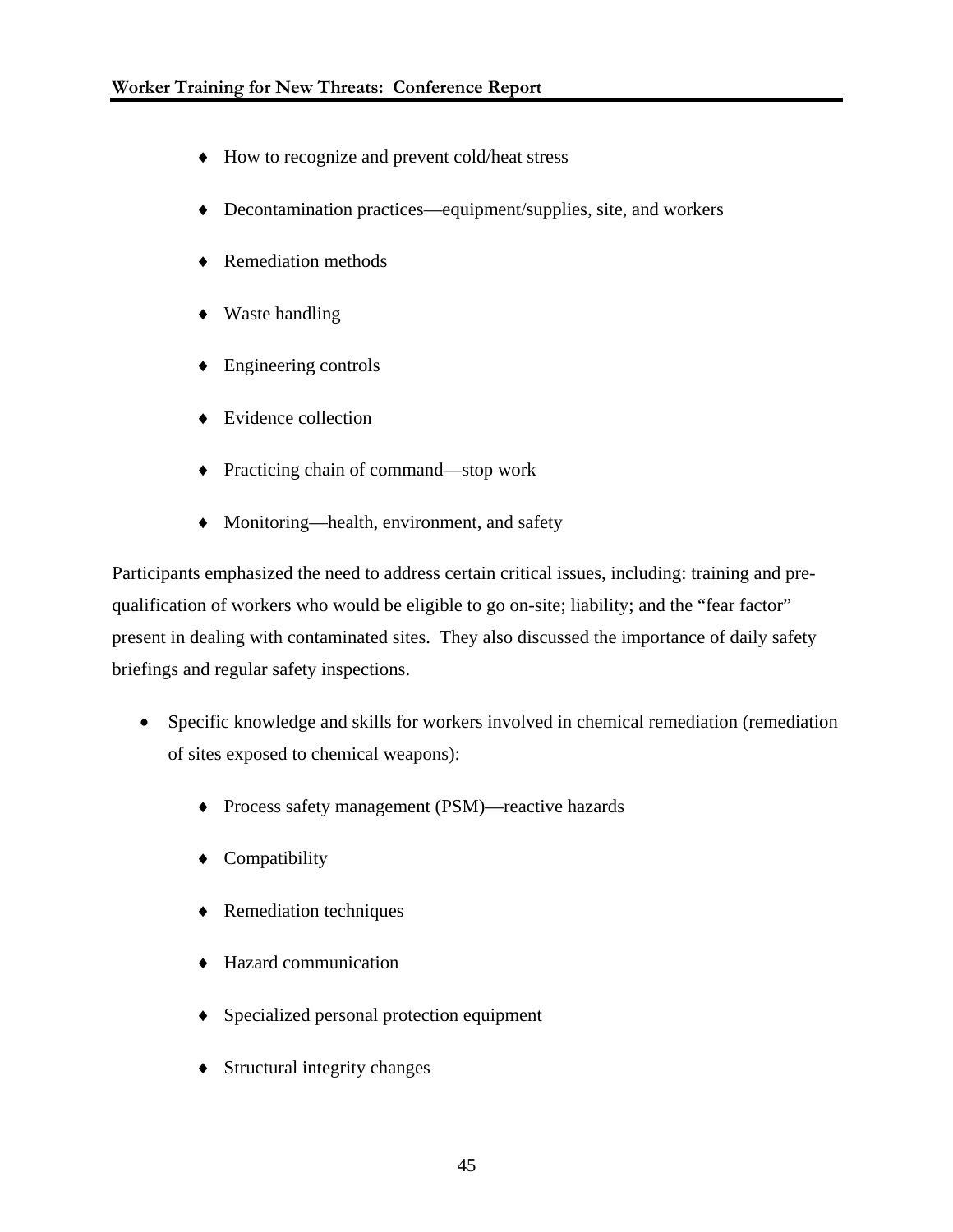- ♦ Specialized environmental monitoring equipment
	- Long-term medical monitoring
- Specific knowledge and skills for workers involved in sites contaminated by radiation:
	- ♦ Monitoring—specific
	- ♦ Different PPE—based on dose "as low as reasonably achievable" (ALARA)
	- ♦ Remediation practices for heating, ventilation, and air conditioning equipment
	- ♦ Use of robotics
	- ♦ Broad area of remediation—indoor vs. outdoors
	- ♦ Knowing if there are pre-qualifying doses for workers who have previous exposures and how much prior exposure should be allowed before they are unable to work on a decontamination project
	- ♦ Disposal/transportation
	- ♦ Long-term security issues
	- ♦ Specific decontamination procedures
- Specific knowledge and skills for workers involved in sites contaminated by biological agents:
	- ♦ Infectious vs. non-infectious agents
	- ♦ Lack of knowledge of agents
	- ♦ Vaccines/antibiotics
	- ♦ Long-term monitoring/diagnoses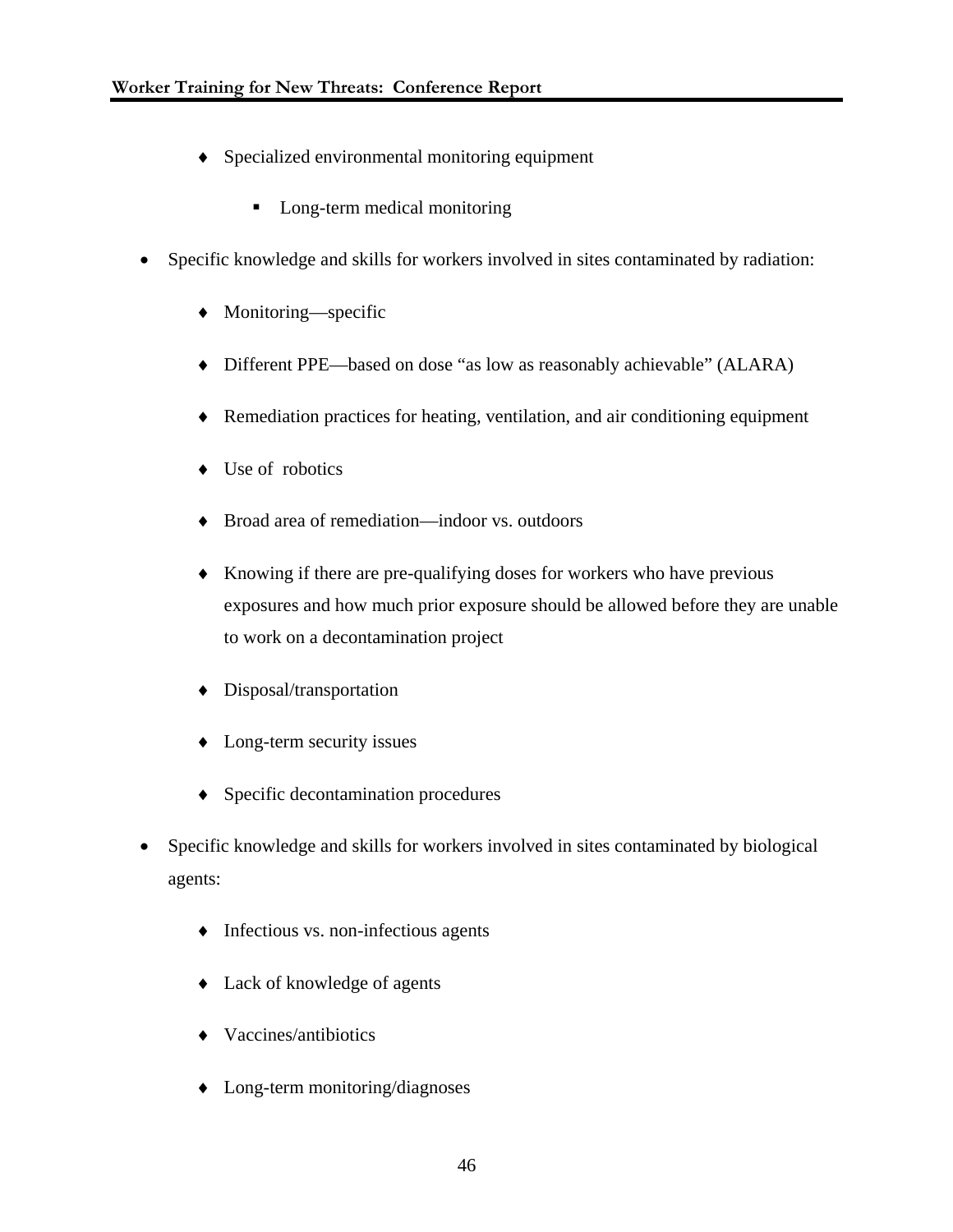- ♦ Pre-qualification—medical—eliminating the work force
- ♦ Hazards of remediation

The critical issue raised by the breakout session participants for this area concerned training and pre-qualification of workers who might be called upon to respond in the event of a CBRNE event. Questions included the following: (1) Is there a need for comprehensive training requirements across groups of workers at the remediation stage? (2) Who provides the training? (3) Who develops the substantive content of the training? A related question involving the medical pre-qualification requirements of trainers was discussed but was not explored in depth by the group.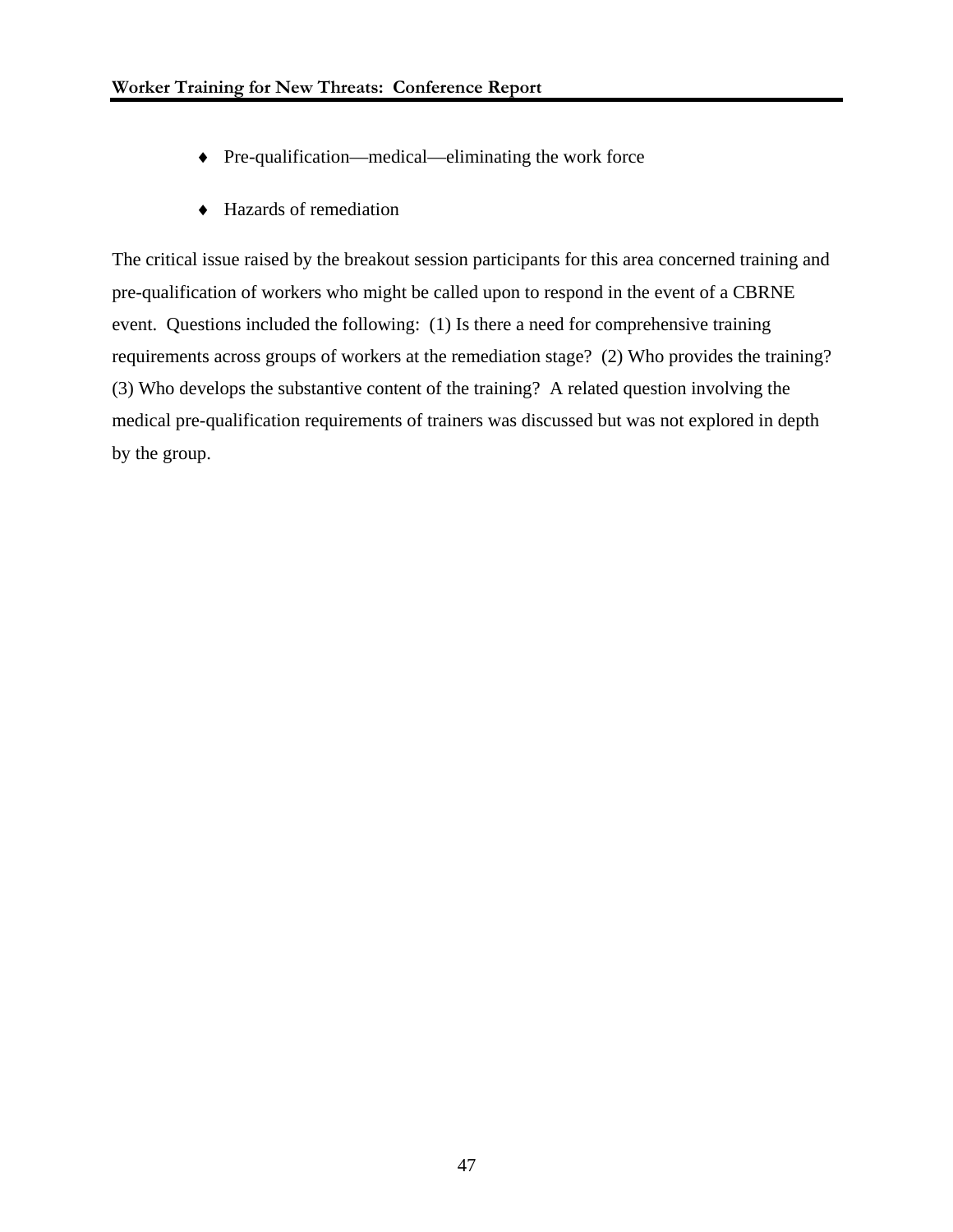## **APPENDIX 3. SPONSORS**

### **Sponsors**

Johns Hopkins Education and Research Center for Occupational Safety and Health National Institute for Occupational Safety and Health (NIOSH) National Institute of Environmental Health Sciences (NIEHS) MidAtlantic Public Health Training Center Johns Hopkins Bloomberg School of Public Health Center for Public Health Preparedness

Sponsorship of the New Threats Conference and these proceedings by NIOSH, NIEHS, and the Johns Hopkins University (JHU) does not constitute endorsement of the views expressed or recommendations for use of any commercial product, commodity, or service mentioned. The opinions and conclusions expressed at this conference are those of the authors and not necessarily those of NIOSH, NIEHS, or JHU.

Recommendations are not to be considered as statements of NIOSH policy or any agency or individual who was involved. They are intended to be used in advancing knowledge needed for improving worker safety and health.

The document is in the public domain and may be freely copied or reprinted.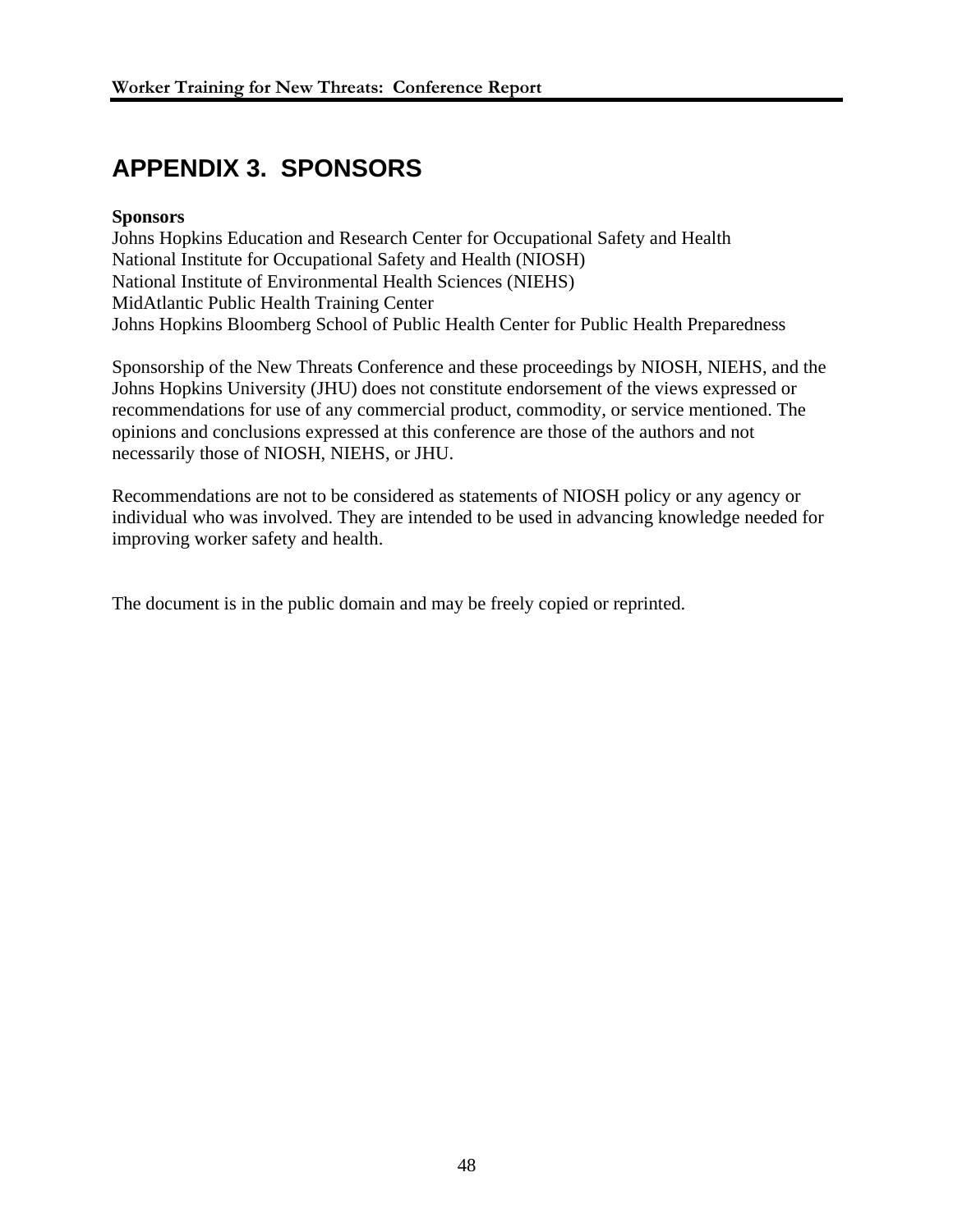## **APPENDIX 4. PARTICIPANTS**

**Jacqueline Agnew** Johns Hopkins Bloomberg School of Public **Health** 

**Robert C. Albrecht Student** 

**Patricia Aldridge**  Fluor Hanford Inc.

**Brian Atias**  DHMH Cecil County Health Department

**James August**  AFSCME

**John C. Baker** RAND

**Michael D. Baker**  National Clearinghouse

**Daniel Barnett** Baltimore City Health Dept.

**Rush Barnett** Aerosol Monitoring & Analysis, Inc.

**Alexis Battista Student** 

**Sharon D Beard NIEHS** 

**Catherine Bell**  US EPA/RIO

**Patrick Bell**  Operating Engineers National Hazmat Program

**Philip Berg** Industrial Hygienist

**Philip Berger** Midwest Consortium

**Pat Berntsen** Kirkwood Community College

**Lisa Bethea** BMWTP/NJ/NY Consortium **Jeff Borkowski** International Association of Fire Fighters

**Bill Borwegen SEIU** 

**Laura Boyle** CDC/NIOSH

**David J. Brown** Booz, Allen and Hamilton

**Marianne P. Brown** UCLA-LOSH Program

**Sally Pope Brown** SOMA

**Andrew Burgie** COEH at Hunter College

**Bonnie Butler** FEMA Emergency Management Institute

**Claude Cadoux** Johns Hopkins Bloomberg School of Public **Health** 

**Brenda Cantrell** George Meany Center- National Labor College

**Don Carson** IUOE

**Chee Chang** International Brotherhood of Teamsters, AFL-CIO

**Mary Anne Chillingworth** STAR Consultants, Inc.

**Brian Christopher** Alice Hamilton Occupational Health Center

**Lenora S Colbert** 1199 / SEIU

**Joen Conrades** Bureau of the Census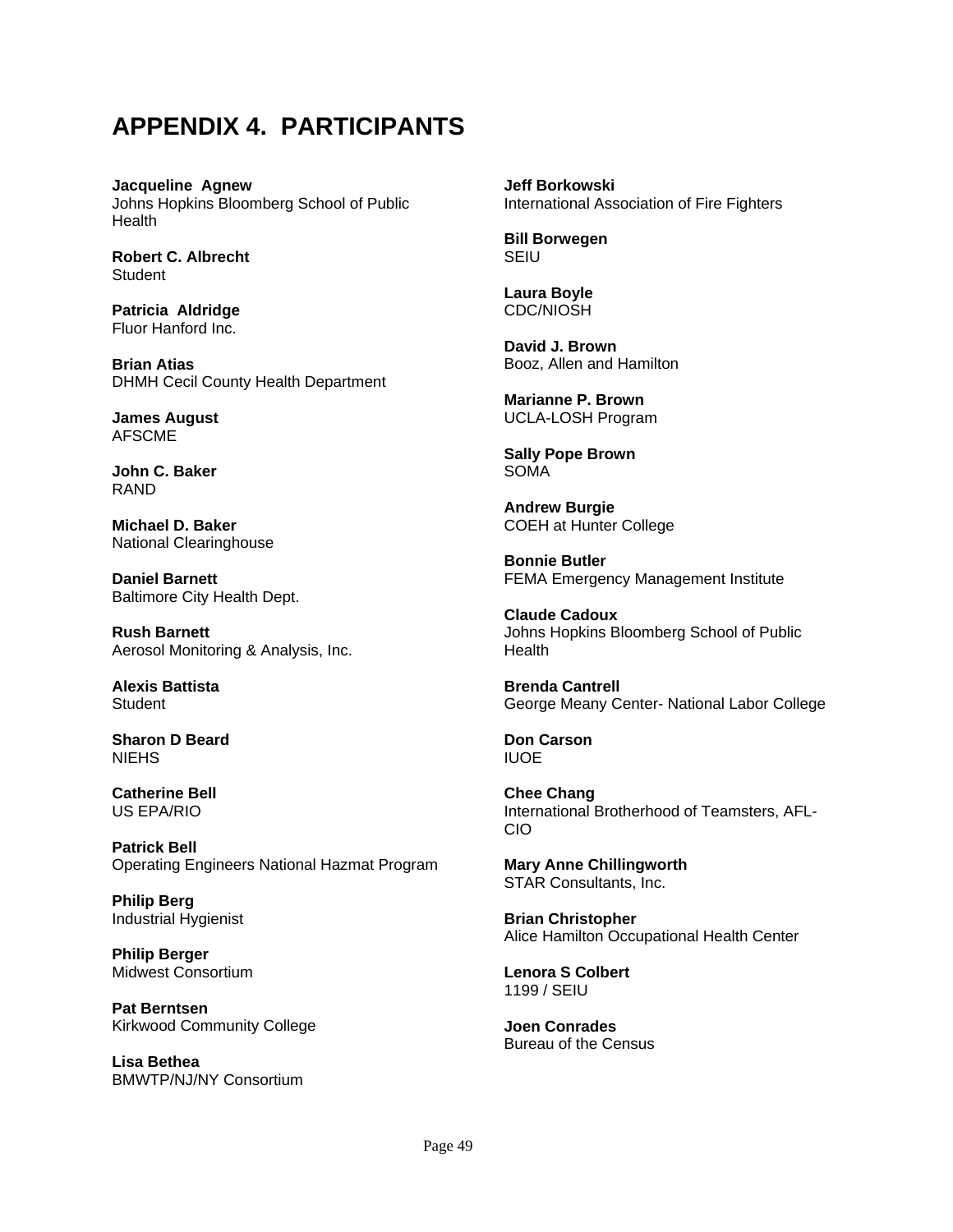### **Worker Training for New Threats: Conference Report**

**Brian Crook** Health & Safety Laboratory Sheffield, UK

**Valda Croskey** Workers' Institute for Safety & Health

**Rebecca Dachman** Johns Hopkins Bloomberg School of Public **Health** 

**Judith Daltuva** University of Michigan

**Everett E. Daniels** Center to Protect Workers' Rights

**Stephen Decker** International Association of Fire Fighters

**Paulette Detillier** Era Environmental & Safety, Inc.

**Al DeVita** Laborers-AGC Education & Training Fund

**Sue Dotson** Western Maryland Area Health Education Center, Inc.

**Mary L. Doyle** Johns Hopkins Bloomberg School of Public Health

**Lori Edwards** Johns Hopkins Bloomberg School of Public Health

**Donald Ellenberger** Center to Protect Workers' Rights

**Charles C. Engel** Walter Reed Army Medical Center

**Richard Ennals** Kingston University Surrey, UK

**Kiameeshia Renee Evans** BMWTP/NJ/NY Consortium

**Michael J Fagel** Emergency Management Agency **Doug Feil** Kirkwood Community College

**George B Flynn** USDOL/ OSHA

**MaryAnn Gahhos** Robins AFB

**Kristine M Gebbie** Columbia University School of Nursing

**Robyn R. Gershon** Columbia University

**Mike Gill** PACE International Union

**Gil Gillen** US DOL-OSHA

**Janie Gittleman** The Center to Protect Workers' Rights

**Mike Glassic** Y-Stress

**Deborah Goeller** Maryland Department of Health and Mental Hygiene

**William C Goetz Consultant** 

**Noreen Gorka** Y-Stress

**Chulee C Grove** Honolulu Community College-University of Hawaii

**Gary Gustafson** Laborers-AGC Education & Training Fund

**Cynthia Harris** Maryland Dept. of Health & Mental Hygiene

**Brian Hauck** Oregon OSHA

**Harvey Hebert** CEUI Service Employees International Union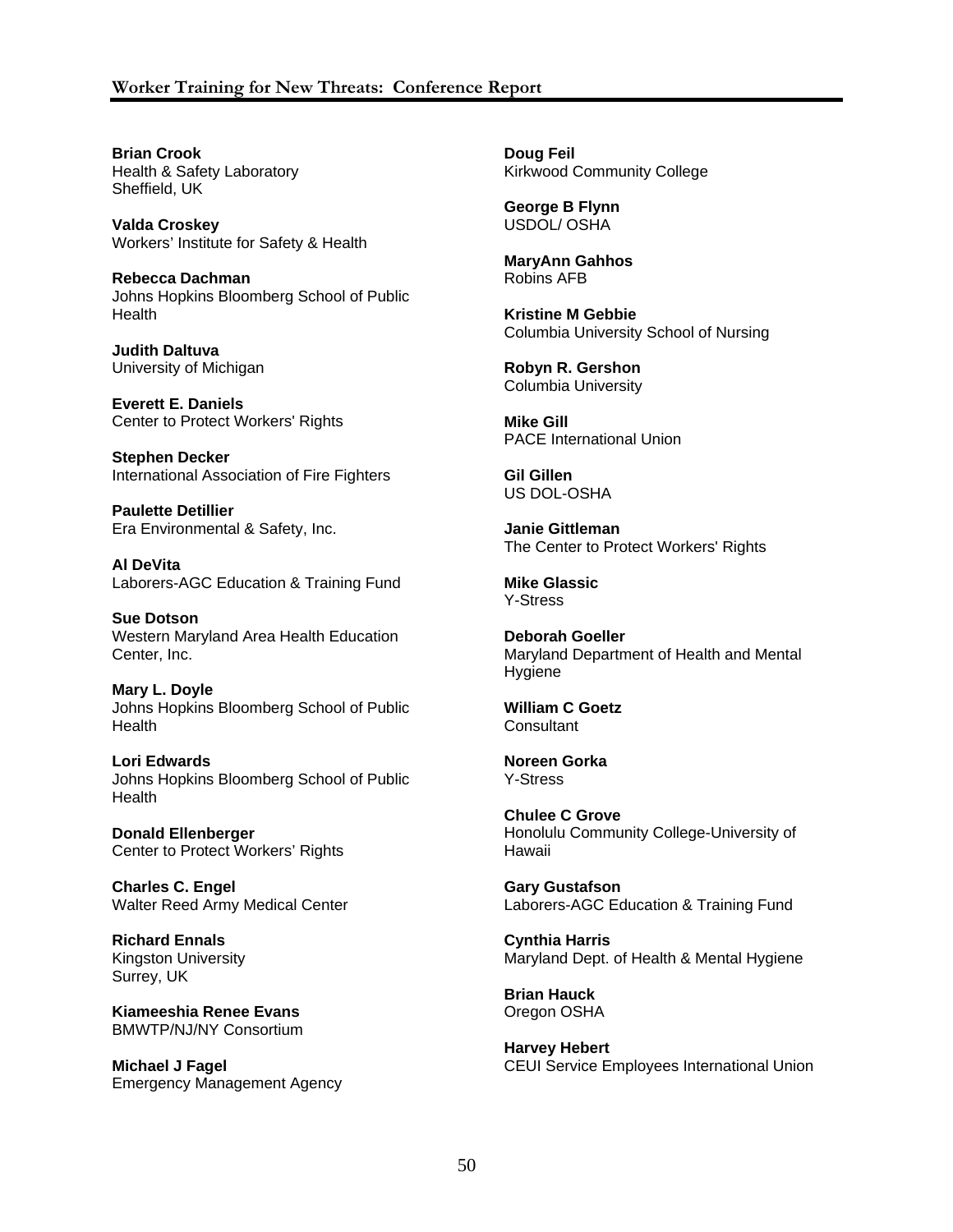### **Worker Training for New Threats: Conference Report**

**John L. Henshaw** U.S. Dept. of Labor/ OSHA

**Cindy Herleikson** Laborers- AGC Education & Training Fund

**Thomas K. Hodous** NIOSH/ Division of Safety Research

**Paul Hoffman** International Association of Fire Fighters

**Bridget Hofman** Hofman Safety & Industrial Hygiene

**Mark Holdbrooks** New York District Council of Carpenters

**Darrell Hornback** ICWUC Center for Worker H&S Education

**Karen A. Hottell** Johns Hopkins Bloomberg School of Public **Health** 

**John Howard** CDC/NIOSH

**Joseph Howicz** US DOL-OSHA National Training Institute

**John E Huenefeld III** OAI, Inc.

**Joseph "Chip" Hughes** NIEHS **Margaret Ann Immele** Fluor Hanford

**Robert Immele** Pacific Northwest National Lab

**MAJ. Anthony Intrepido, CIH** U.S. Army Center for Health Promotion and Preventive Medicine

**Jeff Janusonis** CEUI Service Employees International Union

**Kevin D. Jarido** BMWTP/NY/NJ Consortium

**Christina Jones** ATL International, Inc. **Catherine Joyner** Duke University

**Gerald Junod** Philadelphia Health Management Corporation

**Koshy Koshy** UMDNJ

**Pamela Kostle** University of Iowa

**Bernadine Kuchinski, PhD** CDC/NIOSH

**Michael S. Kushner** 

**Ronald D. LeClair** Constellation Power Source Group

**Della Leister**  Baltimore Co. Dept. of Health

**Herbert I. Linn** CDC/NIOSH

**Bruce E Lippy** Michael D. Baker, Inc.

**Jane Luger** State of Minnesota

**Max R. Lum, EdD** CDC/ NIOSH

**Bob Lundgren** CEUI Service Employees International Union

**Etta G. Mason** New York State Electric and Gas Corporation

**Ray Master CSP** Bovis Lend Lease

**Davitt McAteer**  Operating Engineers National Hazmat Program

**Barbara McCabe**  Operating Engineers National Hazmat Program

**Michael McCann** Center to Protect Workers' Rights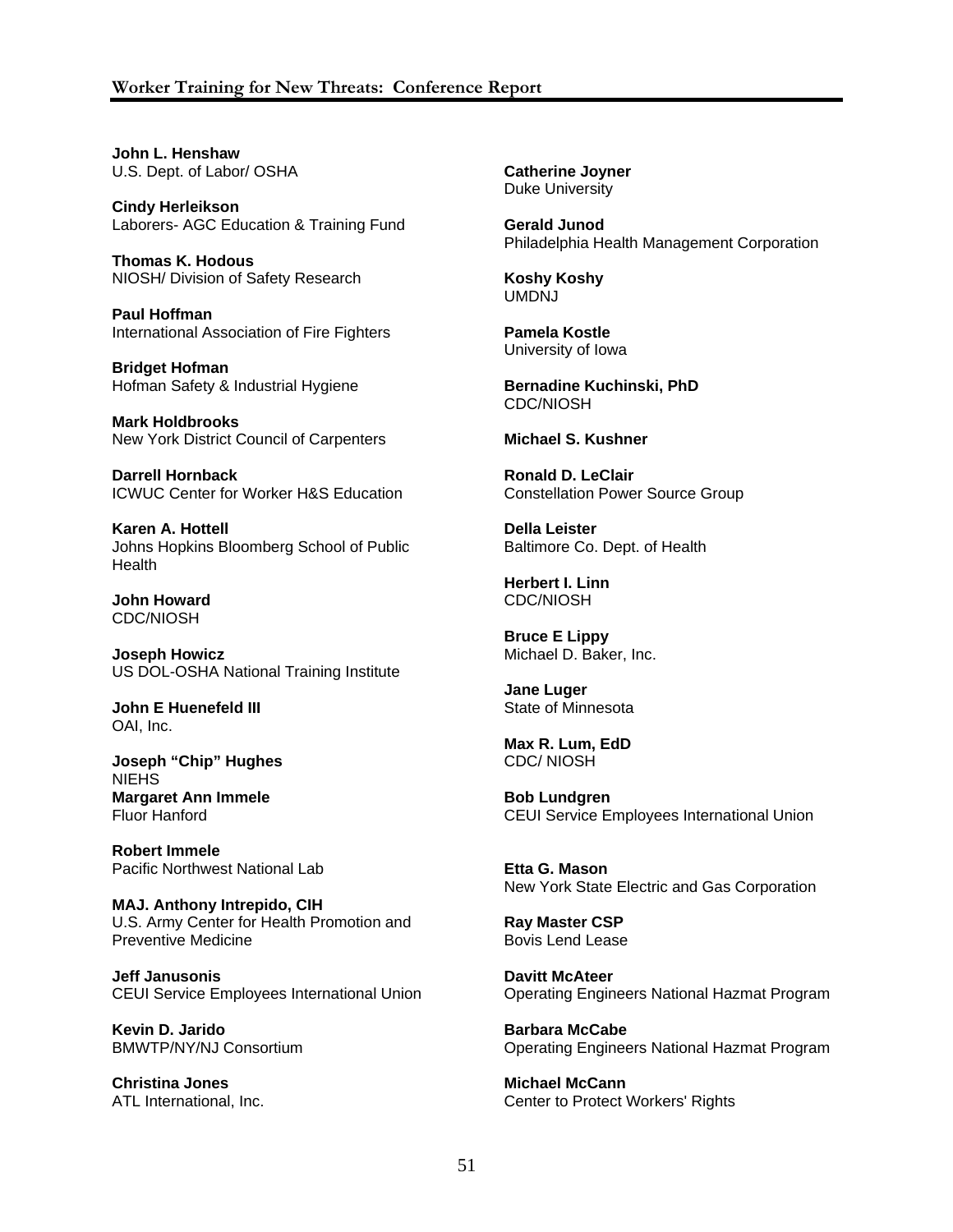**Terry McClendon** IAMAW

**Bruce McClue** Xavier University of Louisiana

**Suzanne McNamara** New York District Council of Carpenters

**Tom McQuiston** PACE International Union

**Clifford S. Mitchell, MS, MPH, MD** Johns Hopkins Bloomberg School of Public **Health** 

**Thomas Moffett** Harrisonburg Fire and Rescue Department

**John B. Moran Consultant** 

**John S. Morawetz** ICWU

**Gabriela Moreno** Asociacion Chilena de Sequridad Santiago, Chile

**Paul Morse** UMASS Lowell/ TNEC

**Roy I. Mosicant** Accredited Environmental Technologies, Inc.

**Anthony Murray** DOT Office of Hazardous Materials Safety

**Kerry Murray** National Clearinghouse

**David Myers** New York District Council of Carpenters

**Mark Neal** Eastern Michigan University/ CORR

**Rob Nicholas** Los Alamos National Lab

**Leslie Nickels** University of Illinois at Chicago **Dave Ortlieb** PACE International Union

**Ted Outwater NIEHS** 

**John Palassis** CDC/NIOSH

**Glenn Paulson** Paulson & Cooper, Inc.

**Carlos A. Pereira** Eagle Environmental Training School

**Mary Perkins** Delaware Division of Public Health

**Greg Petkosh** George Meany Center- National Labor College

**Herman Potter** PACE International Union

**Sheila D. Pressley** OAI, Inc.

**Samuel M. Pulcrano** U.S. Postal Service

**Joe Quick,**  EH&S Management

**Kristine Qureshi** Columbia University Center for Public Health Preparedness

**Jennifer Radford** Occupational Health Consultant, UK

**Danny Reed** Maryland Army National Guard

**Preethi Rao** University of Cincinnati

**Paul Ricca Jr.** U.S. DOL-OSHA

**Robyn Robbins** UFCWIU

**Rashaun K. Roberts** CDC/NIOSH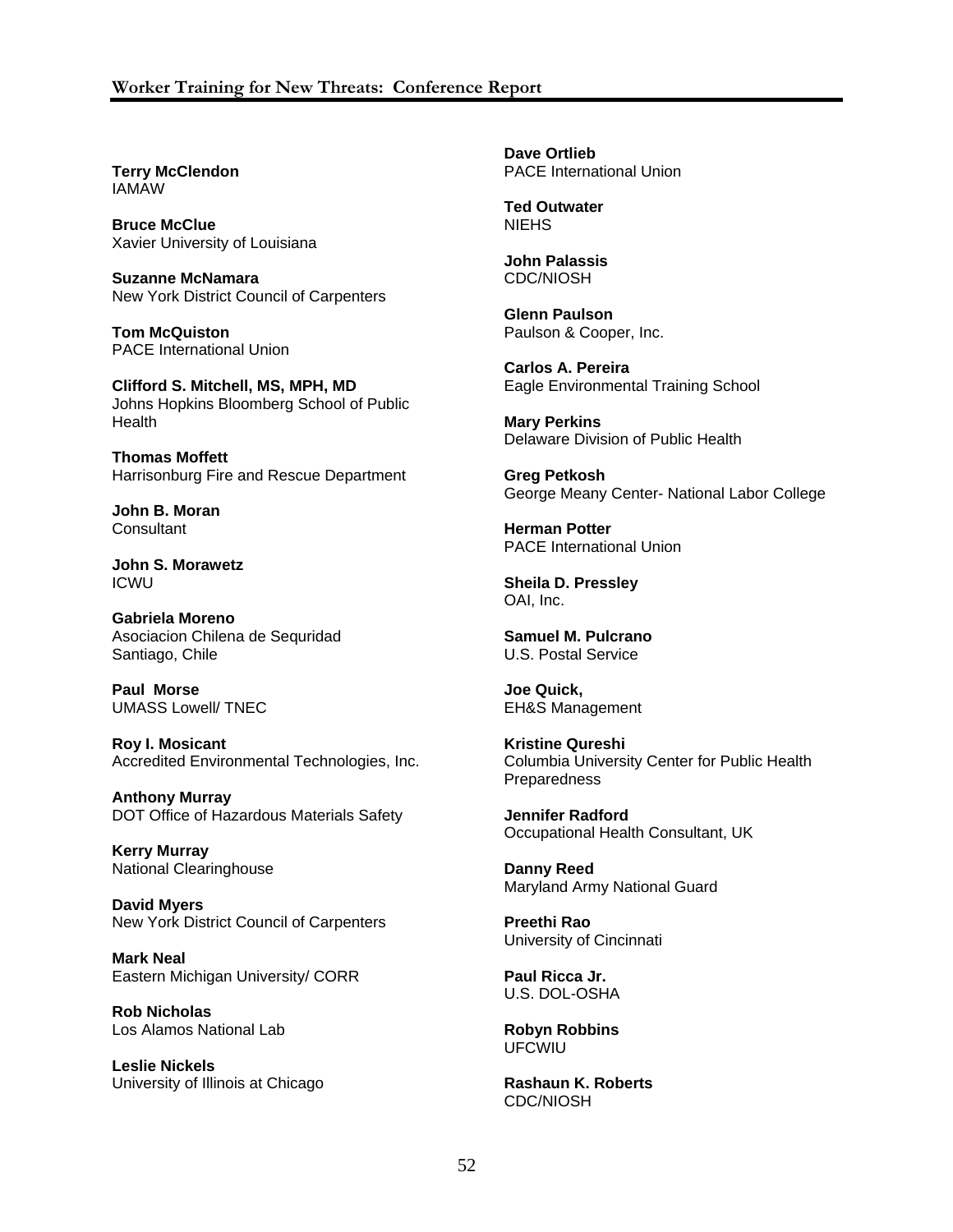**Carol Rodgers** George Meany Center- National Labor College

**William C. Rogers**  Motor Freight Carriers Assoc.

**Tara Romano** Duke University

**Mitchel A. Rosen** UMDNJ School of Public Health

**Mike Rowell** Johns Hopkins Bloomberg School of Public **Health** 

**M. Jay Rupp** McCormick & Co.

**Jyme Schafer** Johns Hopkins Bloomberg School of Public **Health** 

**Glynnis Schmidt** St. Mary's County Health Dept.

**Steve Schrag** 1199/SEIU

**Weeraporn Seungthaworn** Johns Hopkins Bloomberg School of Public **Health** 

**Patricia Ann Simms** Fannie Mae

**Christa-Marie Singleton** Baltimore County Health Department

**Clifford E. Smith** Dept. of Health & Mental Hygiene

**Gregory Smith** New York District Council of Carpenters

**Janice B. Sneed** Southern University at Shreveport

**Ron Snyder** Kirkwood Community College

**Rosemary Sokas** CDC/NIOSH

**Scott Solomon** International Association of Fire Fighters

**Michael Sprinker** International Chemical Workers Union

**Doug Stephens** PACE International Union

**Carol Merry Stephenson** CDC/NIOSH

**Virginia Sublet** CDC/NIOSH

**Adam Thiel** VA Dept. of Fire Programs

**Donna Thomas** Charles County Health Department

**Corey Thompson** American Postal Workers Union, AFL-CIO

**Patricia P. Thompson** NIEHS

**Craig Thorne** University of Maryland School of Medicine

**Loree Titone Ticona** 

**Gary Urban** Aerosol Monitoring & Analysis, Inc.

**Steve C. Urman** U.S. Department of State

**Arlene Van Halle** Community Health Network

**Vicki Van Halle** City of Rochester

**Luis Vazquez** UAW Health & Safety

**Alan Veasey** The University of Alabama at Birmingham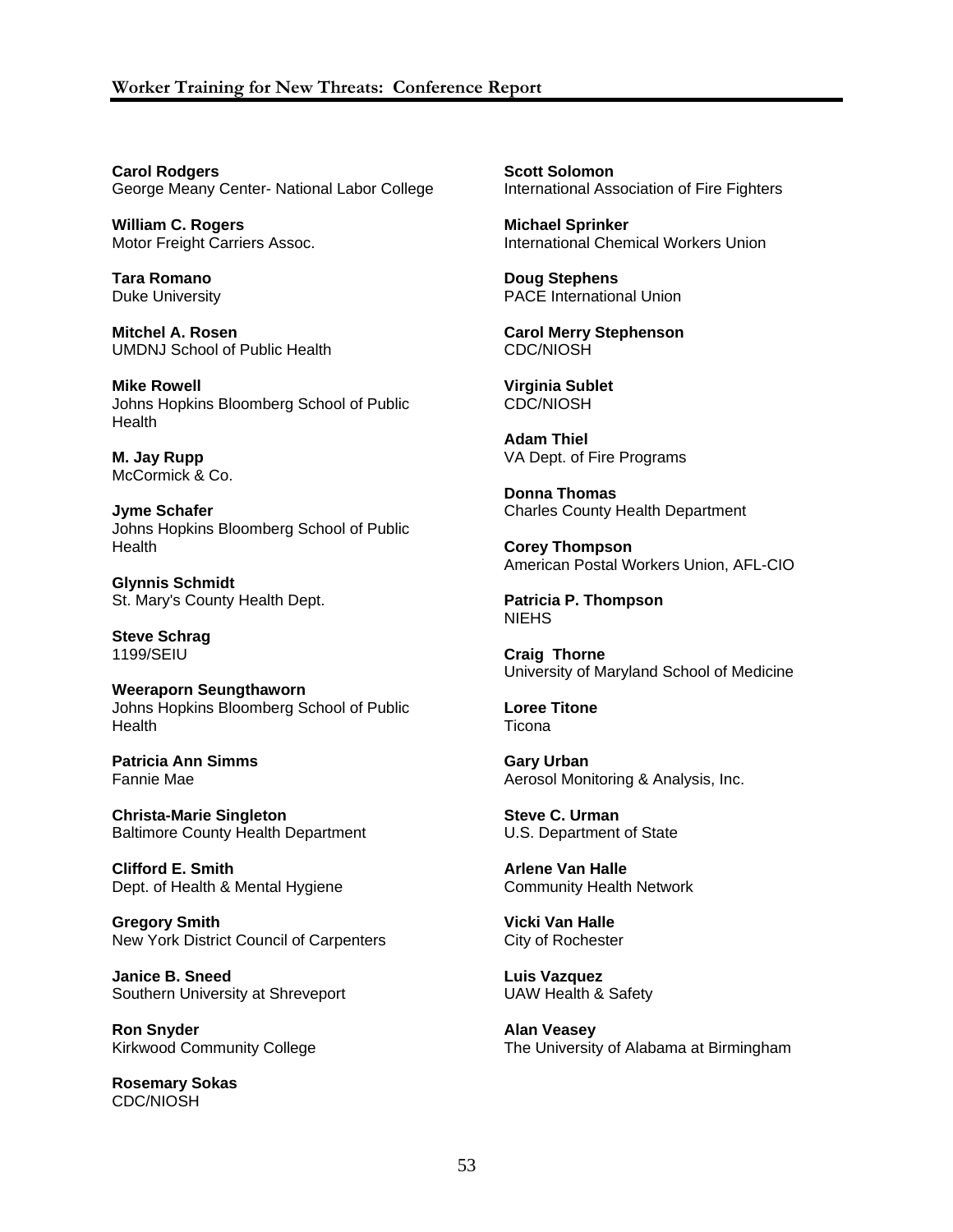**Charlene Vespi** University of South Florida

**Karen Vesterby**  Collington Services

**Sheila Webster** University of Tennessee

**Laura Weems** U.S. Coast Guard

**Carl S. Werntz, III** West Virginia University

**Vanessa A. White** Montgomery County (Maryland) Department of Health and Human Services

**John M. Williams Sr.** Marshfield Clinic

**Ken Williams** CDC/NIOSH

**Melina Williams** University of Michigan

**Rodney D. Winchel** National Institutes of Health

**Todd Woerner** Aerosol Monitoring & Analysis, Inc.

**Ralph D. Zumwalde** CDC/NIOSH